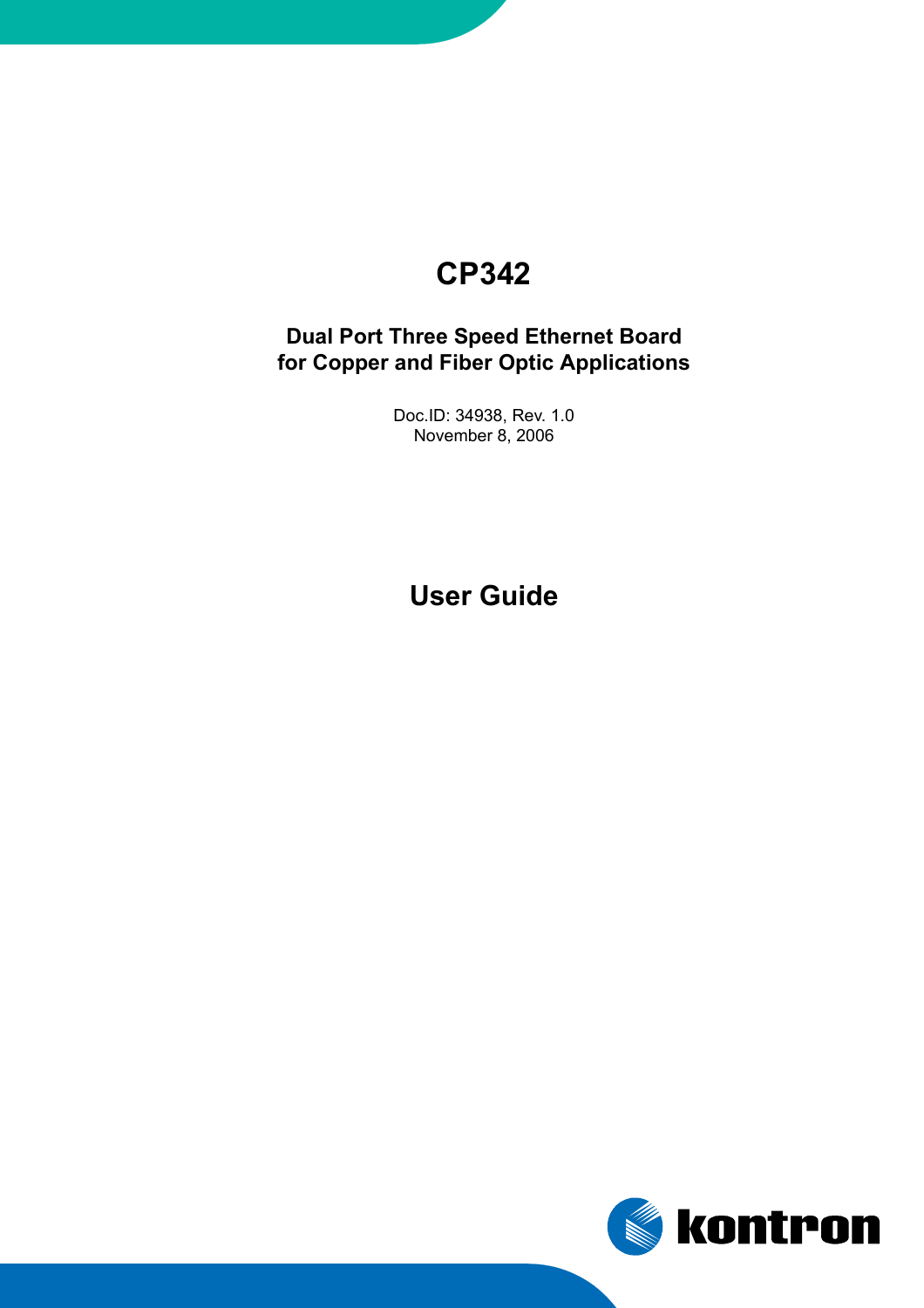# <span id="page-1-0"></span>**Revision History**

| <b>Publication Title:</b> |               | <b>CP342: Dual Port Three Speed Ethernet Board for Copper and</b><br><b>Fiber Optic Applications</b> |                      |
|---------------------------|---------------|------------------------------------------------------------------------------------------------------|----------------------|
| Doc.ID:                   |               | 34938                                                                                                |                      |
| Rev.                      |               | <b>Brief Description of Changes</b>                                                                  | <b>Date of Issue</b> |
| 1.0                       | Initial issue |                                                                                                      | 08-NOV-2006          |
|                           |               |                                                                                                      |                      |
|                           |               |                                                                                                      |                      |
|                           |               |                                                                                                      |                      |
|                           |               |                                                                                                      |                      |
|                           |               |                                                                                                      |                      |
|                           |               |                                                                                                      |                      |
|                           |               |                                                                                                      |                      |

# <span id="page-1-1"></span>**Imprint**

Kontron Modular Computers GmbH may be contacted via the following:

Kontron Modular Computers GmbH +49 (0) 800-SALESKONTRON

D - 87600 Kaufbeuren Germany

**MAILING ADDRESS TELEPHONE AND E-MAIL** 

Sudetenstraße 7 sales@kontron.com

For further information about other Kontron products, please visit our Internet web site: www.kontron.com

#### <span id="page-1-2"></span>**Disclaimer**

Copyright © 2006 Kontron AG. All rights reserved. All data is for information purposes only and not guaranteed for legal purposes. Information has been carefully checked and is believed to be accurate; however, no responsibility is assumed for inaccuracies. Kontron and the Kontron logo and all other trademarks or registered trademarks are the property of their respective owners and are recognized. Specifications are subject to change without notice.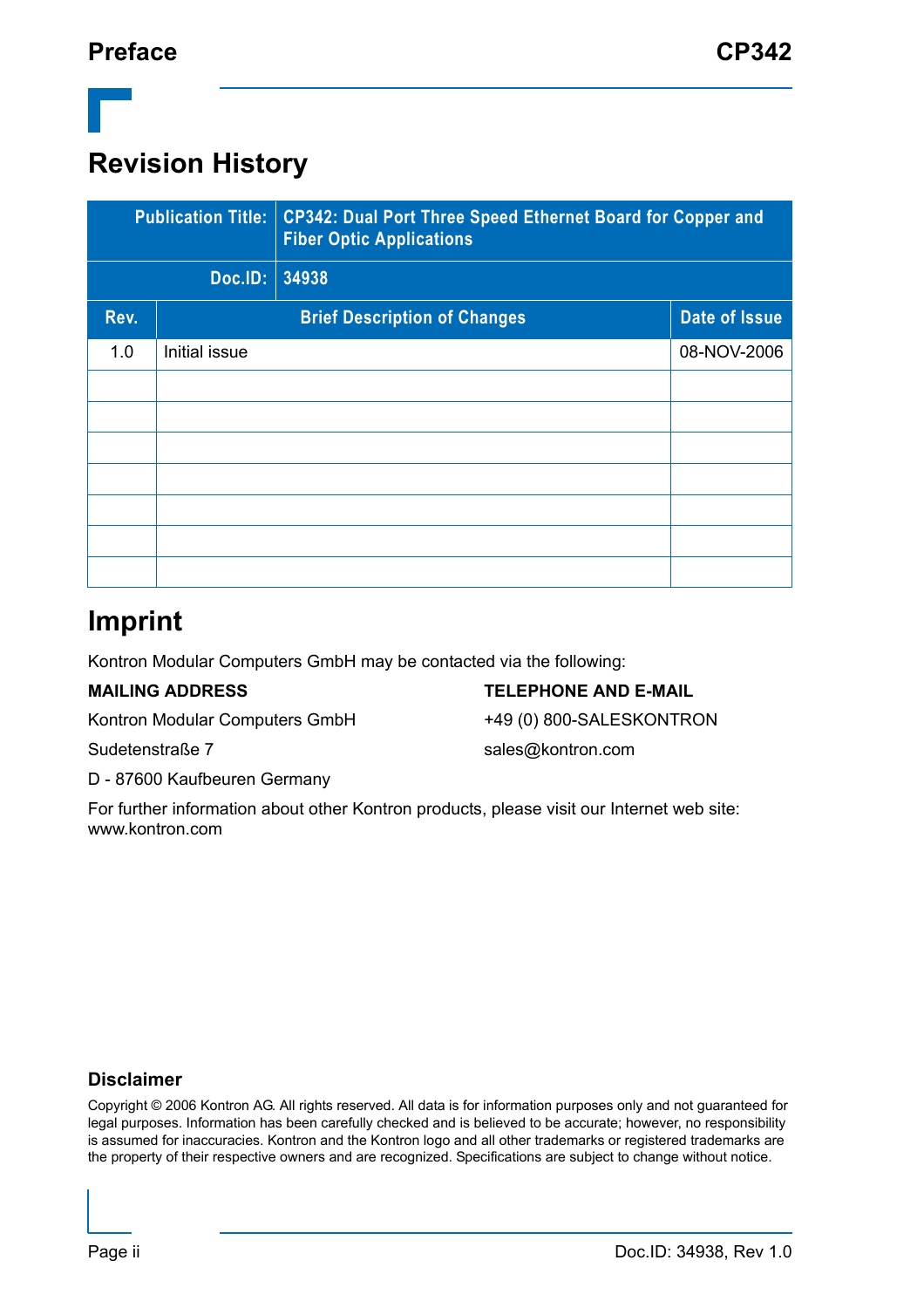# **Table of Contents**

<span id="page-2-0"></span>

| 1.    |                                                     |  |
|-------|-----------------------------------------------------|--|
| 1.1   |                                                     |  |
| 1.2   |                                                     |  |
| 1.2.1 |                                                     |  |
| 1.2.2 |                                                     |  |
|       |                                                     |  |
| 1.3.1 |                                                     |  |
|       |                                                     |  |
| 1.3.2 |                                                     |  |
| 1.3.3 |                                                     |  |
| 1.3.4 | Optional CP-RIO3-42 RIO Module for CP342-RIO  1 - 5 |  |
| 1.3.5 | System Considerations.                              |  |
| 1.4   |                                                     |  |
| 1.5   |                                                     |  |
| 1.5.1 |                                                     |  |
| 1.5.2 |                                                     |  |
| 1.5.3 |                                                     |  |
| 1.5.4 |                                                     |  |
| 1.6   |                                                     |  |
| 1.7   |                                                     |  |
| 1.8   |                                                     |  |
|       |                                                     |  |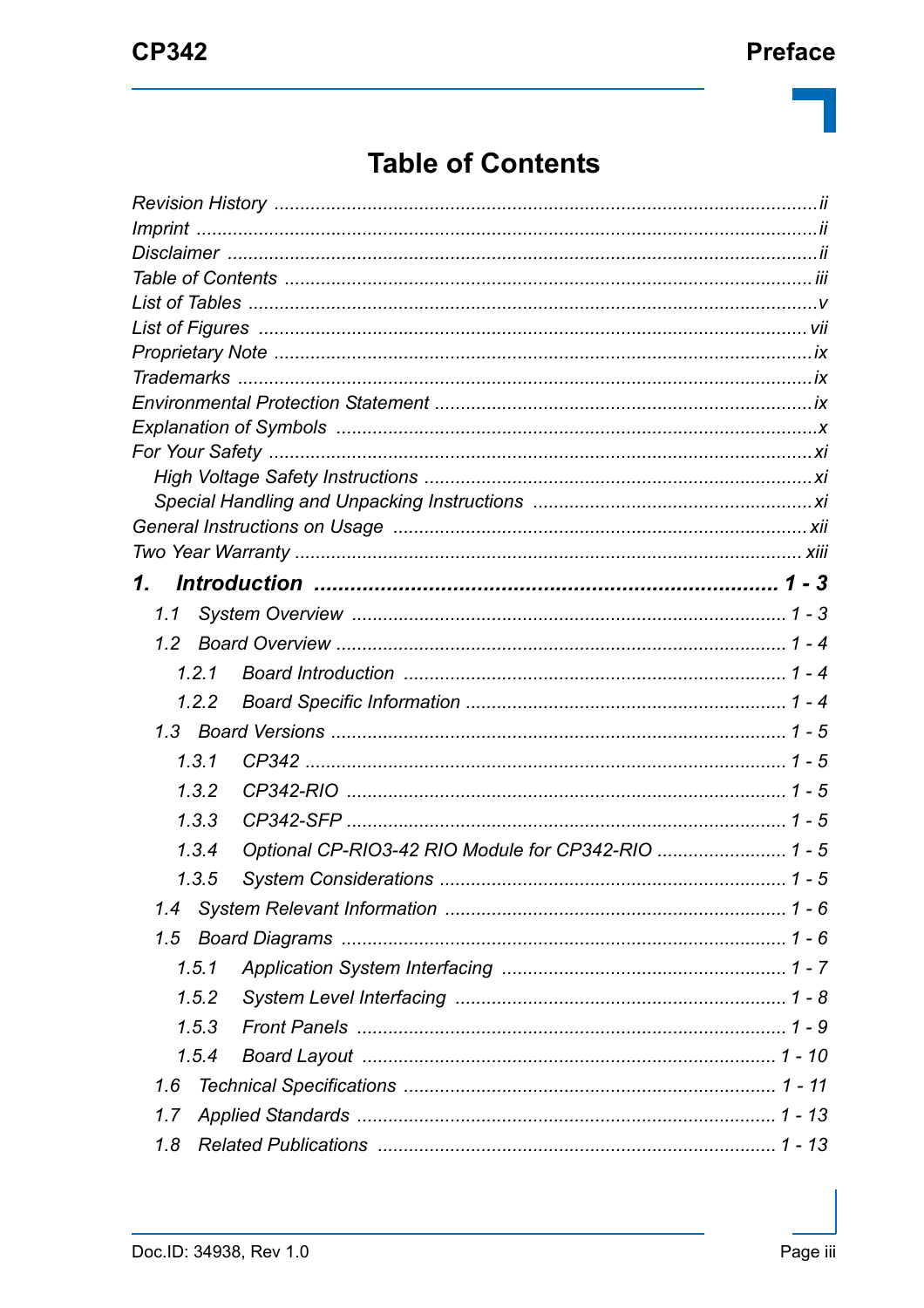# **Preface**

 $\overline{\mathbb{I}}$ 

| 2.             |     |       |  |
|----------------|-----|-------|--|
|                | 2.1 |       |  |
|                | 2.2 |       |  |
|                | 2.3 |       |  |
|                |     | 2.3.1 |  |
|                |     | 2.3.2 |  |
|                |     | 2.3.3 |  |
|                |     | 2.3.4 |  |
|                |     |       |  |
| 3 <sub>1</sub> |     |       |  |
|                | 3.1 |       |  |
|                | 3.2 |       |  |
|                | 3.3 |       |  |
|                | 3.4 |       |  |
|                | Α.  |       |  |
|                | A.1 |       |  |
|                | A.2 |       |  |
|                | A.3 |       |  |
|                | A.4 |       |  |
|                | A.5 |       |  |
|                | A.6 |       |  |
|                | A.7 |       |  |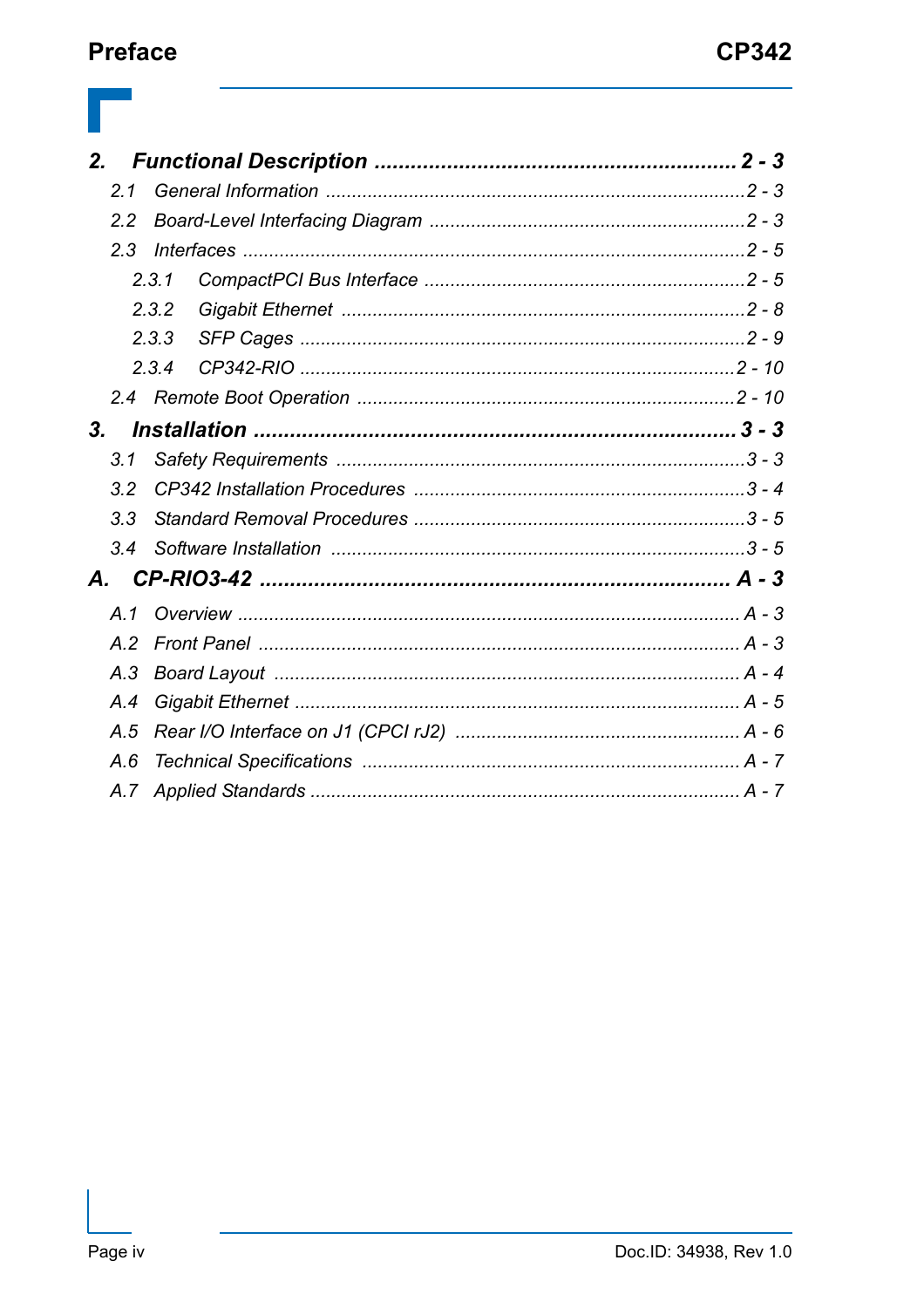# **List of Tables**

<span id="page-4-0"></span>

| $1 - 1$ |                                                                    |
|---------|--------------------------------------------------------------------|
| $1 - 2$ |                                                                    |
| $1 - 3$ |                                                                    |
| $1 - 4$ |                                                                    |
| $2 - 1$ |                                                                    |
| $2 - 2$ | Rear IO CompactPCI Bus Connector J2 Pinout (CP342-RIO only)  2 - 7 |
| $2 - 3$ |                                                                    |
| $2 - 4$ |                                                                    |
| $A-1$   |                                                                    |
| $A-2$   |                                                                    |
| $A-3$   |                                                                    |
| A-4     |                                                                    |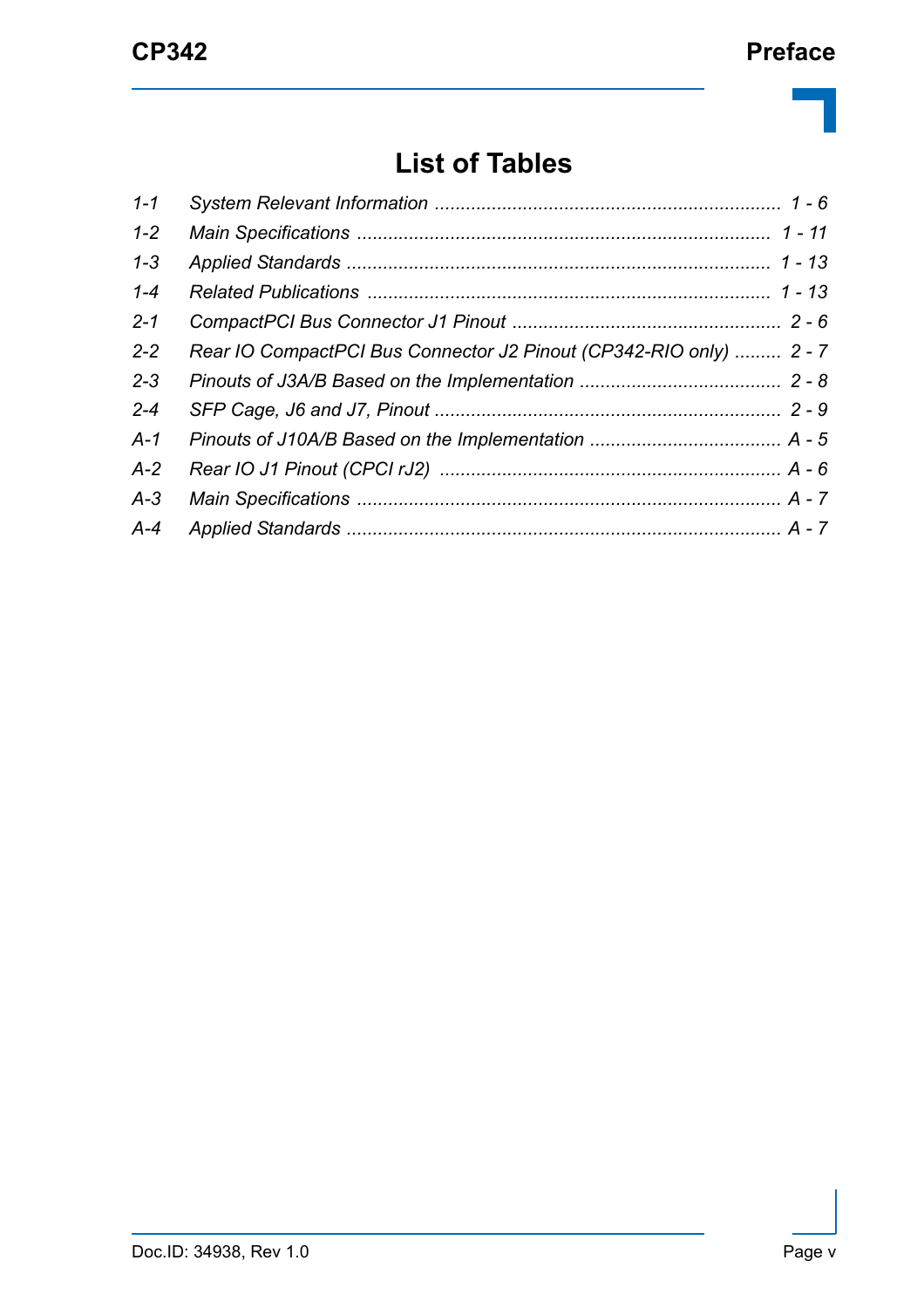# Preface **CP342**

This page has been intentionally left blank.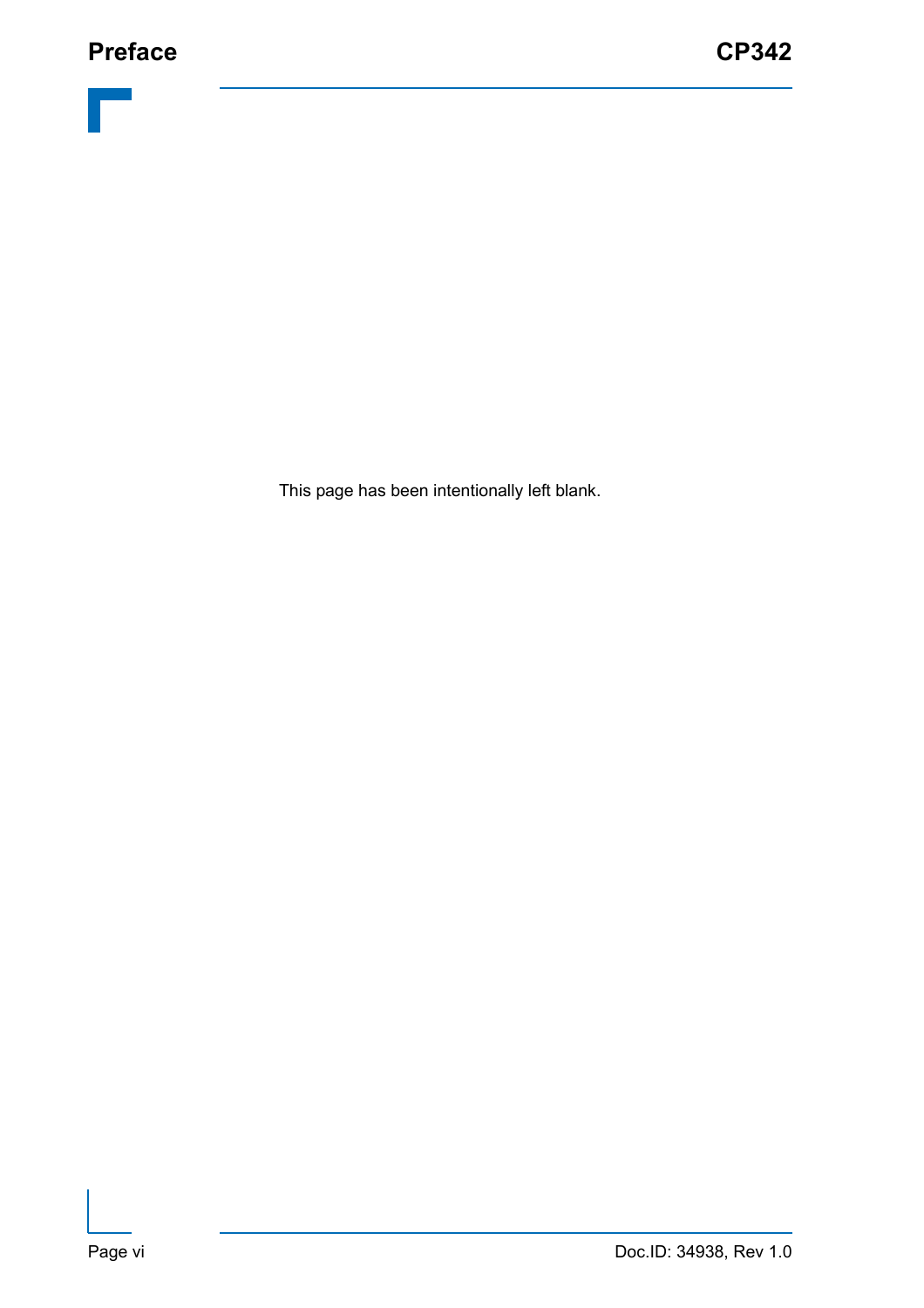# **List of Figures**

<span id="page-6-0"></span>

| $1 - 1$ |  |
|---------|--|
| $1 - 2$ |  |
| $1 - 3$ |  |
| $1 - 4$ |  |
| $1 - 5$ |  |
| $1 - 6$ |  |
| $2 - 1$ |  |
| $2 - 2$ |  |
| $2 - 3$ |  |
| $2 - 4$ |  |
| A-1     |  |
| A-2     |  |
| A-3     |  |
|         |  |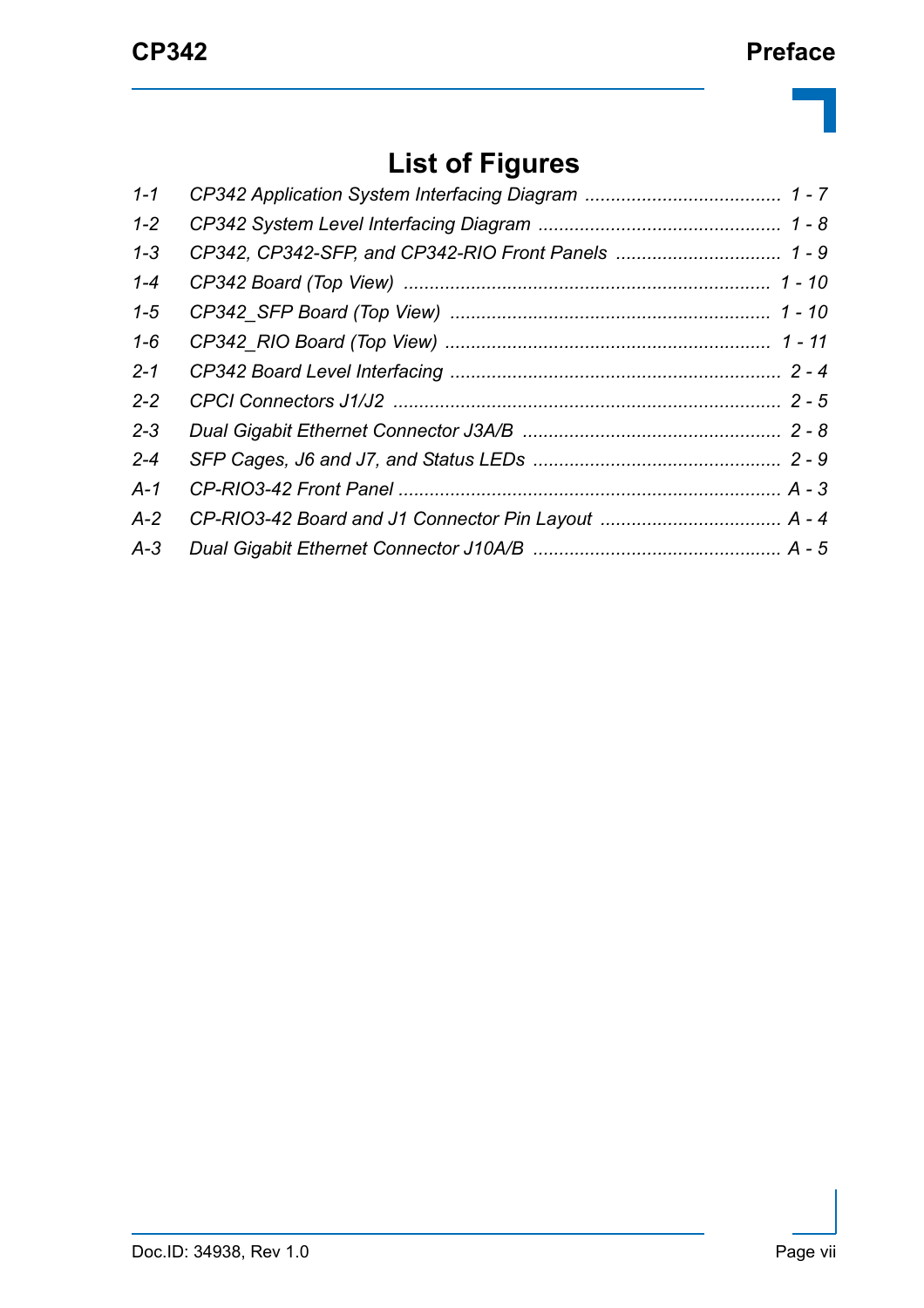# Preface **CP342**

This page has been intentionally left blank.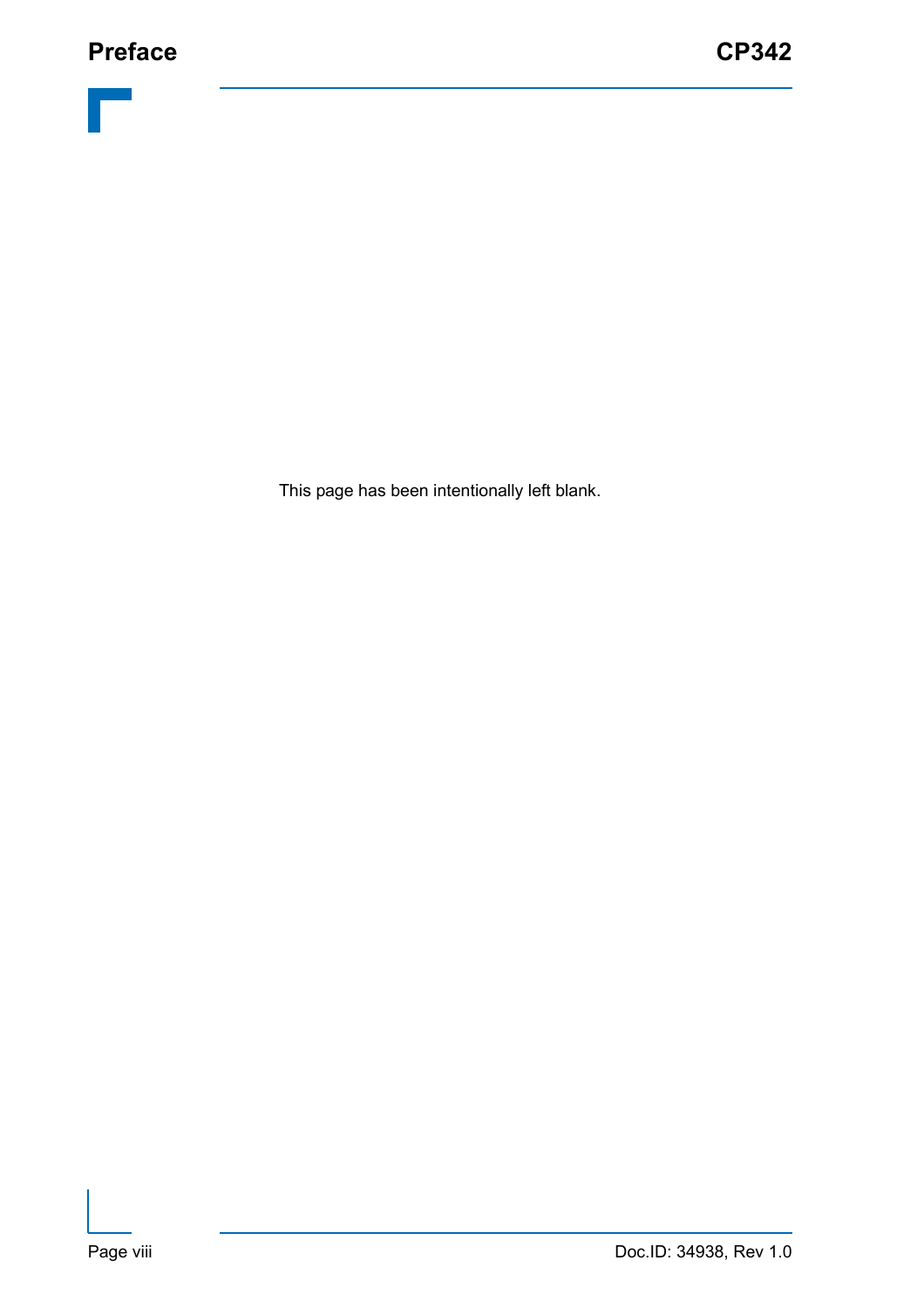

# <span id="page-8-0"></span>**Proprietary Note**

This document contains information proprietary to Kontron. It may not be copied or transmitted by any means, disclosed to others, or stored in any retrieval system or media without the prior written consent of Kontron or one of its authorized agents.

The information contained in this document is, to the best of our knowledge, entirely correct. However, Kontron cannot accept liability for any inaccuracies or the consequences thereof, or for any liability arising from the use or application of any circuit, product, or example shown in this document.

Kontron reserves the right to change, modify, or improve this document or the product described herein, as seen fit by Kontron without further notice.

#### <span id="page-8-1"></span>**Trademarks**

This document may include names, company logos and trademarks, which are registered trademarks and, therefore, proprietary to their respective owners.

#### <span id="page-8-2"></span>**Environmental Protection Statement**

This product has been manufactured to satisfy environmental protection requirements where possible. Many of the components used (structural parts, printed circuit boards, connectors, batteries, etc.) are capable of being recycled.

Final disposition of this product after its service life must be accomplished in accordance with applicable country, state, or local laws or regulations.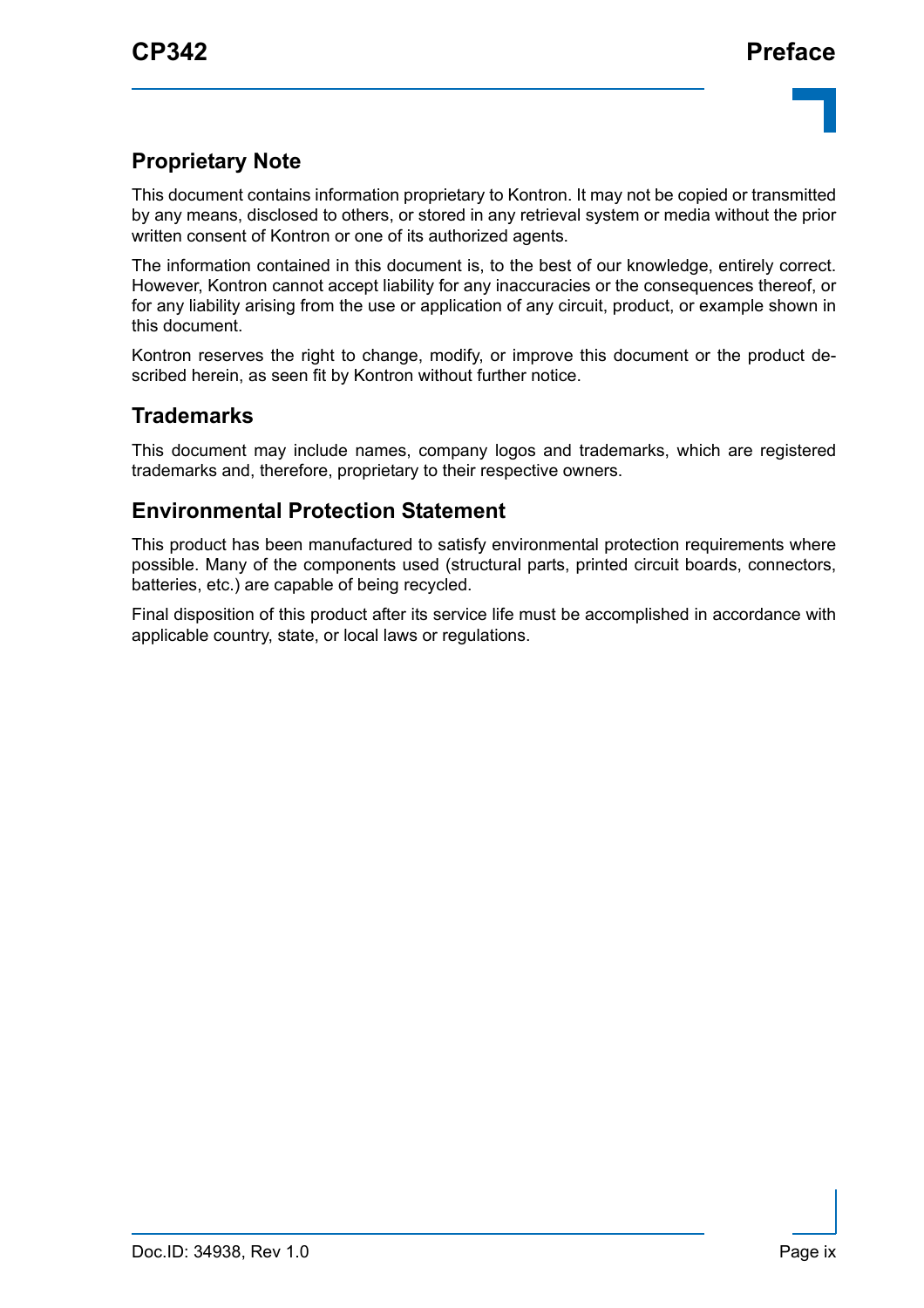

## <span id="page-9-0"></span>**Explanation of Symbols**



#### *Caution, Electric Shock!*

This symbol and title warn of hazards due to electrical shocks (> 60V) when touching products or parts of them. Failure to observe the precautions indicated and/or prescribed by the law may endanger your life/health and/or result in damage to your material.

Please refer also to the section "High Voltage Safety Instructions" on the following page.



#### *ESD Sensitive Device!*

This symbol and title inform that electronic boards and their components are sensitive to static electricity. Therefore, care must be taken during all handling operations and inspections of this product, in order to ensure product integrity at all times.

Please read also the section "Special Handling and Unpacking Instructions" on the following page.



#### *Warning!*

This symbol and title emphasize points which, if not fully understood and taken into consideration by the reader, may endanger your health and/or result in damage to your material.



#### *Note ...*

This symbol and title emphasize aspects the reader should read through carefully for his or her own advantage.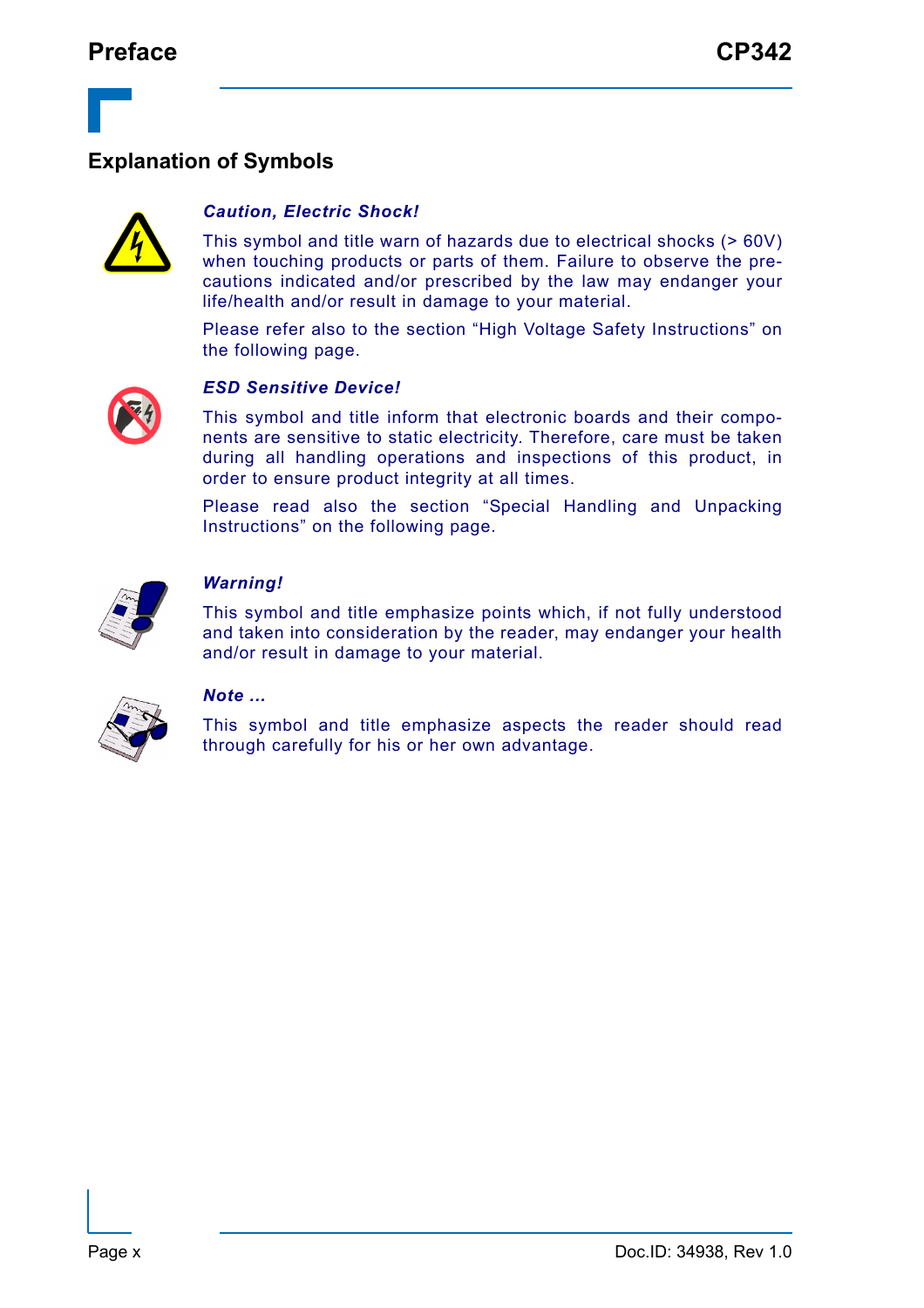

## <span id="page-10-0"></span>**For Your Safety**

Your new Kontron product was developed and tested carefully to provide all features necessary to ensure its compliance with electrical safety requirements. It was also designed for a long fault-free life. However, the life expectancy of your product can be drastically reduced by improper treatment during unpacking and installation. Therefore, in the interest of your own safety and of the correct operation of your new Kontron product, you are requested to conform with the following guidelines.

#### <span id="page-10-1"></span>**High Voltage Safety Instructions**



#### *Warning!*

All operations on this device must be carried out by sufficiently skilled personnel only.



#### *Caution, Electric Shock!*

Before installing your new Kontron product into a system always ensure that your mains power is switched off. This applies also to the installation of piggybacks.

Serious electrical shock hazards can exist during all installation, repair and maintenance operations with this product. Therefore, always unplug the power cable and any other cables which provide external voltages before performing work.

#### <span id="page-10-2"></span>**Special Handling and Unpacking Instructions**



#### *ESD Sensitive Device!*

Electronic boards and their components are sensitive to static electricity. Therefore, care must be taken during all handling operations and inspections of this product, in order to ensure product integrity at all times.

Do not handle this product out of its protective enclosure while it is not used for operational purposes unless it is otherwise protected.

Whenever possible, unpack or pack this product only at EOS/ESD safe work stations. Where a safe work station is not guaranteed, it is important for the user to be electrically discharged before touching the product with his/her hands or tools. This is most easily done by touching a metal part of your system housing.

It is particularly important to observe standard anti-static precautions when changing piggybacks, ROM devices, jumper settings etc. If the product contains batteries for RTC or memory back-up, ensure that the board is not placed on conductive surfaces, including anti-static plastics or sponges. They can cause short circuits and damage the batteries or conductive circuits on the board.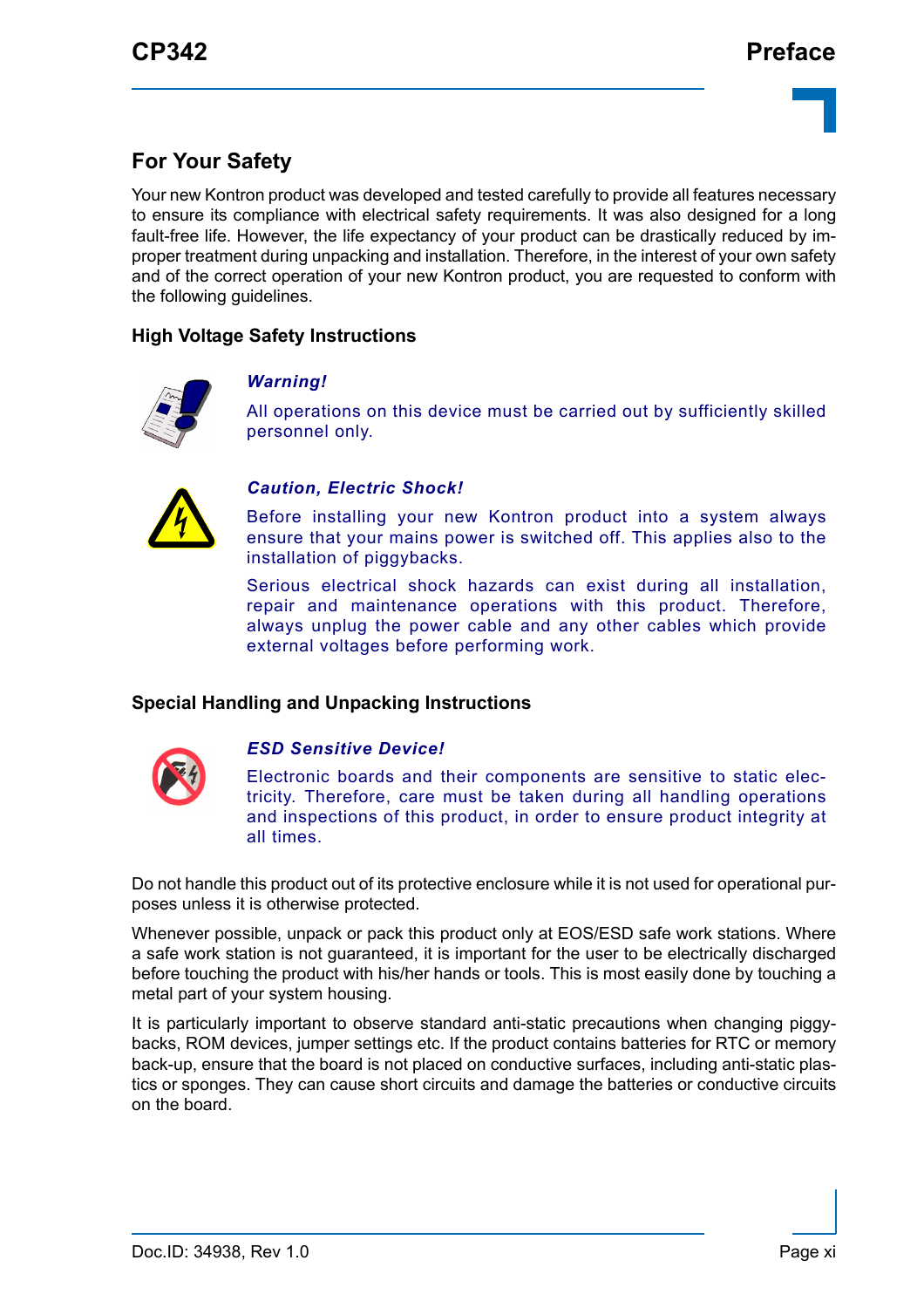### <span id="page-11-0"></span>**General Instructions on Usage**

In order to maintain Kontron's product warranty, this product must not be altered or modified in any way. Changes or modifications to the device, which are not explicitly approved by Kontron and described in this manual or received from Kontron's Technical Support as a special handling instruction, will void your warranty.

This device should only be installed in or connected to systems that fulfill all necessary technical and specific environmental requirements. This applies also to the operational temperature range of the specific board version, which must not be exceeded. If batteries are present their temperature restrictions must be taken into account.

In performing all necessary installation and application operations, please follow only the instructions supplied by the present manual.

Keep all the original packaging material for future storage or warranty shipments. If it is necessary to store or ship the board please re-pack it as nearly as possible in the manner in which it was delivered. In the event that the original packaging material is not available for storage or warranty shipments, packaging which complies with the standards indicated in section 1.8 may be used to ensure the proper protection of this product.

Special care is necessary when handling or unpacking the product. Please, consult the special handling and unpacking instruction on the previous page of this manual.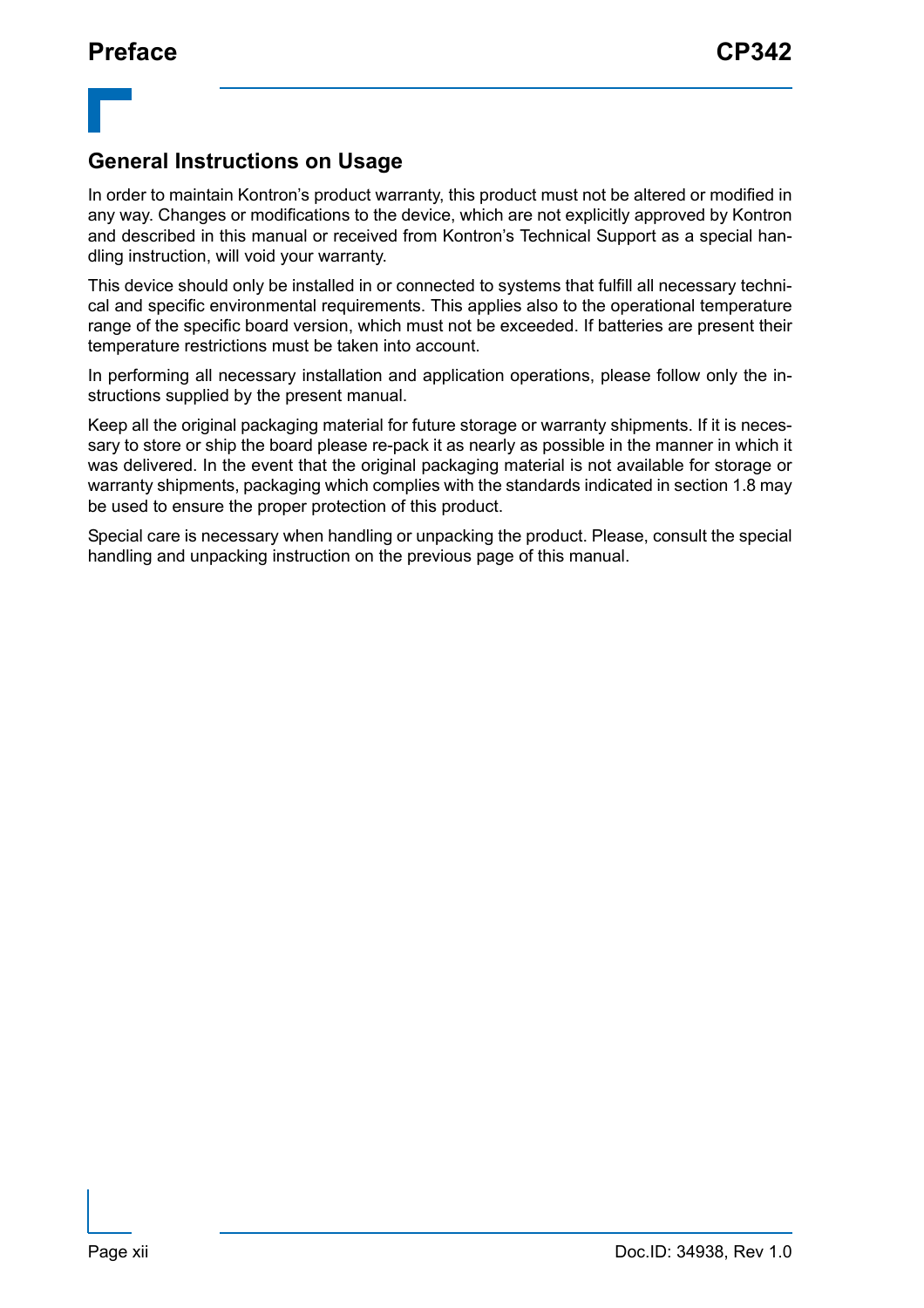

#### <span id="page-12-0"></span>**Two Year Warranty**

Kontron grants the original purchaser of Kontronís products a *TWO YEAR LIMITED HARDWARE WARRANTY* as described in the following. However, no other warranties that may be granted or implied by anyone on behalf of Kontron are valid unless the consumer has the express written consent of Kontron.

Kontron warrants their own products, excluding software, to be free from manufacturing and material defects for a period of 24 consecutive months from the date of purchase. This warranty is not transferable nor extendible to cover any other users or long-term storage of the product. It does not cover products which have been modified, altered or repaired by any other party than Kontron or their authorized agents. Furthermore, any product which has been, or is suspected of being damaged as a result of negligence, improper use, incorrect handling, servicing or maintenance, or which has been damaged as a result of excessive current/voltage or temperature, or which has had its serial number(s), any other markings or parts thereof altered, defaced or removed will also be excluded from this warranty.

If the customer's eligibility for warranty has not been voided, in the event of any claim, he may return the product at the earliest possible convenience to the original place of purchase, together with a copy of the original document of purchase, a full description of the application the product is used on and a description of the defect. Pack the product in such a way as to ensure safe transportation (see our safety instructions).

Kontron provides for repair or replacement of any part, assembly or sub-assembly at their own discretion, or to refund the original cost of purchase, if appropriate. In the event of repair, refunding or replacement of any part, the ownership of the removed or replaced parts reverts to Kontron, and the remaining part of the original guarantee, or any new guarantee to cover the repaired or replaced items, will be transferred to cover the new or repaired items. Any extensions to the original guarantee are considered gestures of goodwill, and will be defined in the "Repair Report" issued by Kontron with the repaired or replaced item.

Kontron will not accept liability for any further claims resulting directly or indirectly from any warranty claim, other than the above specified repair, replacement or refunding. In particular, all claims for damage to any system or process in which the product was employed, or any loss incurred as a result of the product not functioning at any given time, are excluded. The extent of Kontron liability to the customer shall not exceed the original purchase price of the item for which the claim exists.

Kontron issues no warranty or representation, either explicit or implicit, with respect to its products' reliability, fitness, quality, marketability or ability to fulfil any particular application or purpose. As a result, the products are sold "as is," and the responsibility to ensure their suitability for any given task remains that of the purchaser. In no event will Kontron be liable for direct, indirect or consequential damages resulting from the use of our hardware or software products, or documentation, even if Kontron were advised of the possibility of such claims prior to the purchase of the product or during any period since the date of its purchase.

Please remember that no Kontron employee, dealer or agent is authorized to make any modification or addition to the above specified terms, either verbally or in any other form, written or electronically transmitted, without the company's consent.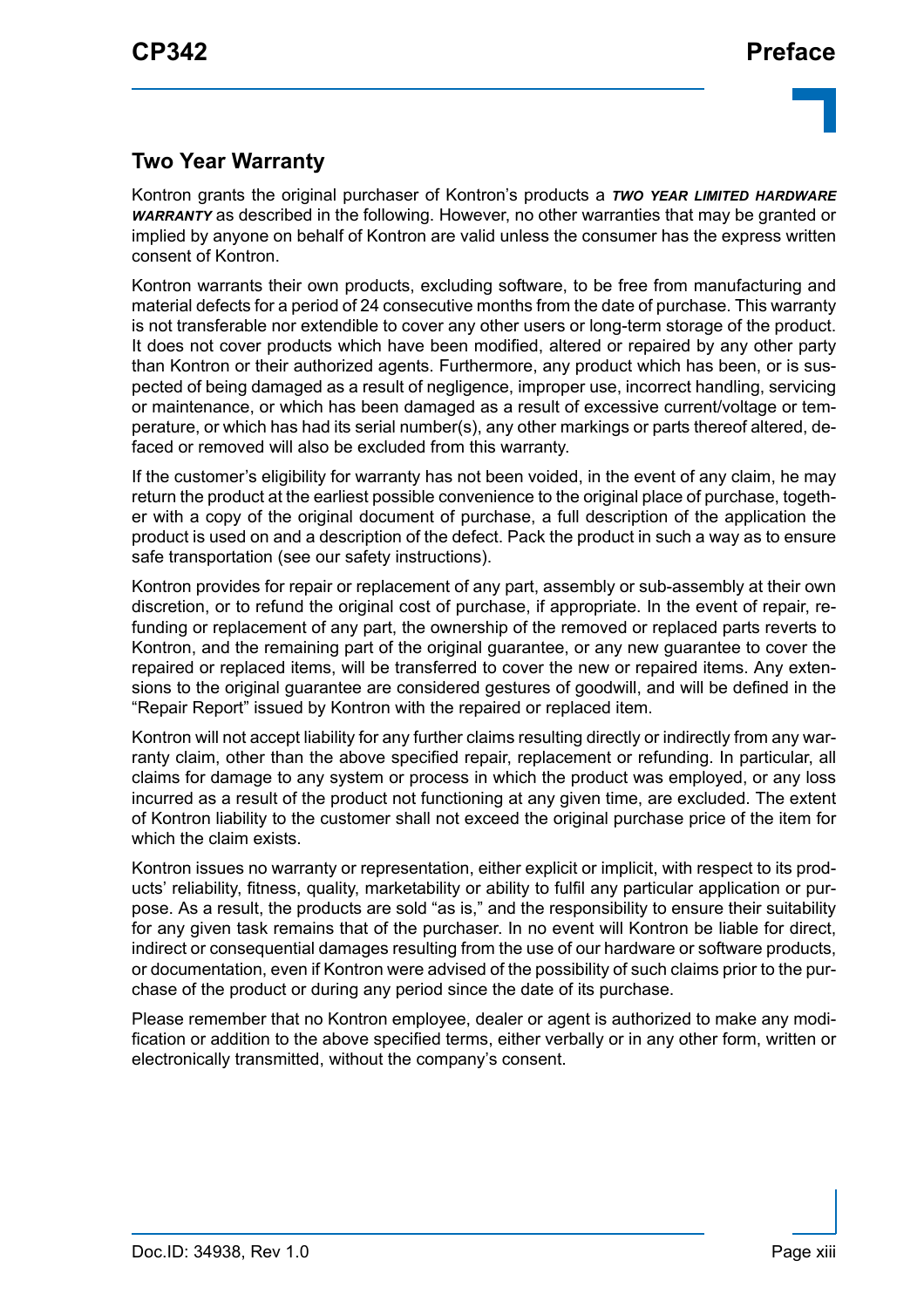# Preface **CP342**

This page has been intentionally left blank.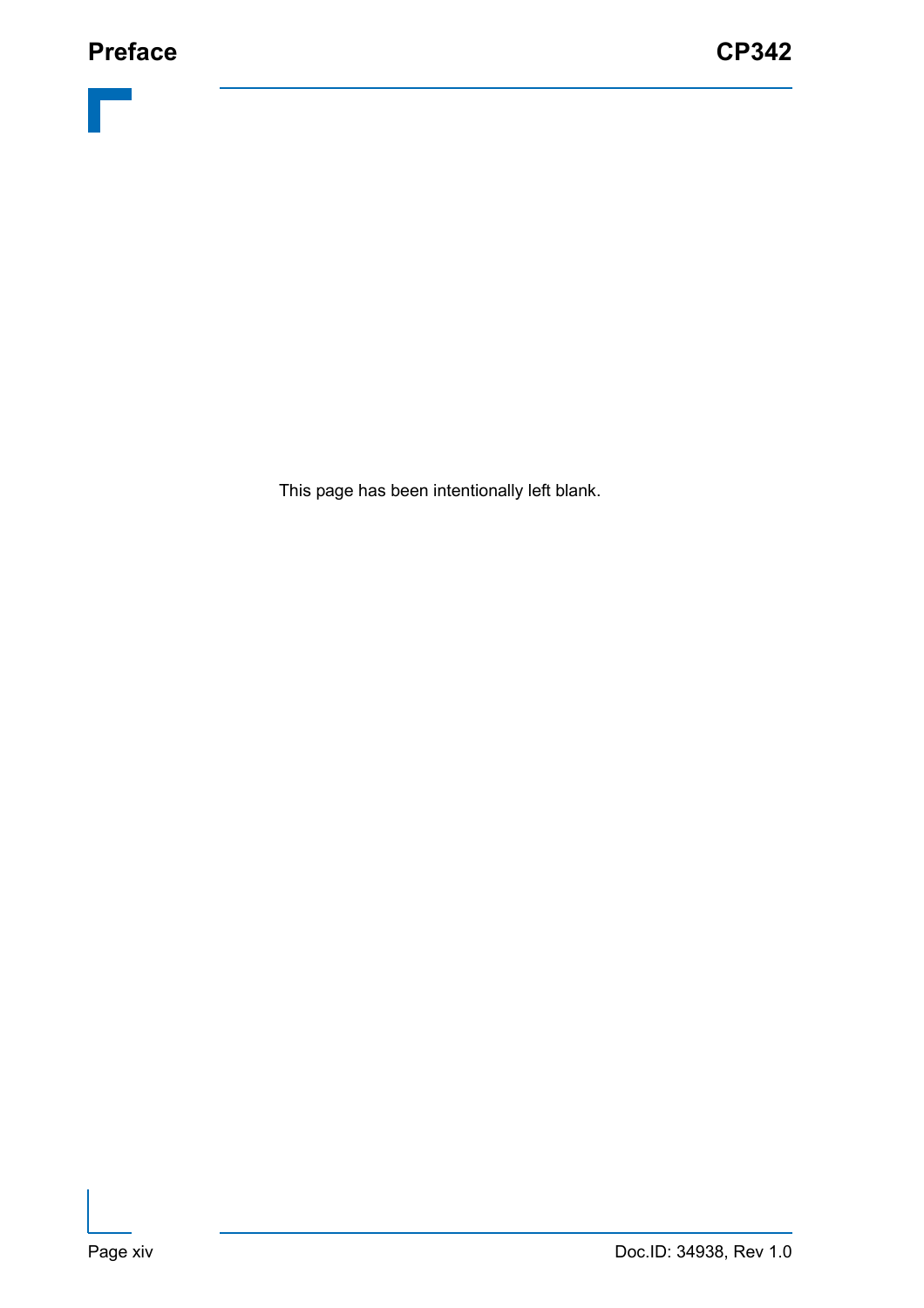

# **Introduction**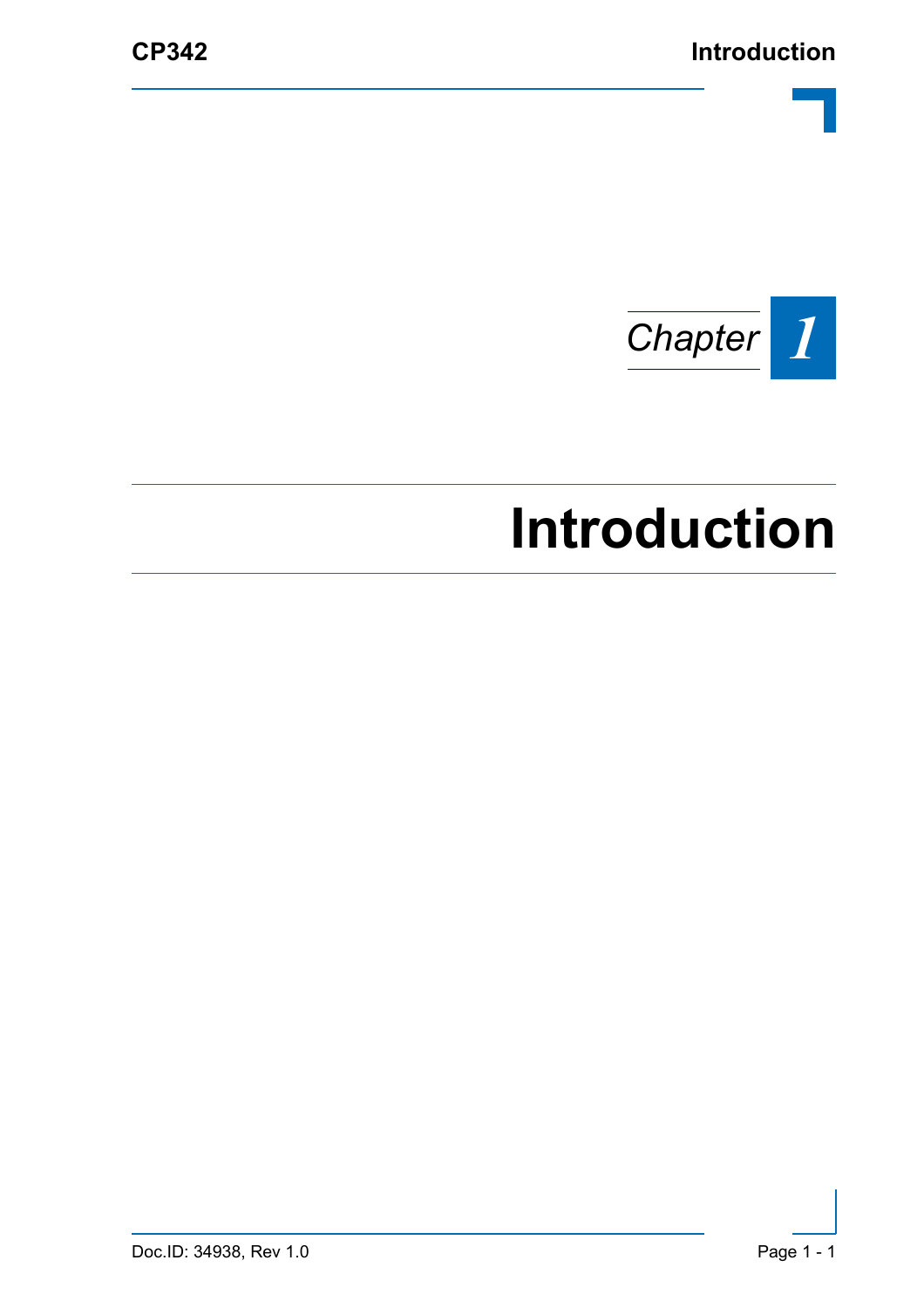

This page has been intentionally left blank.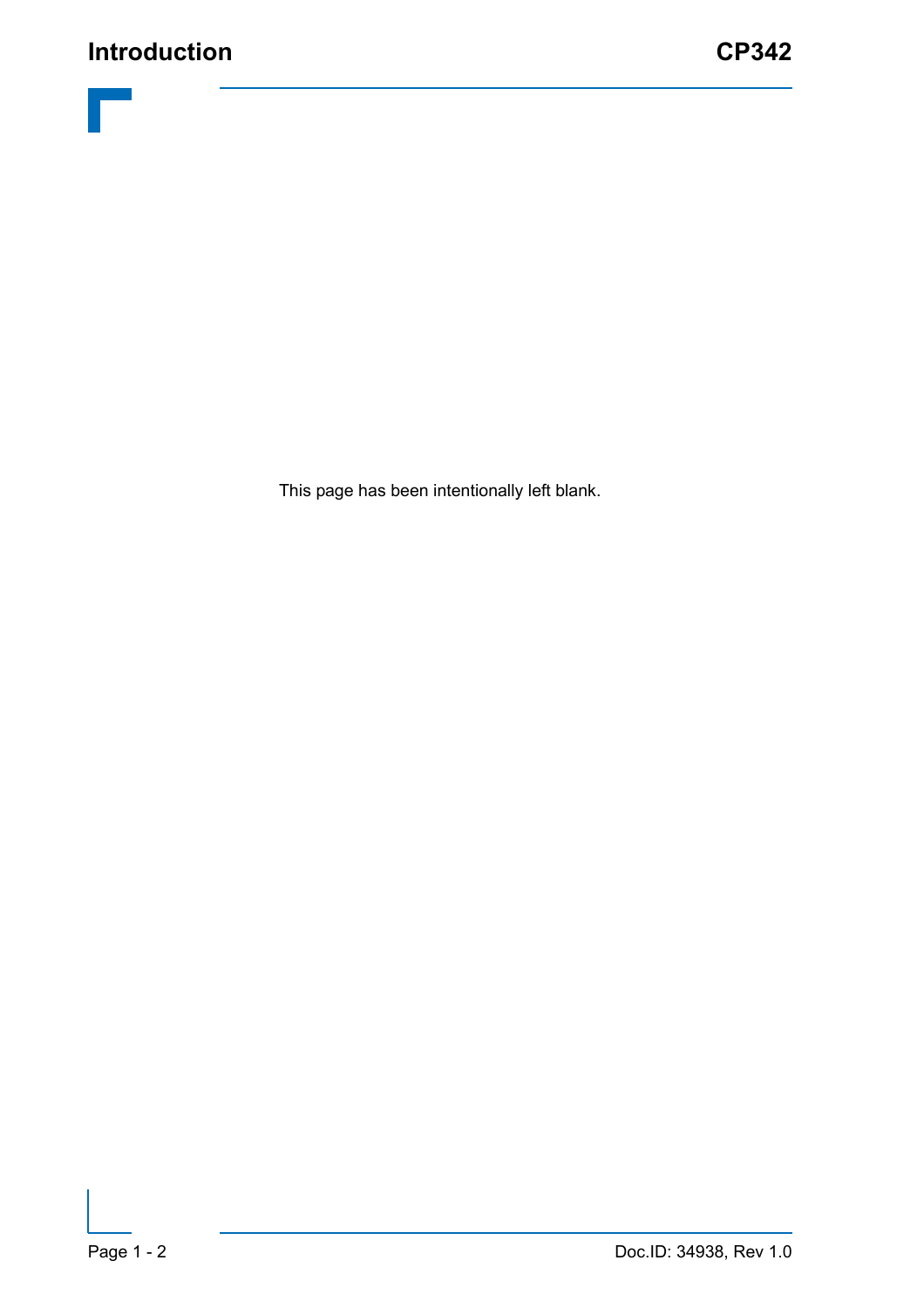# <span id="page-16-0"></span>**1. Introduction**

#### <span id="page-16-1"></span>**1.1 System Overview**

The CompactPCI board described in this manual operates with the PCI bus architecture to support additional I/O and memory-mapped devices as required by various industrial applications. For detailed information concerning the CompactPCI standard, please consult the complete Peripheral Component Interconnect (PCI) and CompactPCI Specifications. For further information regarding these standards and their use, visit the home page of the *PCI Industrial Computer Manufacturers Group (PICMG)*.

Many system-relevant CompactPCI features that are specific to Kontron Modular Computers CompactPCI systems may be found described in the Kontron CompactPCI System Manual. Please refer to the section "Related Publications" at the end of this chapter for the relevant ordering information.

The CompactPCI System Manual includes the following information:

- Common information that is applicable to all system components, such as safety information, warranty conditions, standard connector pinouts etc.
- All the information necessary to combine Kontron's racks, boards, backplanes, power supply units and peripheral devices in a customized CompactPCI system, as well as configuration examples.
- Data on rack dimensions and configurations as well as information on mechanical and electrical rack characteristics.
- Information on the distinctive features of Kontron CompactPCI boards, such as functionality, hot swap capability. In addition, an overview is given for all existing Kontron CompactPCI boards with links to the relating data sheets.
- Generic information on the Kontron CompactPCI backplanes, such as the slot assignment, PCB form factor, distinctive features, clocks, power supply connectors and signalling environment, as well as an overview of the Kontron CompactPCI standard backplane family.
- Generic information on the Kontron CompactPCI power supply units, such as the input/ output characteristics, redundant operation and distinctive features, as well as an overview of the Kontron CompactPCI standard power supply unit family.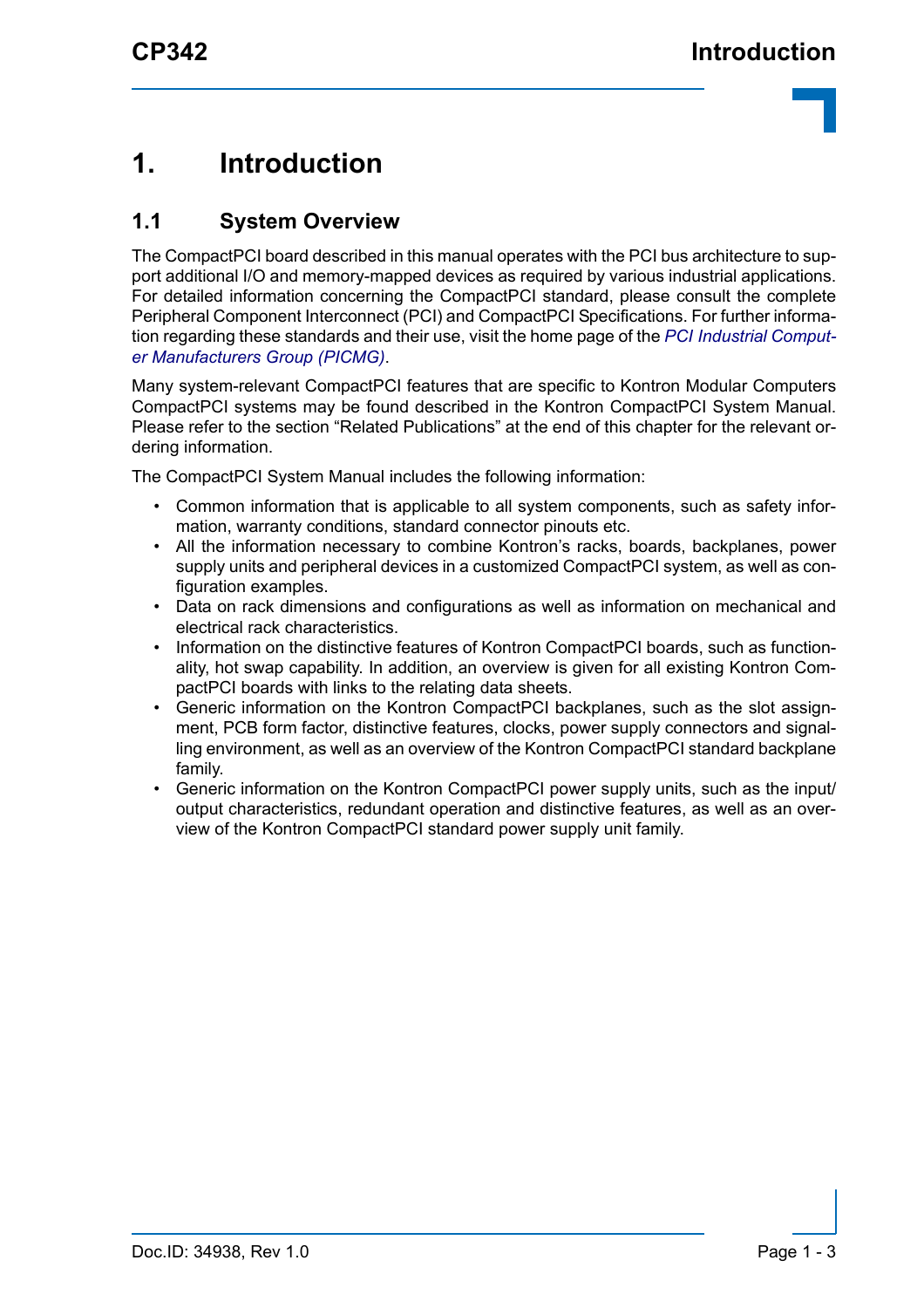# <span id="page-17-0"></span>**1.2 Board Overview**

#### <span id="page-17-1"></span>**1.2.1 Board Introduction**

The CP342 board is a CompactPCI three speed Ethernet LAN controller for multiple server-toclient networking functions. It provides dual independent Gigabit / Fast Ethernet interfaces. Both interfaces are based on the Intell® Gigabit Ethernet PCI Bus LAN Controller 82546GB with integrated physical layer interface (PHY).

CP342 is a 3U CPCI Ethernet board suitable for both 10Base-T, 100Base-TX, and 1000Base-TX interfacing and includes all necessary features for auto-negotiation. Thus, 10/100/1000 Mbit/s transfer rates are supported by the board. In fact, provided that the network has the speed capability, the CP342 switches automatically. Additionally, if the addressed network station is compatible, it switches automatically to full-duplex mode.

The 3.3V signalling, 5V tolerant, board is designed to permit a very high PCI data bandwidth, which is achieved thanks to a MAC with dual 64 kB configurable Transmit and Receive buffers.

The board does not have any jumpers and, therefore, does not require hardware configuration. To make installation, repairs and updates easier, a PXE Boot allows the system to be started from a different operating system via network provided the optional Boot Flash is installed.

Three versions of the board are available: the CP342 with a dual front panel RJ45 connector; the CP342-RIO with no front panel connectors (signals are routed to J2 for rear IO capability); the CP342-SFP with two Small Form-factor Pluggable (SFP) interfaces on the front panel. For the CP342-RIO, there is a RIO module (CP-RIO3-42) with a dual RJ45 connector available.

#### <span id="page-17-2"></span>**1.2.2 Board Specific Information**

Major board components of the CP342 board are:

- dual independent Gigabit Ethernet controller: Intel® 82546GB
- a Boot Flash (optional)
- a configuration EEPROM
- Magnetics (CP342, CP342-RIO)
- dual RJ45 connector (CP342)
- two SFP (small format pluggable) fiber optic connectors (CP342-SFP)

Other board features are:

- multiple server-to-client networking
- three speed operation: 10/100/1000 Mbit/s (the CP342-SFP supports only 1000 Mbits/s)
- auto-negotiation
- 64 kB Transmit and Receive buffers
- galvanic de-coupling
- optional rear IO capability (CP342-RIO plus CP-RIO3-42)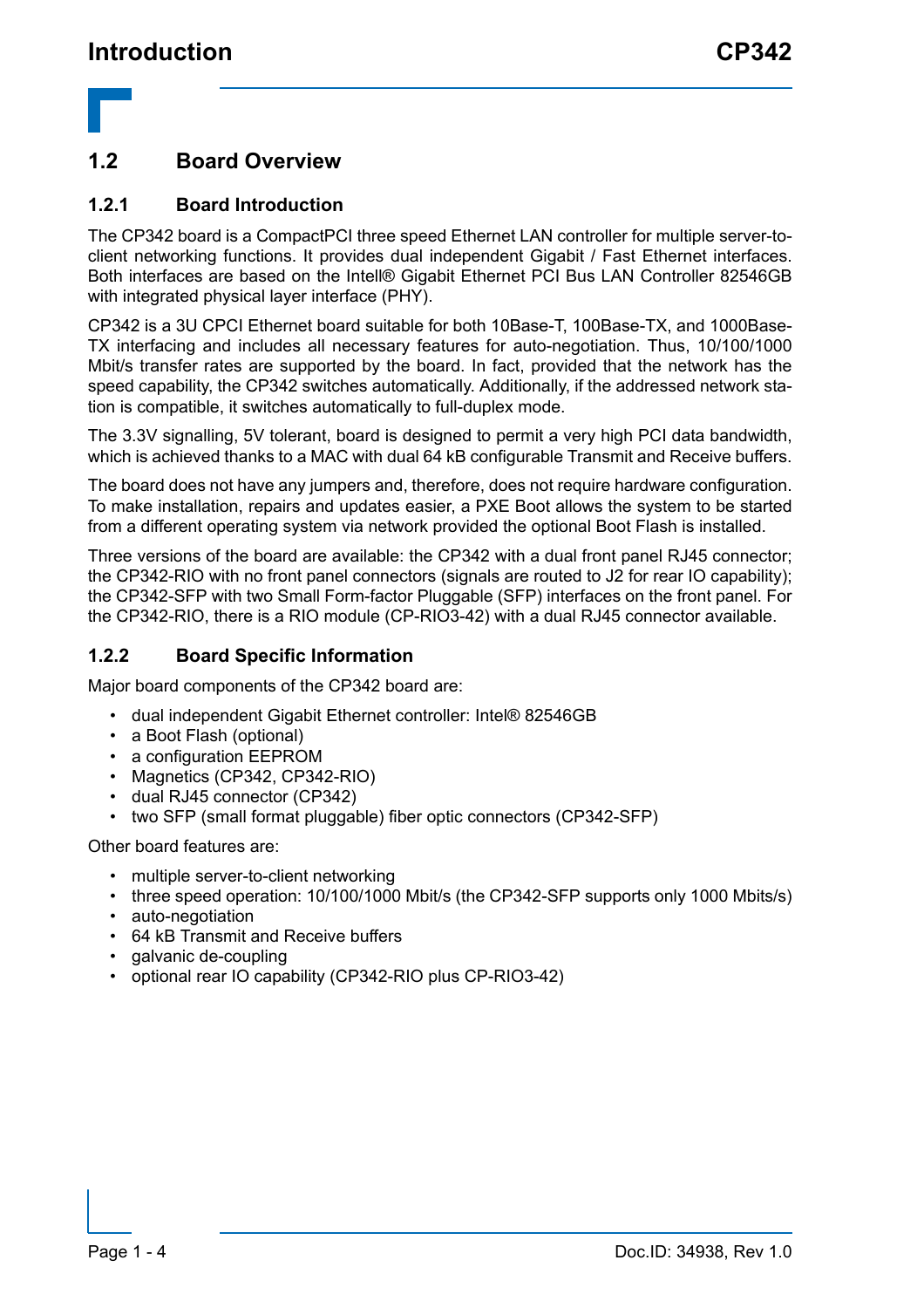### <span id="page-18-0"></span>**1.3 Board Versions**

#### <span id="page-18-1"></span>**1.3.1 CP342**

This is the standard version of the CP342. It has a dual RJ45 connector on the front panel with two LEDs integrated in each connector.

#### <span id="page-18-2"></span>**1.3.2 CP342-RIO**

This version of the CP342 provides the basis for rear IO output. Both Ethernet channel signals are routed to the J2 connector for rear IO capablility on backplanes which support rear IO. There are no front panel connectors with this version, however, there are three operational status LEDs for each channel available on the front panel. To support standard CompactPCI rear IO, there is an optional rear IO module available, the CP-RIO3-42.

#### <span id="page-18-3"></span>**1.3.3 CP342-SFP**

This version of the CP342 provides two SFP (small form-factor pluggable) cages at the front panel for use with SPF transceivers (fiber optic or RJ45 type modules). In addition, there are three operational status LEDs available for each channel.



#### *Note ...*

This version of the CP342 is supplied **only with SFP cages** as receptacles for SFP transceiver modules.

SFP transceiver modules are not a part of this product.

#### <span id="page-18-4"></span>**1.3.4 Optional CP-RIO3-42 RIO Module for CP342-RIO**

This optional module is designed for use with the CP342-RIO. It provides two rear IO Ethernet channels with RJ45 interfacing (copper only)

Refer to Appendix A for further information on the CP-RIO3-42 module.

#### <span id="page-18-5"></span>**1.3.5 System Considerations**

Within any given CompactPCI system there may be more than one CP342 board installed. The mixing of different versions within a system is also permitted. Use of the CP342-RIO version requires a backplane which supports rear IO. This may be a standard CPCI backplane with rear IO slots or may be a customized backplane.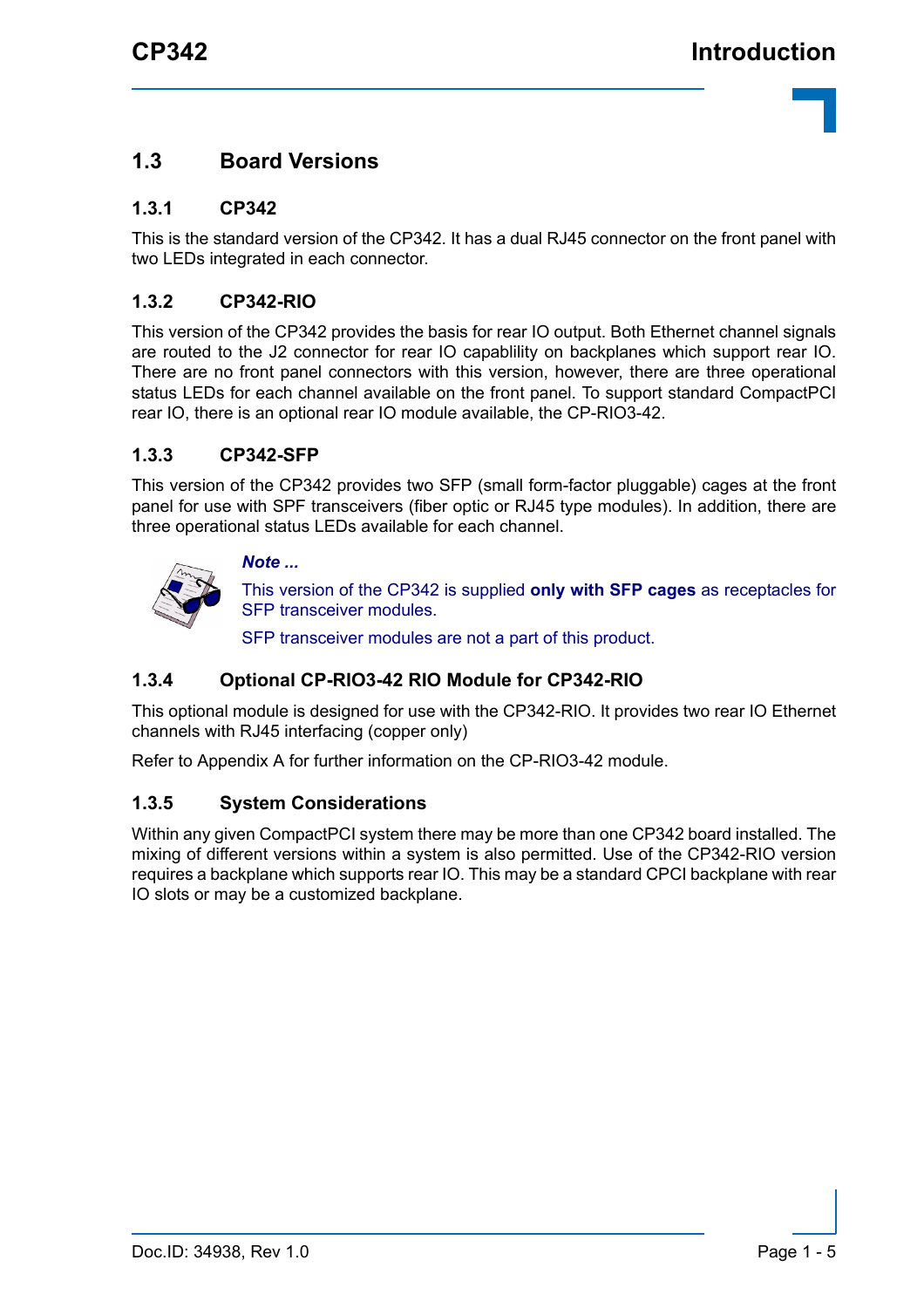## <span id="page-19-0"></span>**1.4 System Relevant Information**

The following system relevant information is general in nature but should still be considered when developing applications using the CP342.

<span id="page-19-2"></span>**Table 1-1: System Relevant Information**

| <b>SUBJECT</b>               | <b>INFORMATION</b>                                                                                                                                                                                                                        |
|------------------------------|-------------------------------------------------------------------------------------------------------------------------------------------------------------------------------------------------------------------------------------------|
| <b>System Configuration</b>  | The CP342 may be used in any CompactPCI system.                                                                                                                                                                                           |
| Master/Slave Functionality   | The CP342 can operate as a peripheral board (bus master capable).                                                                                                                                                                         |
| Board Location in the System | The CP342 board may be installed anywhere in a system except in the system slot<br>of a CompactPCI backplane. The CP342-RIO requires a rear IO capable slot for<br>use.                                                                   |
| Hot Swap Compatibility       | The CP342 is not Hot Swap capable.                                                                                                                                                                                                        |
| <b>Operating Systems</b>     | The CP342 can operate under the following operating systems:<br>Microsoft® Windows® XP<br>Microsoft® Windows® XP Embedded<br>Linux<br>VxWorks®<br>Please contact Kontron for further information concerning other operating sys-<br>tems. |

### <span id="page-19-1"></span>**1.5 Board Diagrams**

The following diagrams provide additional information concerning board functionality and component layout.

#### **LEGEND FOR FIGURE 1-2**

- **CPCI** CompactPCI
- **GbE** Gigabit Ethernet
- **SFP** Small Form-factor Pluggable
- **TSE** Three Speed Ethernet (10/100/1000 Mbits/s)
- **TXRX** Transceiver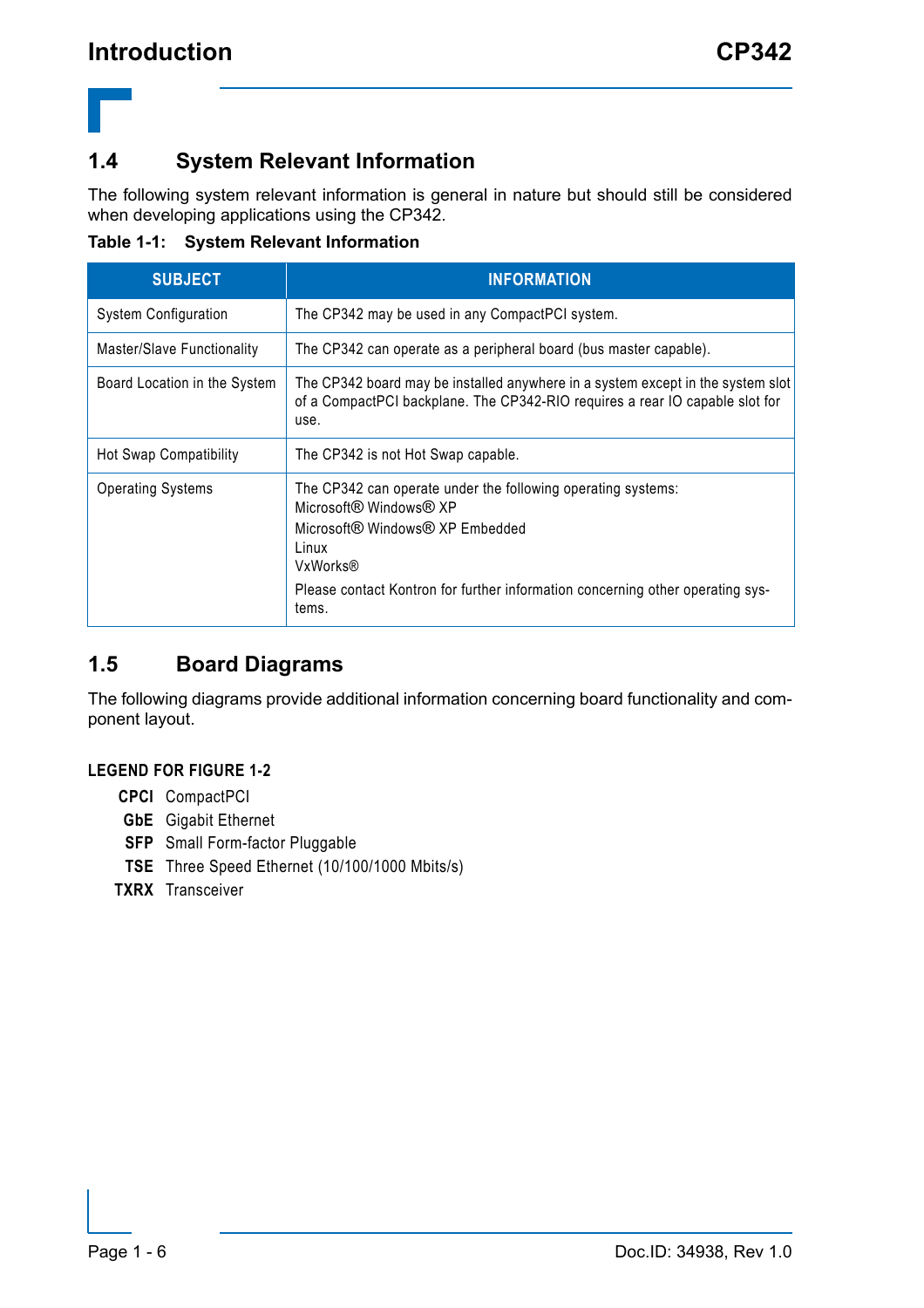

#### <span id="page-20-0"></span>**1.5.1 Application System Interfacing**

<span id="page-20-1"></span>**Figure 1-1: CP342 Application System Interfacing Diagram**

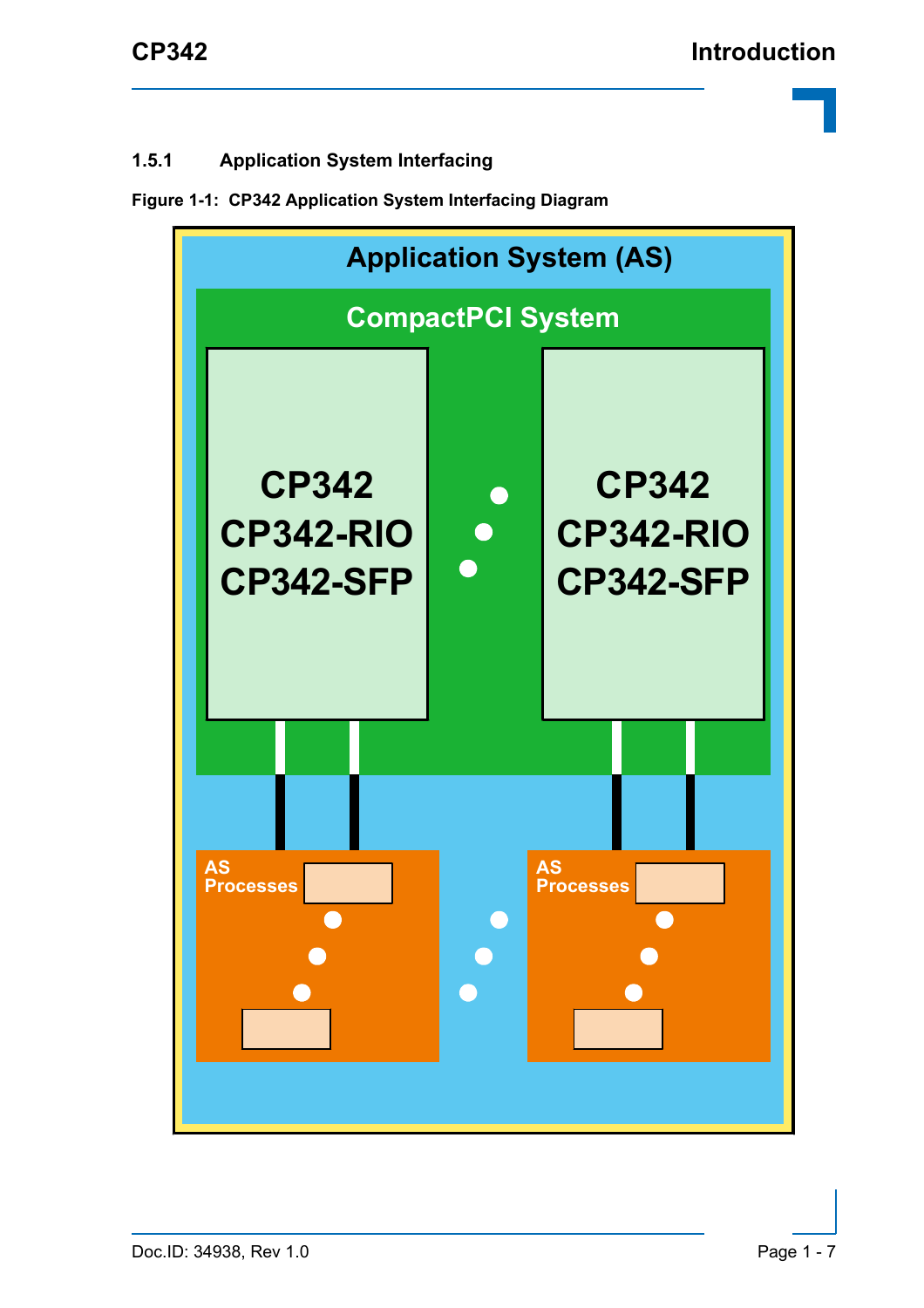#### <span id="page-21-0"></span>**1.5.2 System Level Interfacing**

<span id="page-21-1"></span>

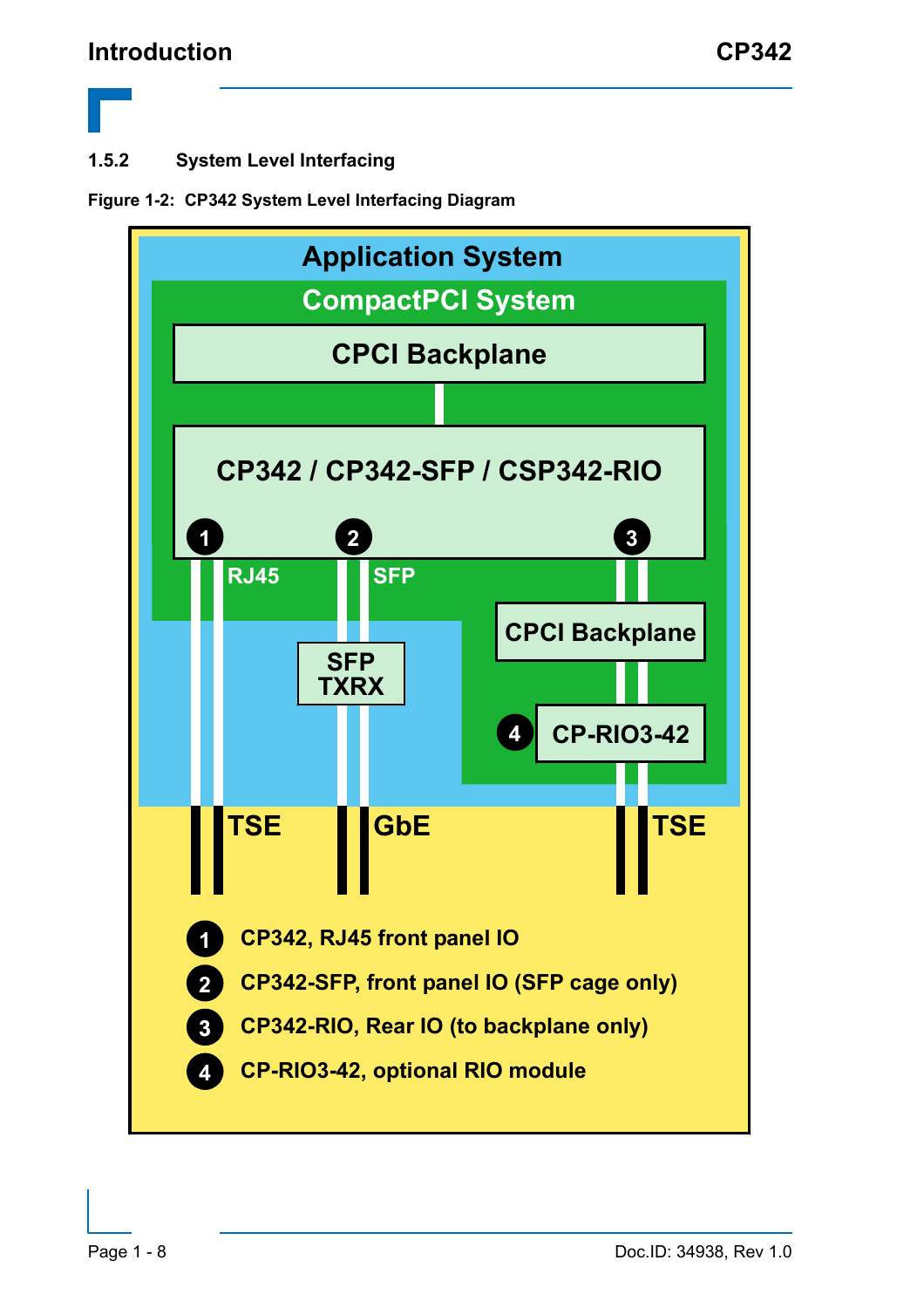

#### <span id="page-22-0"></span>**1.5.3 Front Panels**

<span id="page-22-1"></span>**Figure 1-3: CP342, CP342-SFP, and CP342-RIO Front Panels**

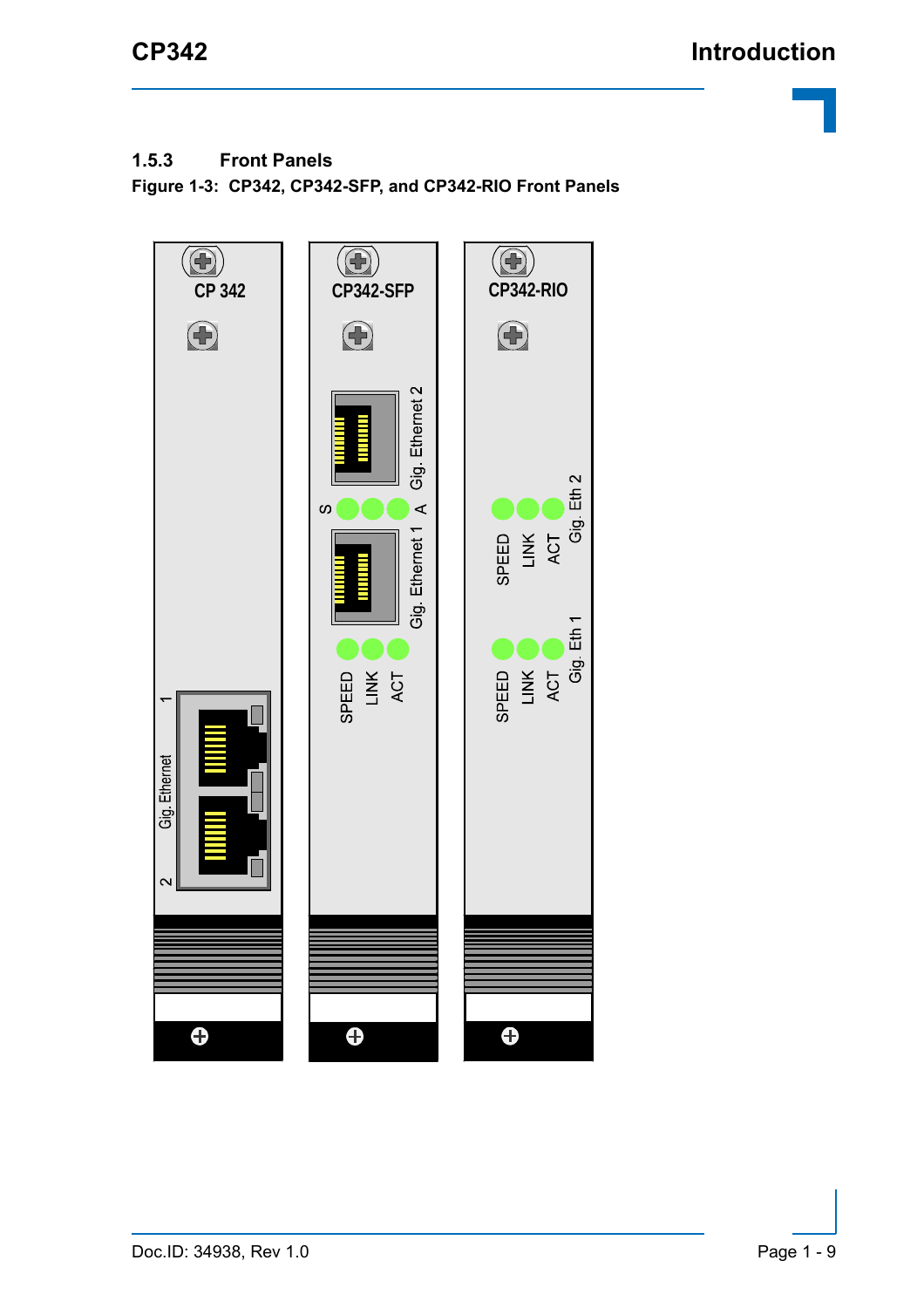<span id="page-23-1"></span><span id="page-23-0"></span>**1.5.4 Board Layout Figure 1-4: CP342 Board (Top View)**



<span id="page-23-2"></span>**Figure 1-5: CP342\_SFP Board (Top View)**

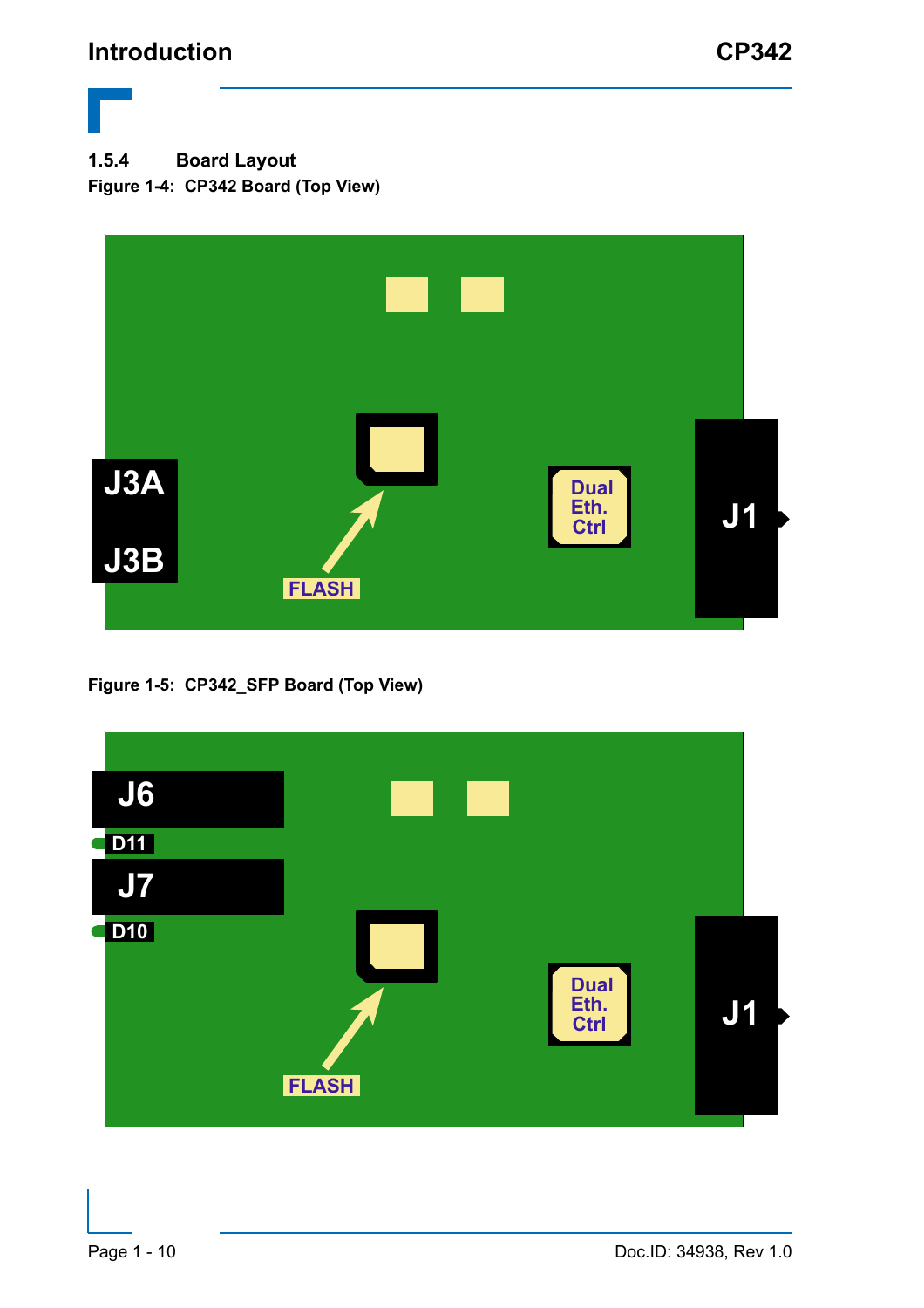

#### <span id="page-24-2"></span>**Figure 1-6: CP342\_RIO Board (Top View)**



## <span id="page-24-0"></span>**1.6 Technical Specifications**

#### <span id="page-24-1"></span>**Table 1-2: Main Specifications**

|       | <b>TYPE</b>                | <b>SPECIFICATIONS</b>                                                                                                                                                                     |  |
|-------|----------------------------|-------------------------------------------------------------------------------------------------------------------------------------------------------------------------------------------|--|
|       | Controller                 | Intel® 82546GB, dual channel Gigabit Ethernet, lead free version                                                                                                                          |  |
|       | Ethernet                   | Two channels of three speed Ethernet: 10/100/1000 Mbit/s                                                                                                                                  |  |
|       | <b>Ethernet Interfaces</b> | Two RJ45 front panel connectors                                                                                                                                                           |  |
|       | <b>LEDs</b>                | Two status LEDs per channel, integrated in each connector, yellow and green                                                                                                               |  |
|       | <b>Boot Flash</b>          | Flash memory socket (PLCC32) available for up to 1 MB of removable Flash<br>memory for user-installed and programmed boot chip (Flash memory is optionally<br>available with the product) |  |
|       | Speed Configuration        | Auto-negotiation for speed and switching                                                                                                                                                  |  |
| CP342 | Signalling Voltage         | 3.3 volt (5 volt tolerant)                                                                                                                                                                |  |
|       | Plug & Play Design         | No jumpers to be configured                                                                                                                                                               |  |
|       | Power Consumption          | Source: 3.3 V: consumption: ca. 5.6 watts                                                                                                                                                 |  |
|       | Temperature Range          | Operational:<br>0°C to +55°C Standard<br>-40 $^{\circ}$ C to +85 $^{\circ}$ C E2 (on request)<br>$-55^{\circ}$ C to $+125^{\circ}$ C<br>Storage:                                          |  |
|       | <b>Climatic Humidity</b>   | 93% relative humidity at 40°C, non-condensing                                                                                                                                             |  |
|       | Dimensions                 | 160 mm L x 100 mm W (single height Eurocard)                                                                                                                                              |  |
|       | <b>Board Weight</b>        | ca. 145 g (with heatsink)                                                                                                                                                                 |  |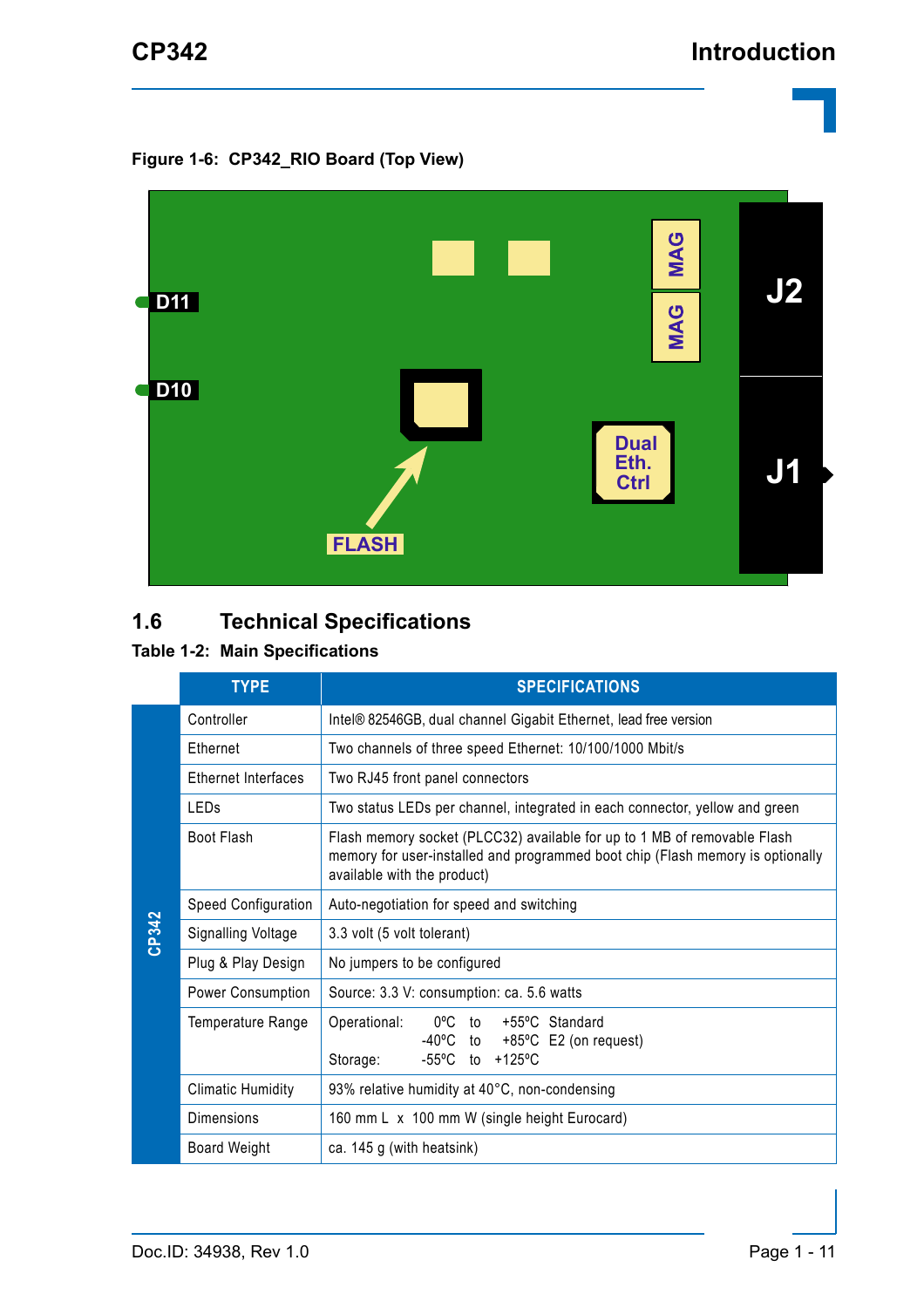#### **Table 1-2: Main Specifications (Continued)**

|                  | <b>TYPE</b>                | <b>SPECIFICATIONS</b>                                                                                                                                                                     |  |  |
|------------------|----------------------------|-------------------------------------------------------------------------------------------------------------------------------------------------------------------------------------------|--|--|
|                  | Controller                 | Intel® 82546GB, dual channel Gigabit Ethernet, lead free version                                                                                                                          |  |  |
|                  | Ethernet                   | Two channels of Gigabit Ethernet: 1000 Mbit/s                                                                                                                                             |  |  |
|                  | <b>Ethernet Interfaces</b> | Two SFP cage interfaces on the front panel                                                                                                                                                |  |  |
|                  | <b>LEDs</b>                | Three status LEDs per channel, integrated in the front panel, green                                                                                                                       |  |  |
|                  | <b>Boot Flash</b>          | Flash memory socket (PLCC32) available for up to 1 MB of removable Flash<br>memory for user-installed and programmed boot chip (Flash memory is optionally<br>available with the product) |  |  |
|                  | Speed Configuration        | Gigabit Ethernet only                                                                                                                                                                     |  |  |
| CP342-SFP        | <b>Signalling Voltage</b>  | 3.3 volt (5 volt tolerant)                                                                                                                                                                |  |  |
|                  | Plug & Play Design         | No jumpers to be configured                                                                                                                                                               |  |  |
|                  | Power Consumption          | Source: 3.3 V: consumption: ca. 5.6 watts                                                                                                                                                 |  |  |
|                  | Temperature Range          | Operational:<br>0°C to<br>+55°C Standard<br>-55°C to +125°C<br>Storage:                                                                                                                   |  |  |
|                  | <b>Climatic Humidity</b>   | 93% relative humidity at 40°C, non-condensing                                                                                                                                             |  |  |
|                  | <b>Dimensions</b>          | 160 mm L x 100 mm W (single height Eurocard)                                                                                                                                              |  |  |
|                  | <b>Board Weight</b>        | ca. 145 g (with heatsink)                                                                                                                                                                 |  |  |
|                  | Controller                 | Intel® 82546GB, dual channel Gigabit Ethernet, lead free version                                                                                                                          |  |  |
|                  | Ethernet                   | Two channels of three speed Ethernet: 10/100/1000 Mbit/s                                                                                                                                  |  |  |
|                  | <b>Ethernet Interfaces</b> | Backplane rear IO only on the J2 connector (requires rear IO capable backplane)                                                                                                           |  |  |
|                  | LEDs                       | Three status LEDs per channel, integrated in the front panel, green                                                                                                                       |  |  |
|                  | <b>Boot Flash</b>          | Flash memory socket (PLCC32) available for up to 1 MB of removable Flash<br>memory for user-installed and programmed boot chip (Flash memory is optionally<br>available with the product) |  |  |
|                  | <b>Speed Configuration</b> | Auto-negotiation for speed and switching                                                                                                                                                  |  |  |
| <b>CP342-RIO</b> | Signalling Voltage         | 3.3 volt (5 volt tolerant)                                                                                                                                                                |  |  |
|                  | Plug & Play Design         | No jumpers to be configured                                                                                                                                                               |  |  |
|                  | Power Consumption          | Source: 3.3 V: consumption: ca. 5.6 watts                                                                                                                                                 |  |  |
|                  | Temperature Range          | +55°C Standard<br>Operational:<br>0°C<br>to<br>$-40^{\circ}$ C<br>+85°C E2 (on request)<br>to<br>Storage:<br>$+125^{\circ}$ C<br>-55°C to                                                 |  |  |
|                  | <b>Climatic Humidity</b>   | 93% relative humidity at 40°C, non-condensing                                                                                                                                             |  |  |
|                  | Dimensions                 | 160 mm L x 100 mm W (single height Eurocard)                                                                                                                                              |  |  |
|                  | <b>Board Weight</b>        | ca. 145 g (with heatsink)                                                                                                                                                                 |  |  |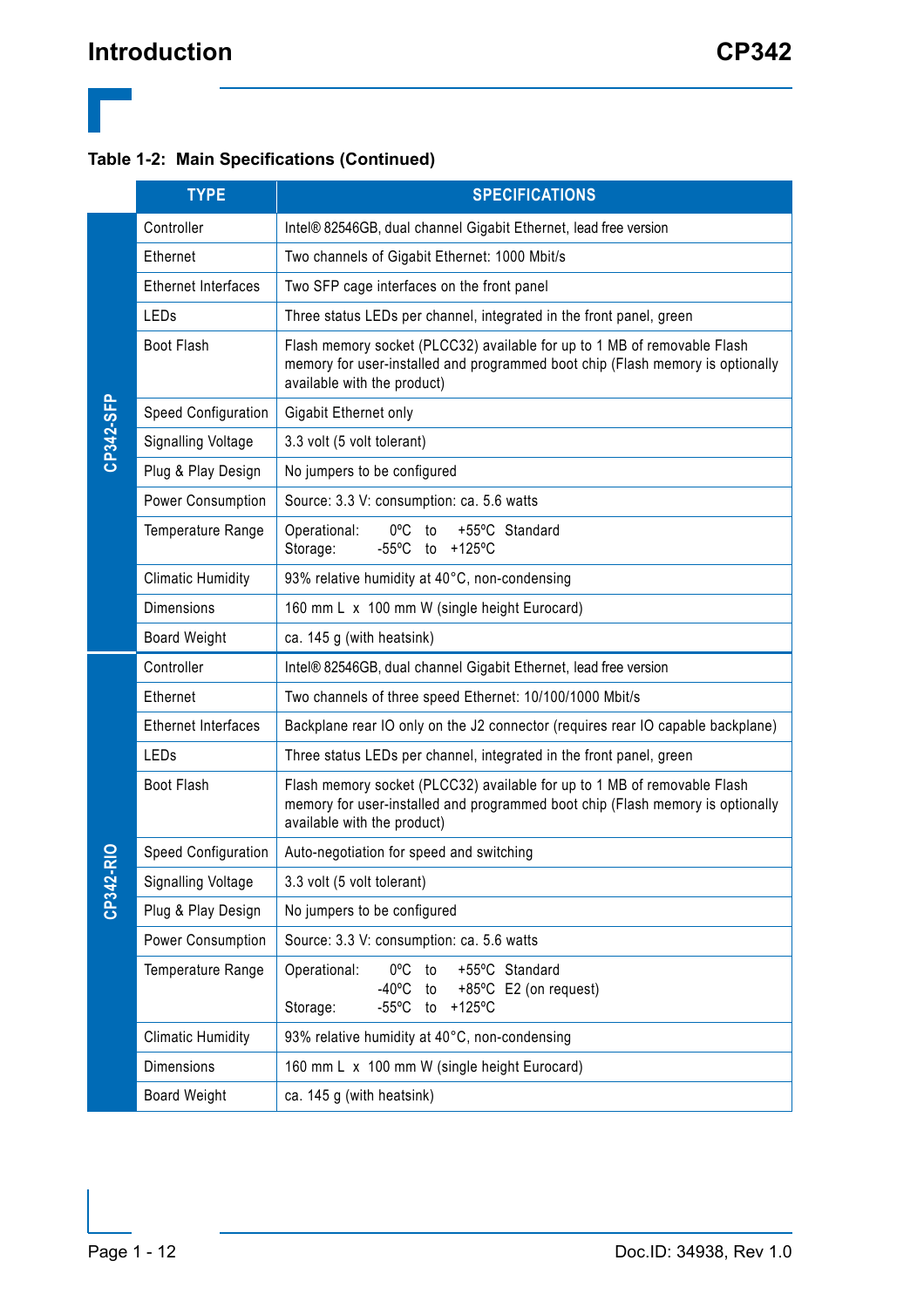<span id="page-26-0"></span>

The Kontron Modular Computers' CompactPCI module CP342 complies with the requirements of the following standards:

<span id="page-26-2"></span>

|                      | <b>TYPE</b>                      | <b>STANDARD</b>                                    |
|----------------------|----------------------------------|----------------------------------------------------|
|                      | Emission                         | EN55022, EN61000-6-3                               |
|                      | Immunity, Industrial Environment | EN61000-6-2                                        |
|                      | Immunity, IT Equipment           | EN55024                                            |
| <b>CE</b>            | <b>Electrical Safety</b>         | EN60950-1                                          |
|                      |                                  | Note:                                              |
|                      |                                  | The CP342 is specified I/O only for: SELV and EVL. |
|                      |                                  | It is NOT SPECIFIED for "Hazardous"                |
| <b>MECHANICAL</b>    | <b>Mechanical Dimensions</b>     | IEEE1101.10                                        |
|                      | Vibration, Sinusoidal            | IEC 60068-2-6                                      |
|                      | Random Vibration, Broadband      | IEC 60068-2-64                                     |
|                      | <b>Bump</b>                      | IEC 60068-2-29                                     |
| <b>ENVIRONMENTAL</b> | Single Shock                     | IEC 60068-2-27                                     |
|                      | Temperature Tests A: Cold        | IEC 60068-2-1                                      |
|                      | Temperature Tests B: Dry Heat    | IEC 60068-2-2                                      |
|                      | <b>Climatic Humidity</b>         | IEC 60068-2-78                                     |

## <span id="page-26-1"></span>**1.8 Related Publications**

#### <span id="page-26-3"></span>**Table 1-4: Related Publications**

|                   | <b>ISSUED BY</b> | <b>DOCUMENT</b>                              |
|-------------------|------------------|----------------------------------------------|
| <b>CompactPCI</b> | <b>PICMG</b>     | CompactPCI Specification 2.0, Rev. 3.0       |
|                   | Kontron          | Kontron's CompactPCI System Manual, ID 19954 |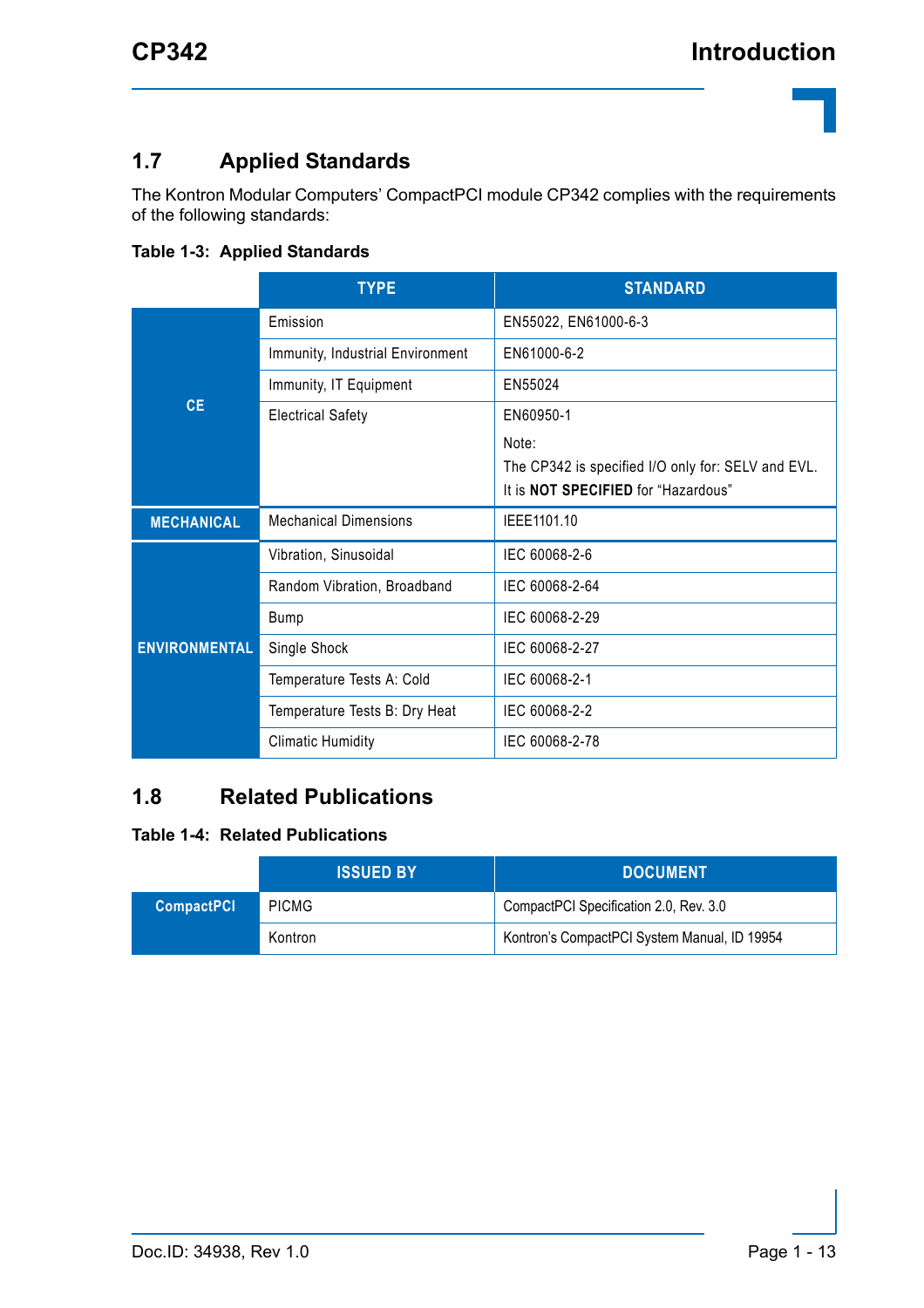

This page has been intentionally left blank.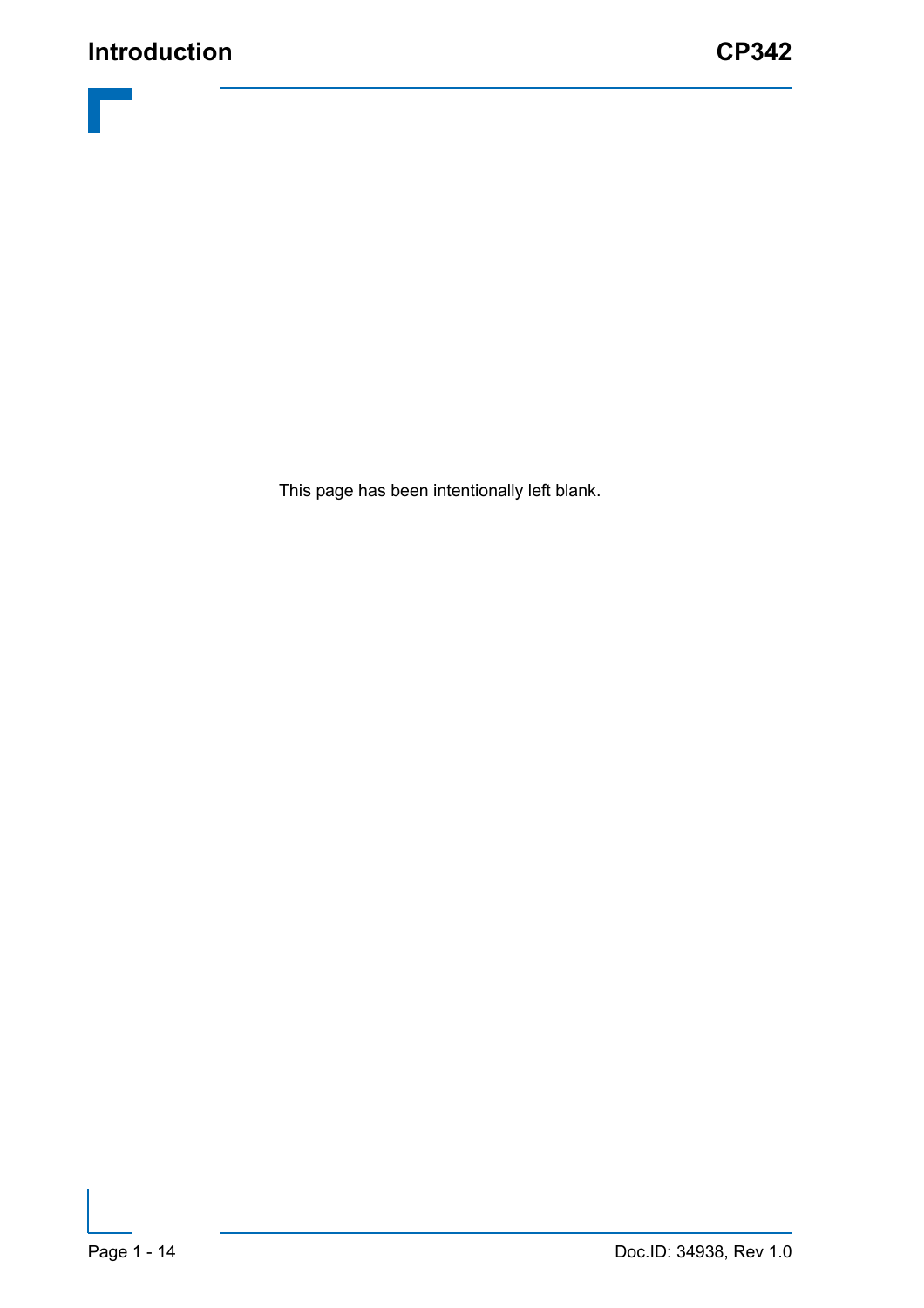

# **Functional Description**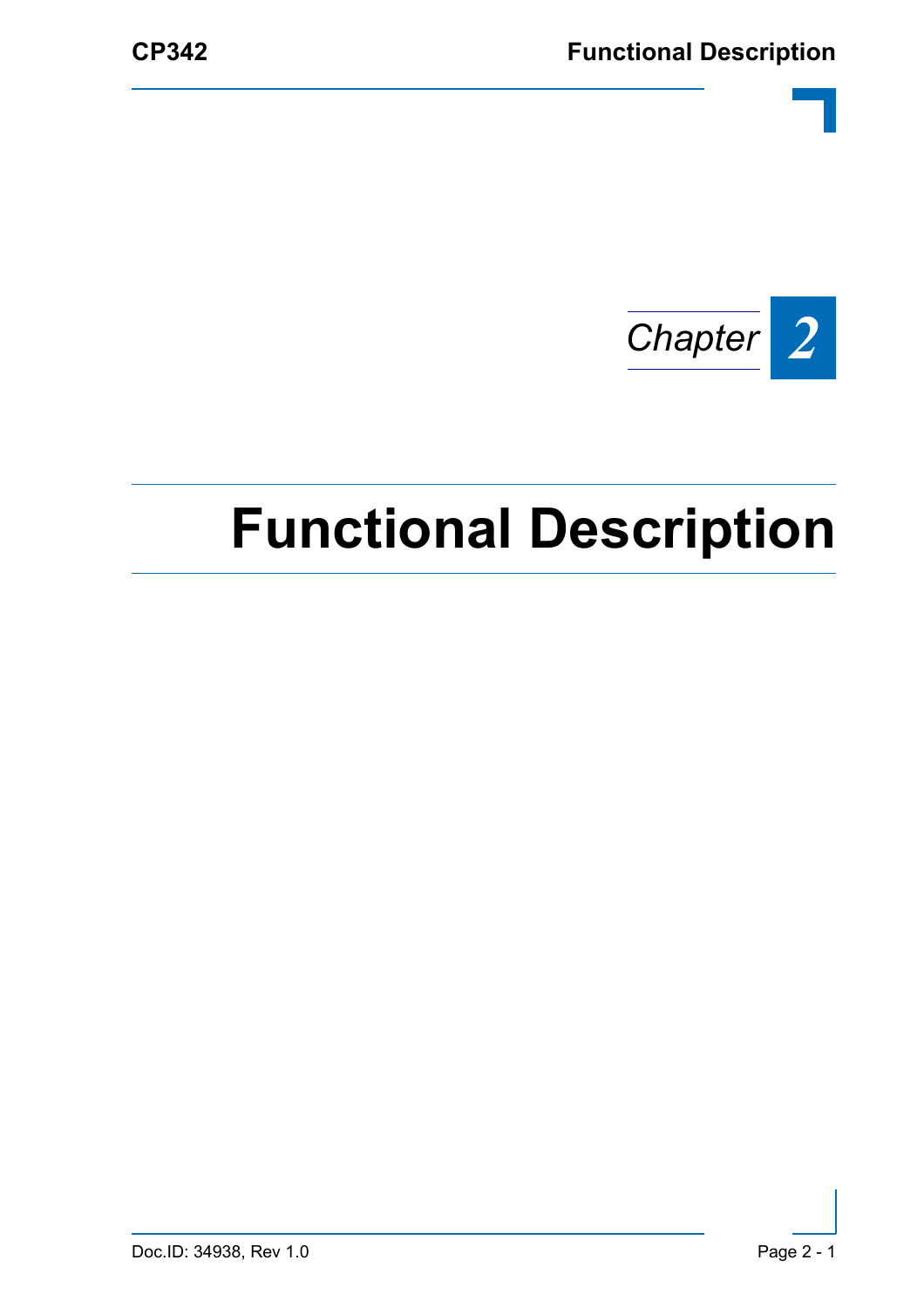

This page has been intentionally left blank.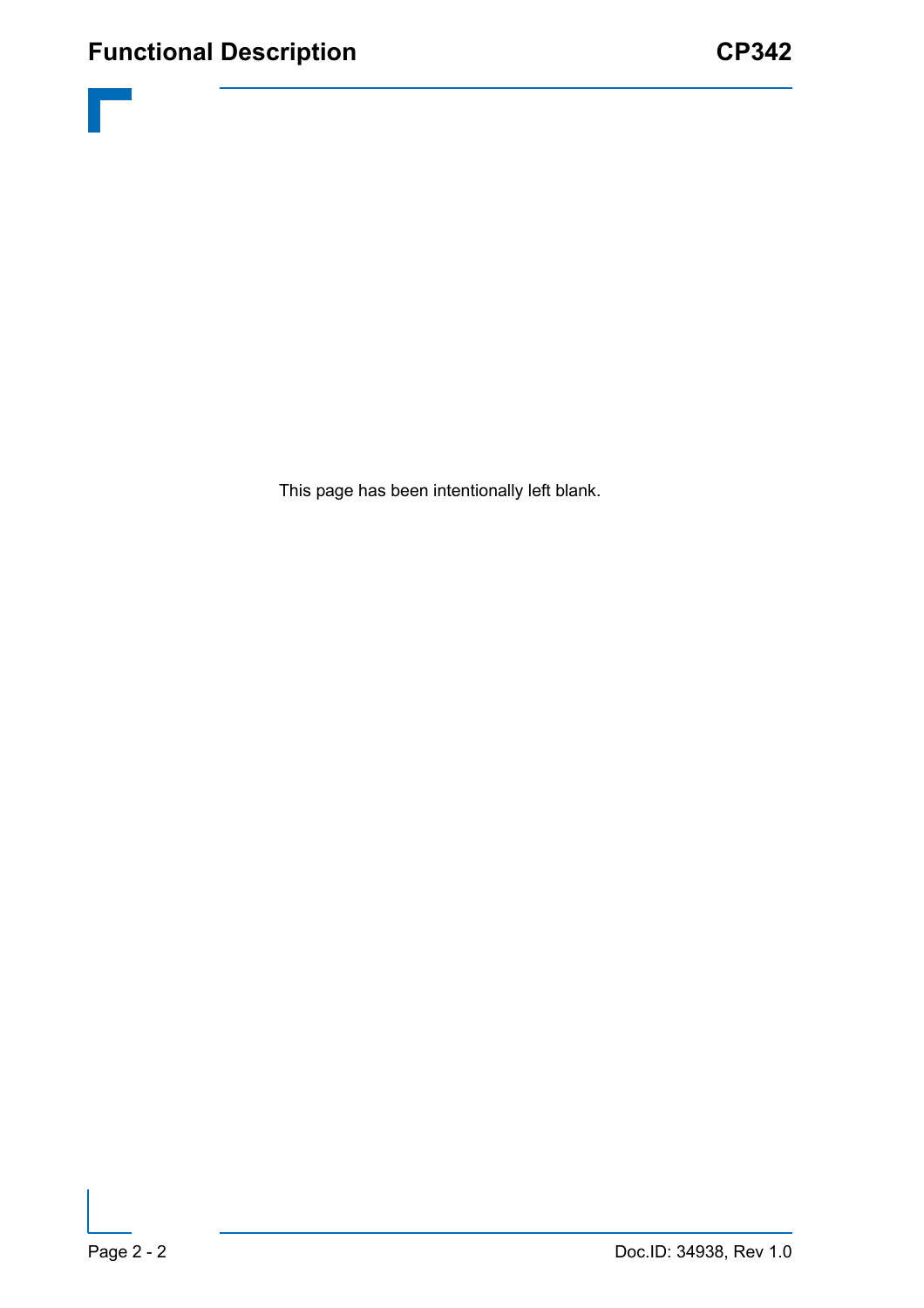# <span id="page-30-0"></span>**2. Functional Description**

The following chapters present more detailed, board level information about the CP342, the CP342-SFP, and the CP342-RIO versions of the product whereby the board components and their basic functionality are discussed in general.

### <span id="page-30-1"></span>**2.1 General Information**

The CP342 is designed as a dual channel Gigabit Ethernet CompactPCI IO board with interfacing for front panel connectors as well as supporting rear IO on the J2 connector. There are three versions available with each version supporting a single interfacing type:

- a dual RJ45 connector (CP342)
- two single SFP cages for SFP transceivers (CP342-SFP)
- rear IO interfacing for both Gigabit Ethernet channels (CP342-RIO)

In addition, there are operational status LEDs provided with each version:

- integrated connector LEDs on the dual RJ45 connector
- three LEDs for each SFP/RIO Ethernet channel on the front panel

Further, there is a PLCC32 socket available for installing optional Boot Flash memory.

#### <span id="page-30-2"></span>**2.2 Board-Level Interfacing Diagram**

The following figure demonstrates the interfacing structure between the internal processing modules of the CP342 and other major CP342 module components. Where CP342 system elements have common interfacing they are grouped into a block. Interfacing common to only one element of a block is indicated with a direct connecting line. The interfacing lines are shown in white where they are on board and in black for board external interfacing.

#### **LEGEND FOR FIGURE 2-1:**

| Dnn         | Diode (LED) and designator: 10 or 11 for Activity, Link, and Speed                                          |
|-------------|-------------------------------------------------------------------------------------------------------------|
| GbE         | Gigabit Ethernet (1000 Mbit/s)                                                                              |
| Jn[a]       | <b>Board Connector</b>                                                                                      |
| LANn        | Ethernet channel and designator: 1 or 2                                                                     |
| MAG         | <b>Magnetics</b>                                                                                            |
| <b>RJ45</b> | Type of Connector (for copper connection)                                                                   |
| <b>SFPn</b> | Type of Connector with housing (Small Form-factor Pluggable) and designator:<br>1 or 2 for SFP transceivers |
| TSE.        | Three speed Ethernet (10/100/1000 Mbit/s)                                                                   |

Board functions are dependent on the CP342 version and mutually exclusive of each other except for the LEDs which are shared by the CP342-SFP and CP342-RIO versions.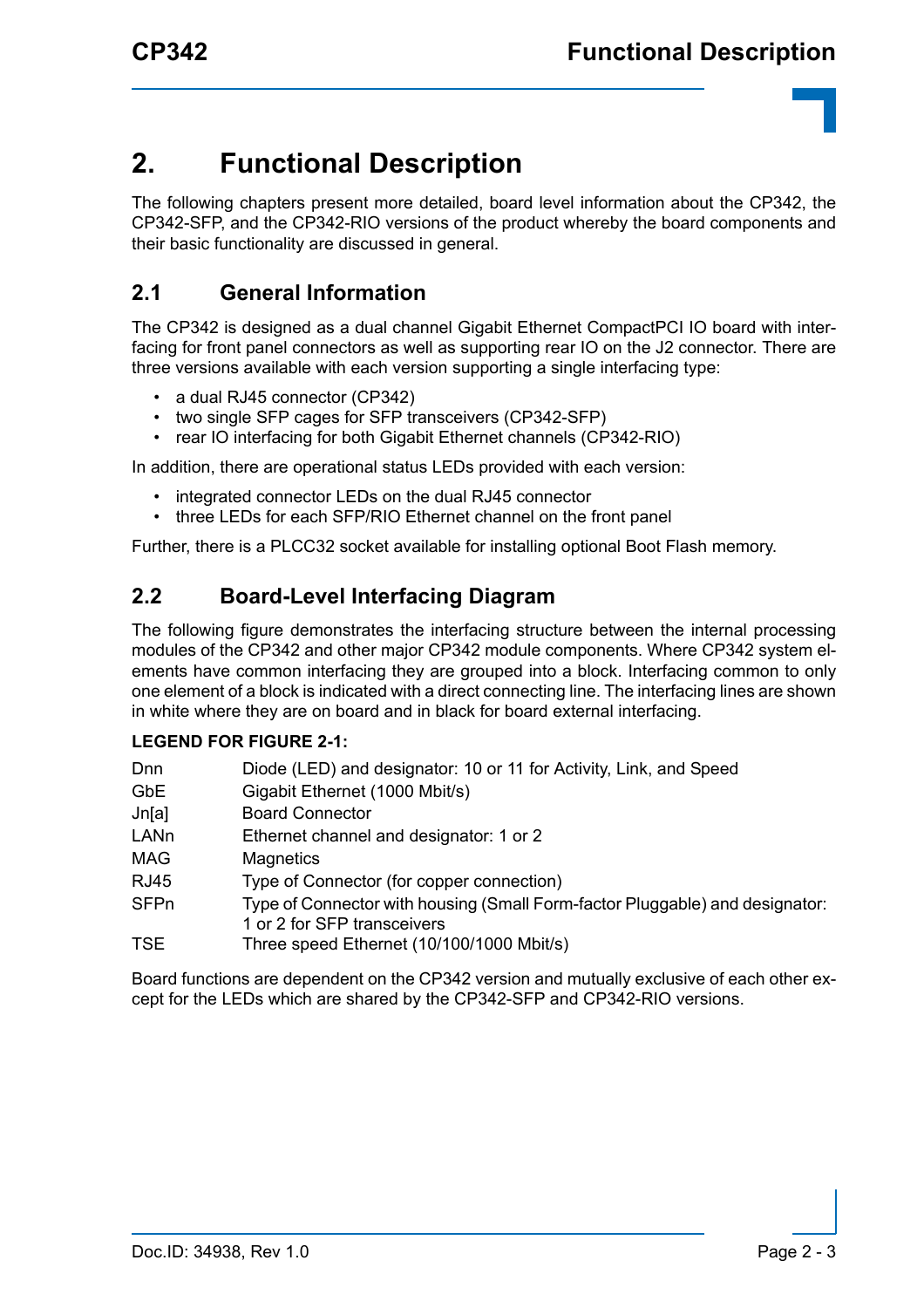<span id="page-31-0"></span>

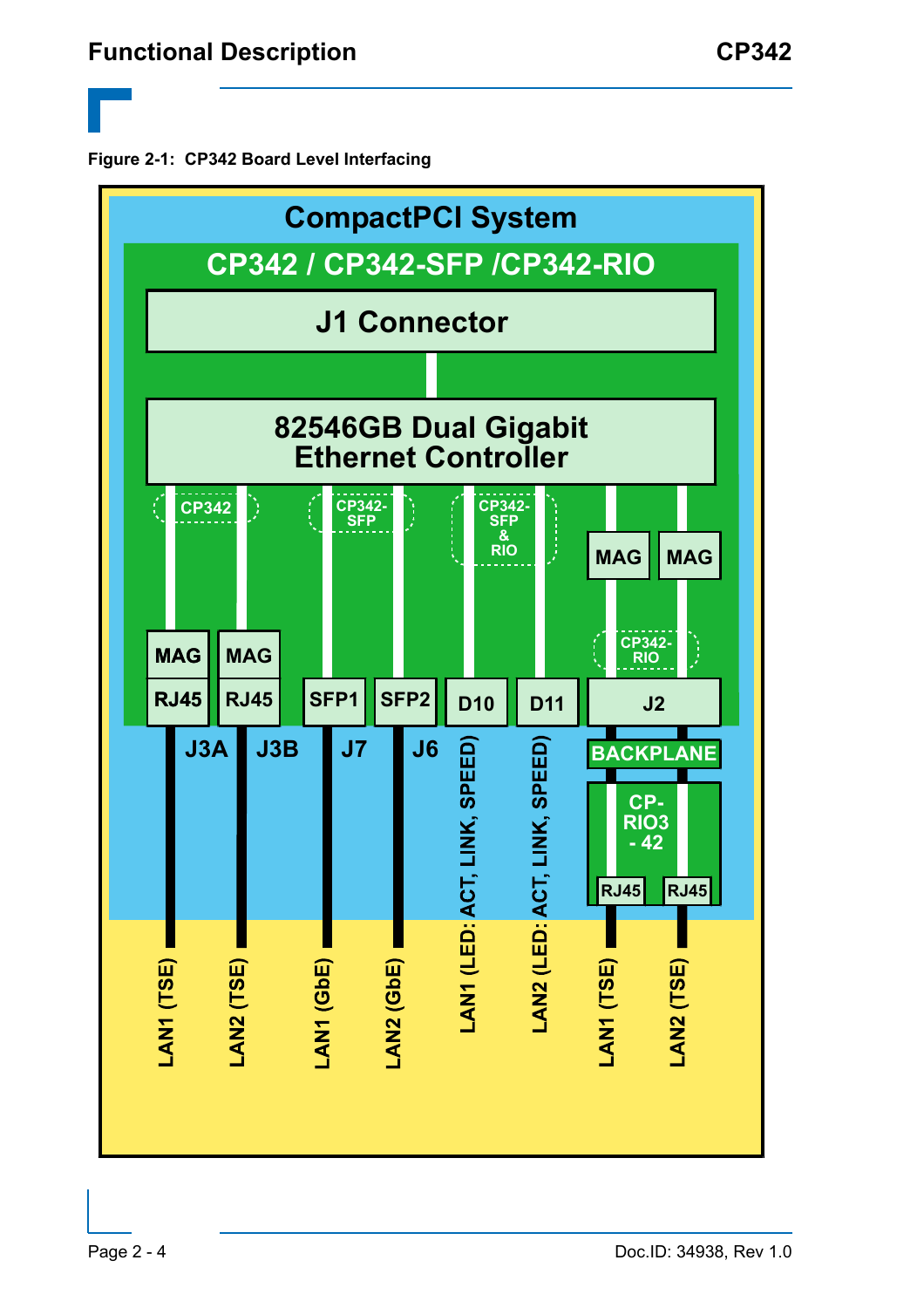#### <span id="page-32-0"></span>**2.3 Interfaces**

#### <span id="page-32-1"></span>**2.3.1 CompactPCI Bus Interface**

The complete CompactPCI connector configuration comprises two connectors designated as J1 and J2.

Their function is as follows:

- J1: 32-bit CompactPCI interface with PCI bus signals and power
- J2: has Rear I/O interface functionality

#### **2.3.1.1 CompactPCI Connector Keying**

CompactPCI connectors support guide lugs to ensure a correct polarized mating. A proper mating is further assured by the use of color coded keys for 3.3 V and 5 V operation. The CP342 versions support 3.3V VIO and are 5V tolerant (universal). Therefore, there is no keying necessary.

<span id="page-32-2"></span>**Figure 2-2: CPCI Connectors J1/J2**

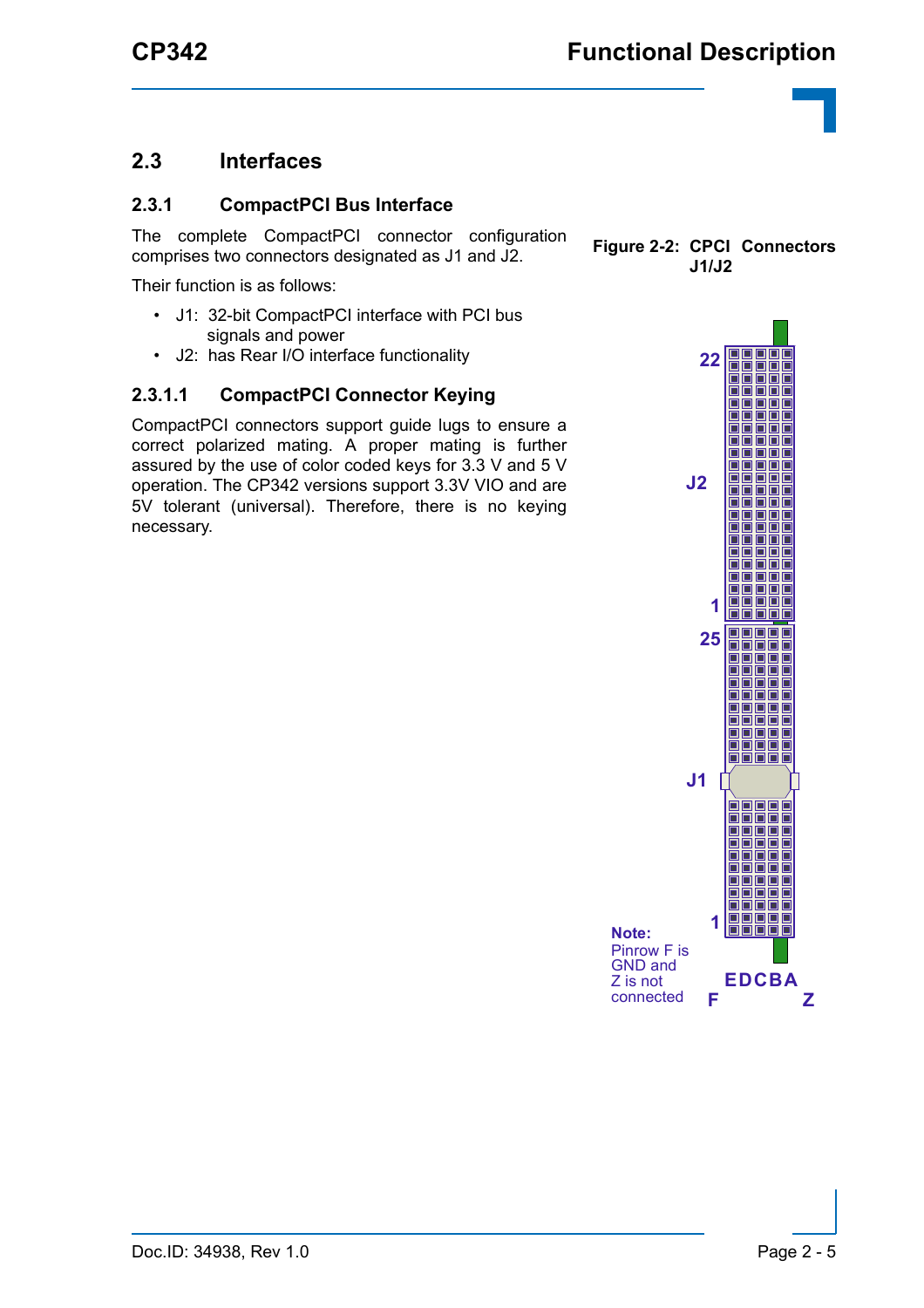#### **2.3.1.2 CompactPCI Connectors J1 and J2 Pinouts**

The CP342 is provided with two 2 mm x 2 mm pitch female CompactPCI bus connectors, J1 and J2.

| <b>PIN</b>     | <b>ROW Z</b> | <b>ROW A</b> | <b>ROW B</b> | <b>ROW C</b> | <b>ROWD</b>     | <b>ROW E</b> | <b>ROWF</b> |
|----------------|--------------|--------------|--------------|--------------|-----------------|--------------|-------------|
| 25             | <b>NC</b>    | 5V           | <b>NC</b>    | <b>NC</b>    | 3.3V            | 5V           | <b>GND</b>  |
| 24             | <b>NC</b>    | AD[1]        | 5V           | V(1/O)       | AD[0]           | <b>NC</b>    | <b>GND</b>  |
| 23             | <b>NC</b>    | 3.3V         | AD[4]        | AD[3]        | 5V              | AD[2]        | <b>GND</b>  |
| 22             | <b>NC</b>    | AD[7]        | <b>GND</b>   | 3.3V         | AD[6]           | AD[5]        | <b>GND</b>  |
| 21             | <b>NC</b>    | 3.3V         | AD[9]        | AD[8]        | M66EN#          | $C/BE[0]\#$  | <b>GND</b>  |
| 20             | <b>NC</b>    | AD[12]       | <b>GND</b>   | V(1/O)       | AD[11]          | AD[10]       | <b>GND</b>  |
| 19             | <b>NC</b>    | 3.3V         | AD[15]       | AD[14]       | <b>GND</b>      | AD[13]       | <b>GND</b>  |
| 18             | <b>NC</b>    | SERR#        | <b>GND</b>   | 3.3V         | <b>PAR</b>      | $C/BE[1]\#$  | <b>GND</b>  |
| 17             | <b>NC</b>    | 3.3V         | <b>NC</b>    | <b>NC</b>    | <b>GND</b>      | PERR#        | <b>GND</b>  |
| 16             | <b>NC</b>    | DEVSEL#      | <b>GND</b>   | V(1/O)       | STOP#           | LOCK#        | <b>GND</b>  |
| 15             | <b>NC</b>    | 3.3V         | FRAME#       | IRDY#        | <b>GND</b>      | TRDY#        | <b>GND</b>  |
| $12 - 14$      |              |              |              | Key Area     |                 |              |             |
| 11             | <b>NC</b>    | AD[18]       | AD[17]       | AD[16]       | <b>GND</b>      | $C/BE[2]\#$  | <b>GND</b>  |
| 10             | <b>NC</b>    | AD[21]       | <b>GND</b>   | 3.3V         | AD[20]          | AD[19]       | <b>GND</b>  |
| 9              | <b>NC</b>    | $C/BE[3]$ #  | <b>IDSEL</b> | AD[23]       | <b>GND</b>      | AD[22]       | <b>GND</b>  |
| 8              | <b>NC</b>    | AD[26]       | <b>GND</b>   | V(1/O)       | AD[25]          | AD[24]       | <b>GND</b>  |
| $\overline{7}$ | <b>NC</b>    | AD[30]       | AD[29]       | AD[28]       | <b>GND</b>      | AD[27]       | <b>GND</b>  |
| $6\phantom{1}$ | <b>NC</b>    | REQ0#        | <b>GND</b>   | 3.3V         | CLK0            | AD[31]       | <b>GND</b>  |
| 5              | <b>NC</b>    | <b>NC</b>    | <b>NC</b>    | RST#         | <b>GND</b>      | GNT0#        | <b>GND</b>  |
| $\overline{4}$ | <b>NC</b>    | <b>NC</b>    | <b>GND</b>   | V(1/O)       | <b>NC</b>       | <b>NC</b>    | <b>GND</b>  |
| $\mathfrak{Z}$ | <b>NC</b>    | INTA#        | INTB#        | <b>NC</b>    | 5V              | <b>NC</b>    | <b>GND</b>  |
| $\overline{2}$ | <b>NC</b>    | <b>NC</b>    | 5V           | <b>NC</b>    | TD <sub>O</sub> | TDI          | <b>GND</b>  |
| $\mathbf 1$    | <b>NC</b>    | 5V           | <b>NC</b>    | <b>NC</b>    | <b>NC</b>       | 5V           | <b>GND</b>  |

<span id="page-33-0"></span>**Table 2-1: CompactPCI Bus Connector J1 Pinout**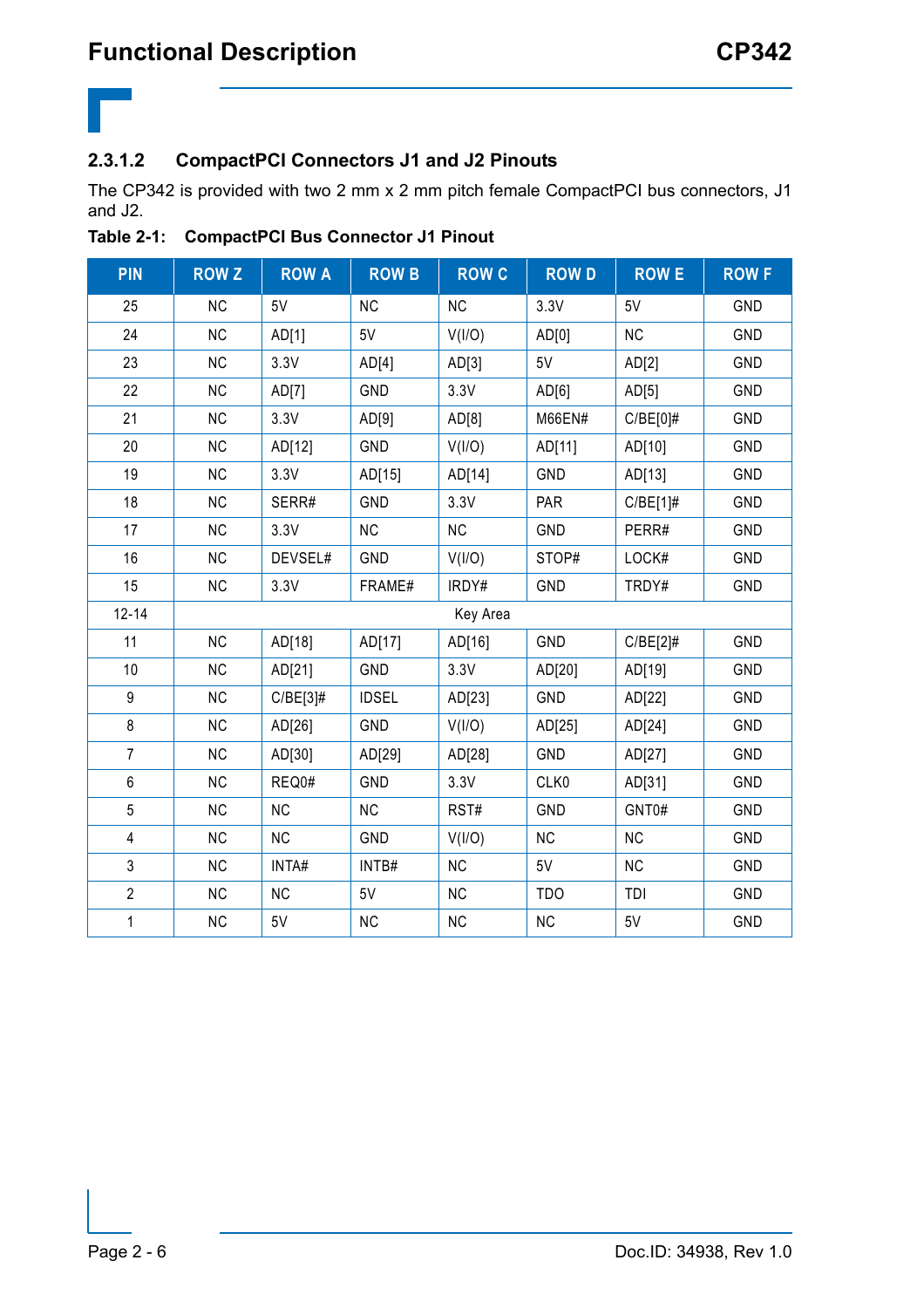

#### <span id="page-34-0"></span>**Table 2-2: Rear IO CompactPCI Bus Connector J2 Pinout (CP342-RIO only)**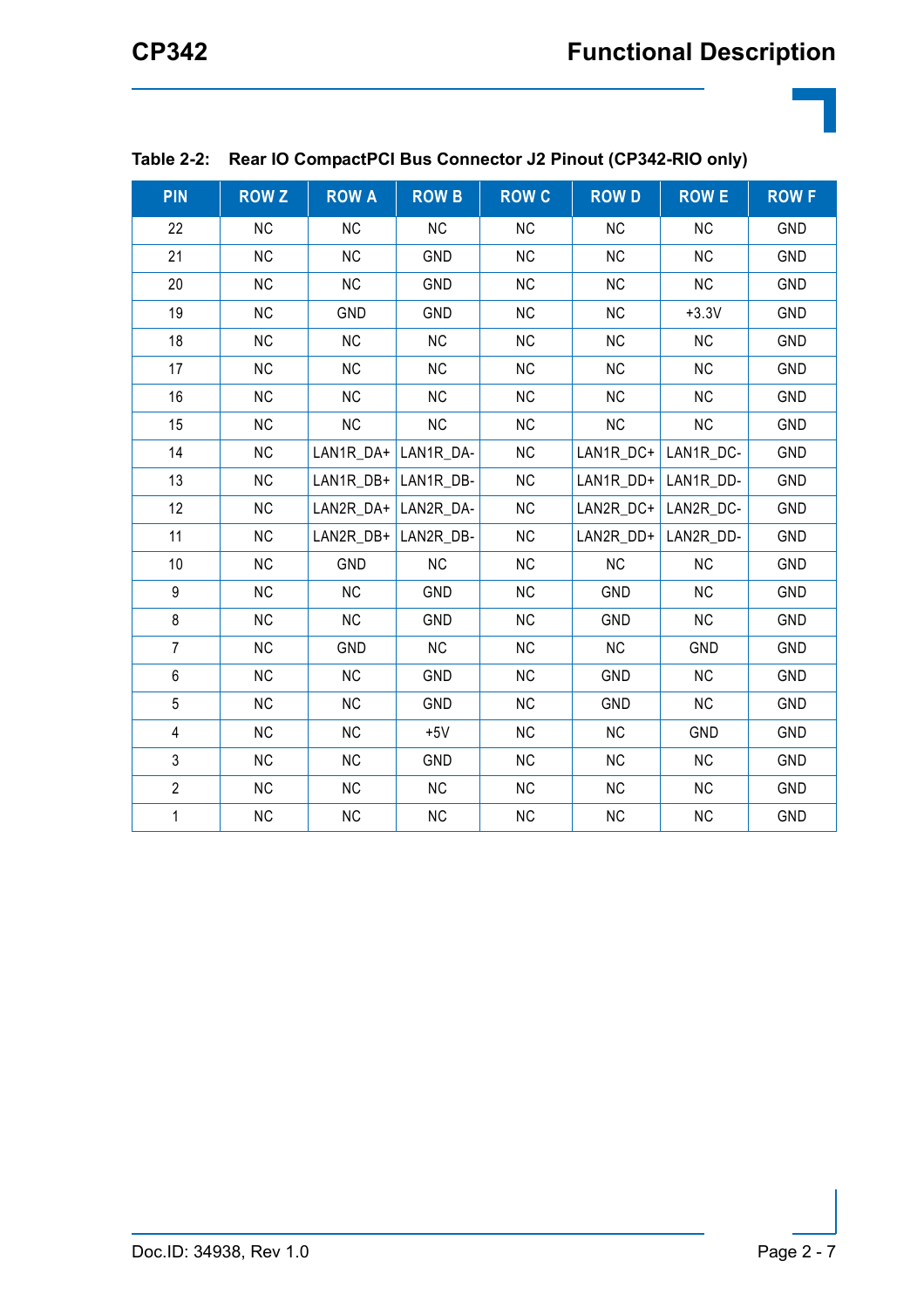#### <span id="page-35-0"></span>**2.3.2 Gigabit Ethernet**

The CP342 board includes two 10Base-T/100Base-TX/1000Base-T Ethernet ports.

The Boot from LAN feature is supported.

The Ethernet connectors are realized as RJ45 connectors. The interfaces provide automatic detection and switching between 10Base-T, 100Base-TX and 1000Base-T data transmission (Auto-Negotiation). Auto-wire switching for crossed cables is also supported (Auto-MDI/X).

#### **RJ45 Connector J3A/B Pinouts**

The J3A/B connector supplies the 10Base-T, 100Base-TX and 1000Base-T interfaces.



<span id="page-35-2"></span>**Figure 2-3: Dual Gigabit Ethernet** 

<span id="page-35-1"></span>

|  | Table 2-3: Pinouts of J3A/B Based on the Implementation |
|--|---------------------------------------------------------|
|--|---------------------------------------------------------|

| <b>MDI / STANDARD ETHERNET CABLE</b> |                          |          |               |                   |               | <b>MDIX / CROSSED ETHERNET CABLE</b> |          |               |          |               |     |               |  |                   |
|--------------------------------------|--------------------------|----------|---------------|-------------------|---------------|--------------------------------------|----------|---------------|----------|---------------|-----|---------------|--|-------------------|
|                                      | 10BASE-T                 |          | 100BASE-TX    | <b>1000BASE-T</b> |               |                                      |          | <b>PIN</b>    |          | 10BASE-T      |     | 100BASE-TX    |  | <b>1000BASE-T</b> |
| I/O                                  | <b>SIGNAL</b>            | I/O      | <b>SIGNAL</b> | I/O               | <b>SIGNAL</b> |                                      | I/O      | <b>SIGNAL</b> | I/O      | <b>SIGNAL</b> | I/O | <b>SIGNAL</b> |  |                   |
| $\Omega$                             | $TX+$                    | $\Omega$ | $TX+$         | I/O               | BI DA+        | 1                                    |          | $RX+$         |          | $RX+$         | I/O | BI DB+        |  |                   |
| O                                    | TX-                      | O        | TX-           | I/O               | BI DA-        | $\overline{2}$                       |          | RX-           |          | RX-           | I/O | BI DB-        |  |                   |
|                                      | $RX+$                    |          | $RX+$         | I/O               | BI DB+        | 3                                    | $\Omega$ | $TX+$         | $\circ$  | $TX+$         | I/O | BI DA+        |  |                   |
|                                      |                          |          |               | I/O               | BI DC+        | 4                                    |          |               |          |               | I/O | BI DD+        |  |                   |
|                                      | $\overline{\phantom{a}}$ |          |               | I/O               | BI DC-        | 5                                    |          |               |          |               | I/O | BI DD-        |  |                   |
|                                      | RX-                      |          | RX-           | I/O               | BI DB-        | 6                                    | $\Omega$ | TX-           | $\Omega$ | TX-           | I/O | BI_DA-        |  |                   |
|                                      |                          |          |               | I/O               | BI DD+        | 7                                    |          |               |          |               | I/O | BI DC+        |  |                   |
|                                      |                          |          |               | I/O               | BI DD-        | 8                                    |          |               |          |               | I/O | BI DC-        |  |                   |

#### **Ethernet LED Status**

**Activity (green):** This LED monitors network connection and activity. The LED lights up when a valid link (cable connection) has been established. The LED goes temporarily off if network packets are being sent or received through the RJ45 port. When this LED remains off, a valid link has not been established due to a missing or a faulty cable connection.

**Speed (green/orange):** This LED lights up to indicate a successful 100Base-TX or 1000BASE-T connection. When green it indicates a 100Base-TX connection and when orange it indicates a 1000Base-T connection. When not lit and the Activity LED is active, the connection is operating at 10Base-T.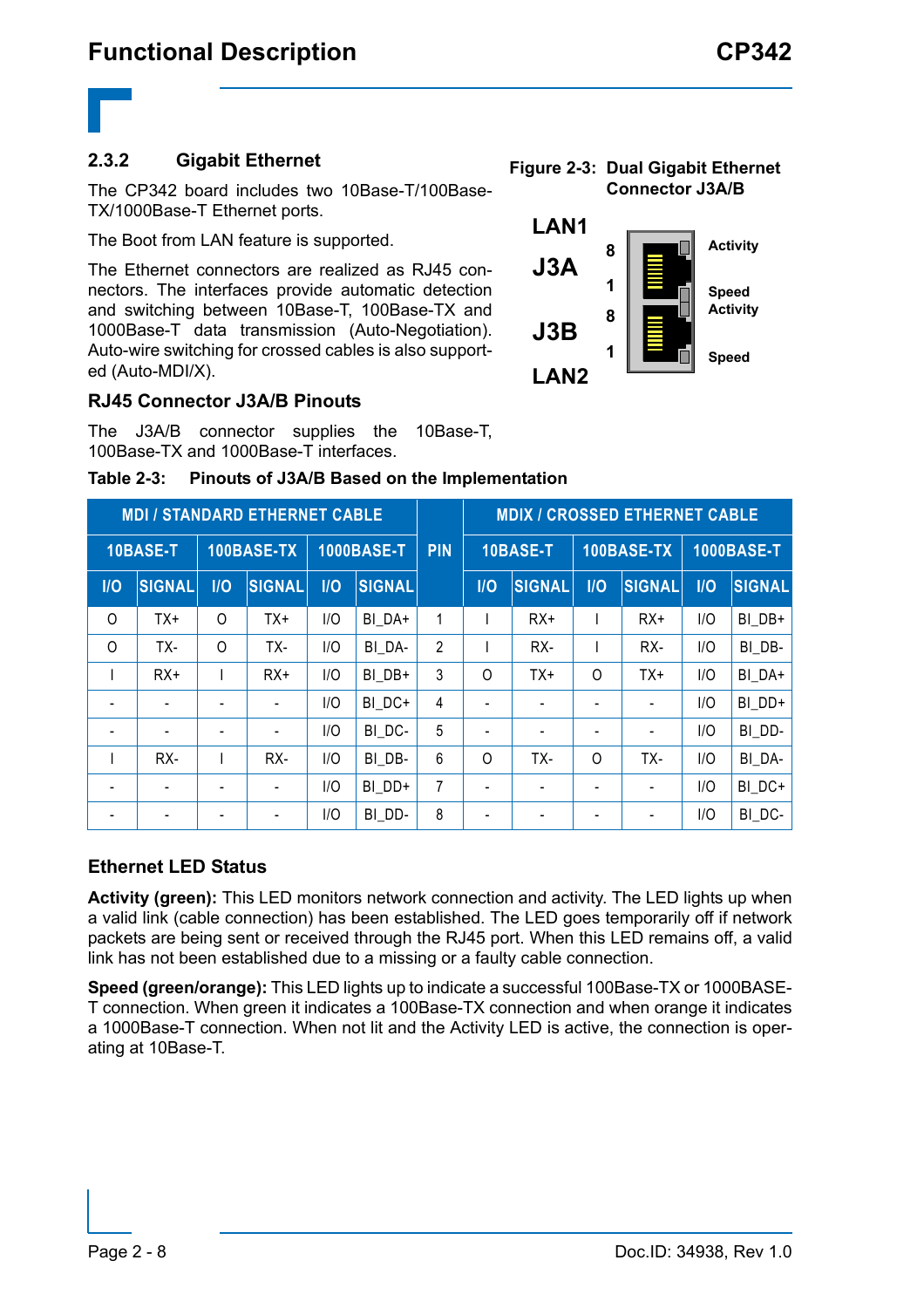

#### <span id="page-36-0"></span>**2.3.3 SFP Cages**

The CP342-SFP board includes two SFP cages for SFP transceivers, fiber optic or RJ45, along with three operational status LEDs for each Ethernet channel. Only Gigabit Ethernet is available with this configuration.

<span id="page-36-2"></span>



<span id="page-36-1"></span>**Table 2-4: SFP Cage, J6 and J7, Pinout**

| <b>FUNCTION</b>             | <b>SIGNAL</b>   | <b>PIN</b> | <b>PIN</b> | <b>SIGNAL</b>     | <b>FUNCTION</b>             |
|-----------------------------|-----------------|------------|------------|-------------------|-----------------------------|
| Transmitter ground          | VeeT1           |            | 20         | VeeT <sub>2</sub> | Transmitter ground          |
| Transmitter fault indicator | TxFault         | 2          | 19         | TD-               | Inverse transmitter data in |
| Transmitter disable         | TxDis           | 3          | 18         | $TD+$             | Transmitter data in         |
| Module definition 2         | MD <sub>2</sub> | 4          | 17         | VeeT3             | Transmitter ground          |
| Module definition 1         | MD <sub>1</sub> | 5          | 16         | VccT              | Transmitter power (3.3V)    |
| Module definition 0         | MD <sub>0</sub> | 6          | 15         | <b>VccR</b>       | Receiver power (3.3V)       |
| Rate select                 | RateSel         | 7          | 14         | VeeR4             | Receiver ground             |
| Loss of signal              | LOS             | 8          | 13         | $RD+$             | Received data out           |
| Receiver ground             | VeeR1           | 9          | 12         | RD-               | Inverse received data out   |
| Receiver ground             | VeeR2           | 10         | 11         | VeeR3             | Receiver ground             |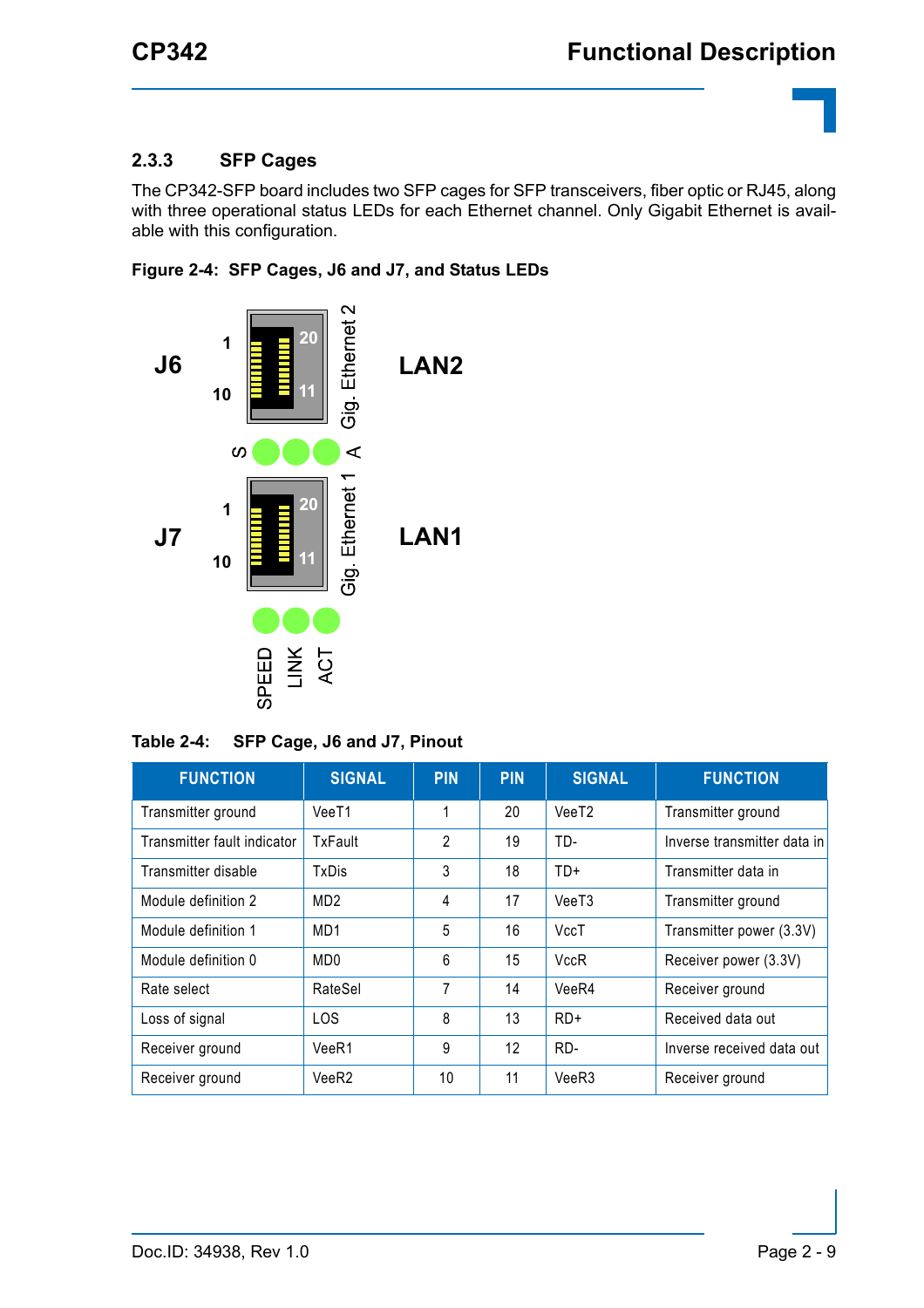

#### **Ethernet LED Status**

**ACT (green):** This LED monitors network activity. The LED goes temporarily on if network packets are being sent or received through the RJ45 port.

**LINK (green):** This LED monitors network connection. The LED lights up when a valid link (cable connection) has been established. When this LED remains off, a valid link has not been established due to a missing or a faulty cable connection.

**SPEED (green):** This LED lights up to indicate a successful 1000BASE-T connection. When not lit and the ACT-LED is active, the connection is operating at 10Base-T or 100Base-T.

#### <span id="page-37-0"></span>**2.3.4 CP342-RIO**

Except for the operational status LEDs, there are no front panel interfaces on the CP342-RIO board. Refer to the CPCI connector interfacing for pinout of the J2 connector.

#### **Ethernet LED Status**

**ACT (green):** This LED monitors network activity. The LED goes temporarily on if network packets are being sent or received through the RJ45 port.

**LINK (green):** This LED monitors network connection. The LED lights up when a valid link (cable connection) has been established. When this LED remains off, a valid link has not been established due to a missing or a faulty cable connection.

**SPEED (green):** This LED lights up to indicate a successful 1000BASE-T connection. When not lit and the ACT-LED is active, the connection is operating at 10Base-T or 100Base-T.

#### <span id="page-37-1"></span>**2.4 Remote Boot Operation**

All of the CP342 versions come with a PLCC32 socket for adding a Boot Flash device. This Flash device is optional. If installed, it provides additional memory space which can be addressed from the CPU boardís firmware. Through appropriate Boot Flash code, e.g. PXE compatible, it is possible to perform remote boot operations with the CP342.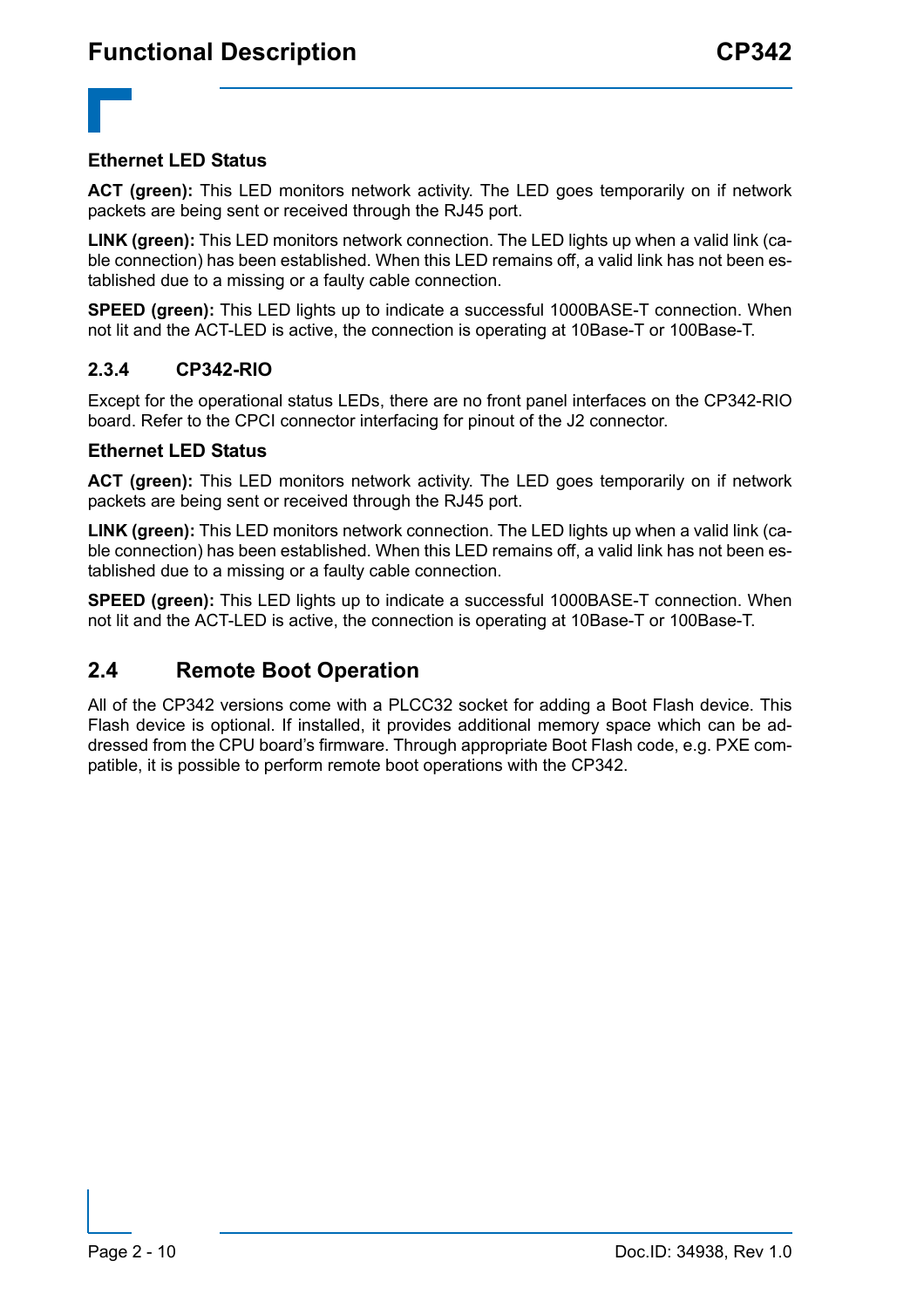

# **Installation**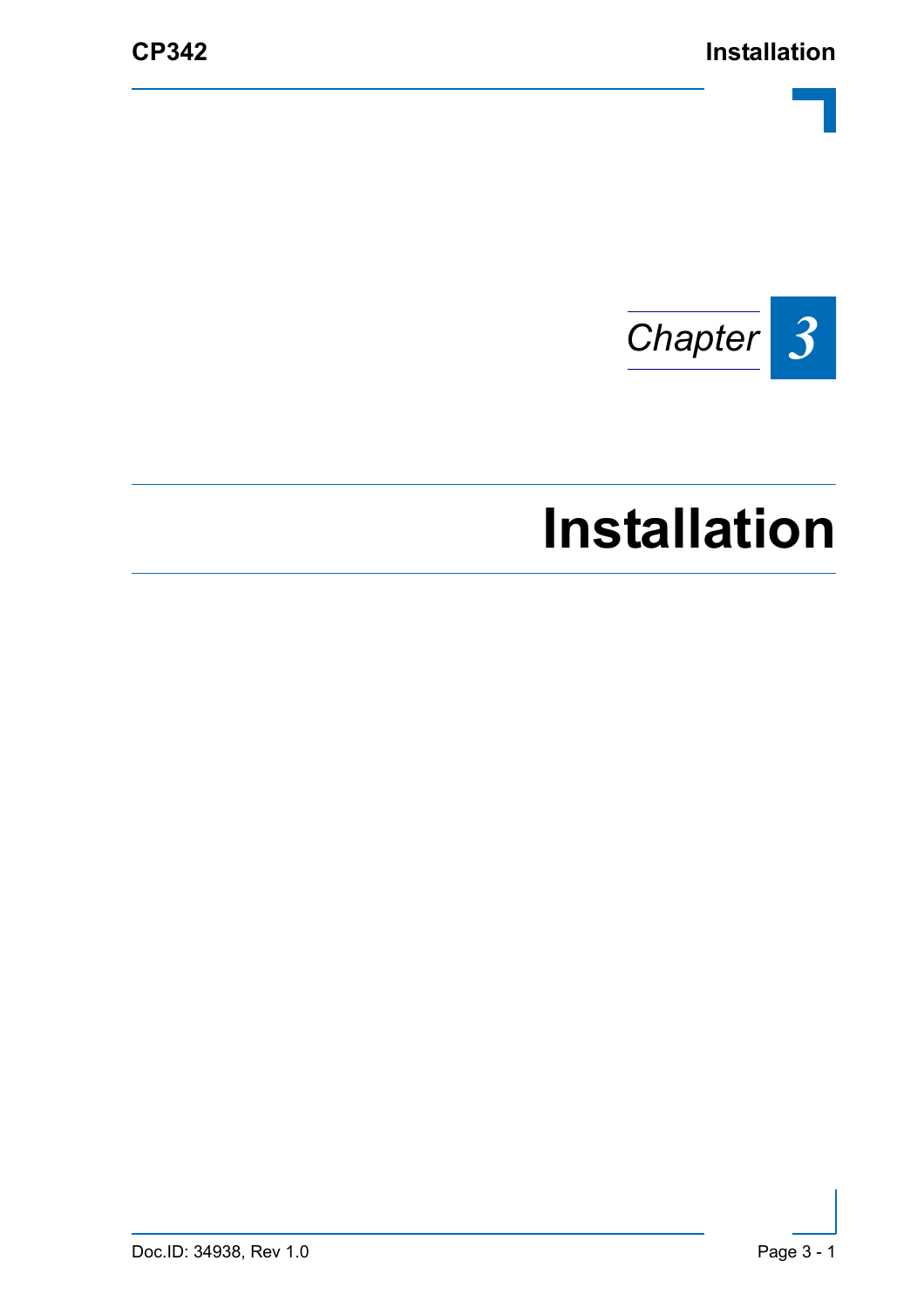# **Installation CP342**



This page has been intentionally left blank.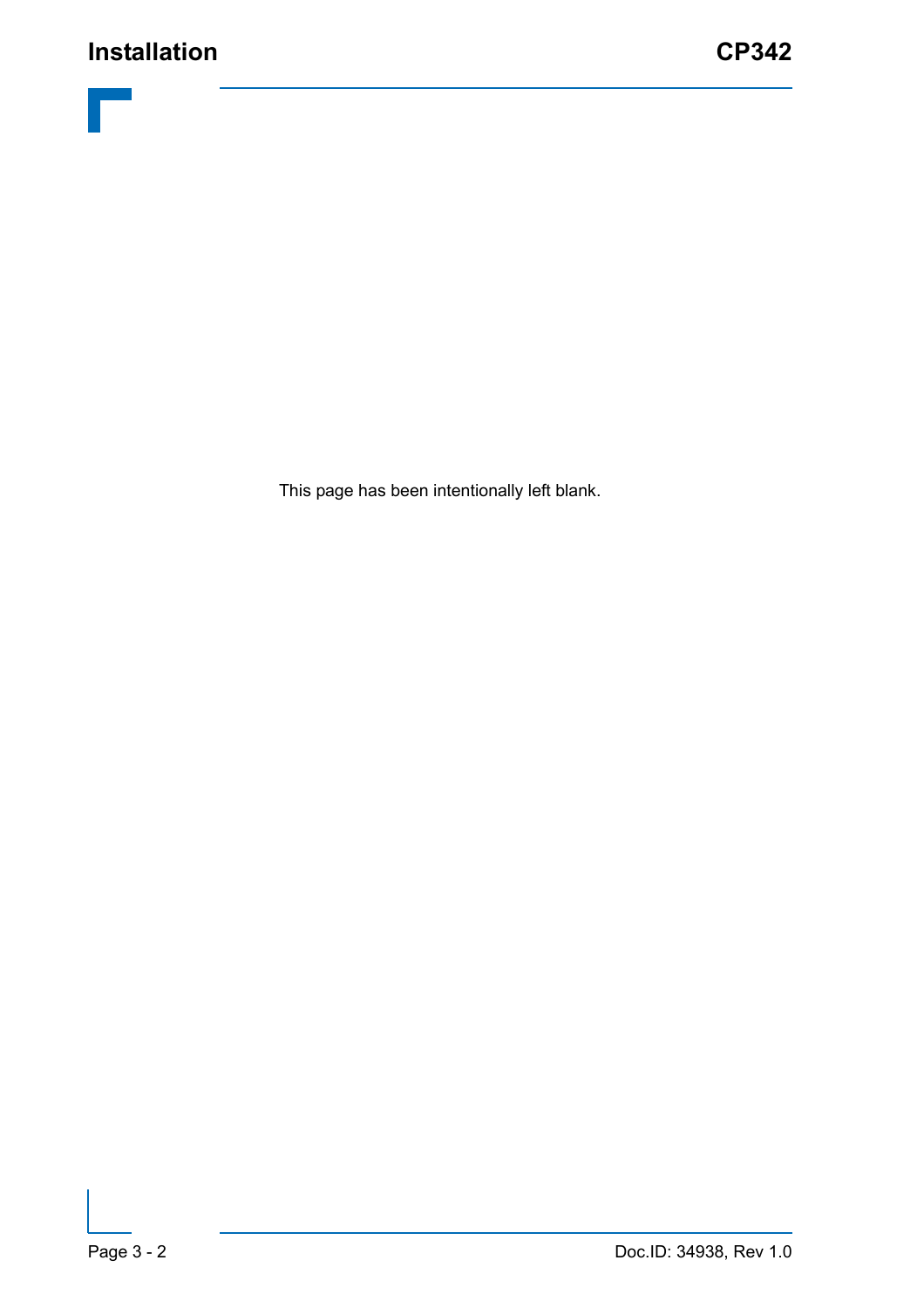# <span id="page-40-0"></span>**3. Installation**

The CP342 has been designed for easy installation. However, the following standard precautions, installation procedures, and general information must be observed to ensure proper installation and to preclude damage to the board, other system components, or injury to personnel.

### <span id="page-40-1"></span>**3.1 Safety Requirements**

The following safety precautions must be observed when installing or operating the CP342. *Kontron* assumes no responsibility for any damage resulting from failure to comply with these requirements.

#### *Warning!*



Due care should be exercised when handling the board due to the fact that the heat sink can get very hot. Do not touch the heat sink when installing or removing the board.

In addition, the board should not be placed on any surface or in any form of storage container until such time as the board and heat sink have cooled down to room temperature.



#### *Caution!*

If your board type is not specifically qualified as being hot swap capable, switch off the CompactPCI system power before installing the board in a free CompactPCI slot. Failure to do so could endanger your life or health and may damage your board or system.

#### *Note ...*



Certain CompactPCI boards require bus master and/or Rear I/O capability. If you are in doubt whether such features are required for the board you intend to install, please check your specific board and/or system documentation to make sure that your system is provided with an appropriate free slot in which to insert the board.

#### *ESD Equipment!*



This CompactPCI board contains electrostatic sensitive devices. Please observe the necessary precautions to avoid damage to your board:

- Discharge your clothing before touching the assembly. Tools must be discharged before use.
- Do not touch components, connector-pins or traces.
- If working at an anti-static workbench with professional discharging equipment, please do not omit to use it.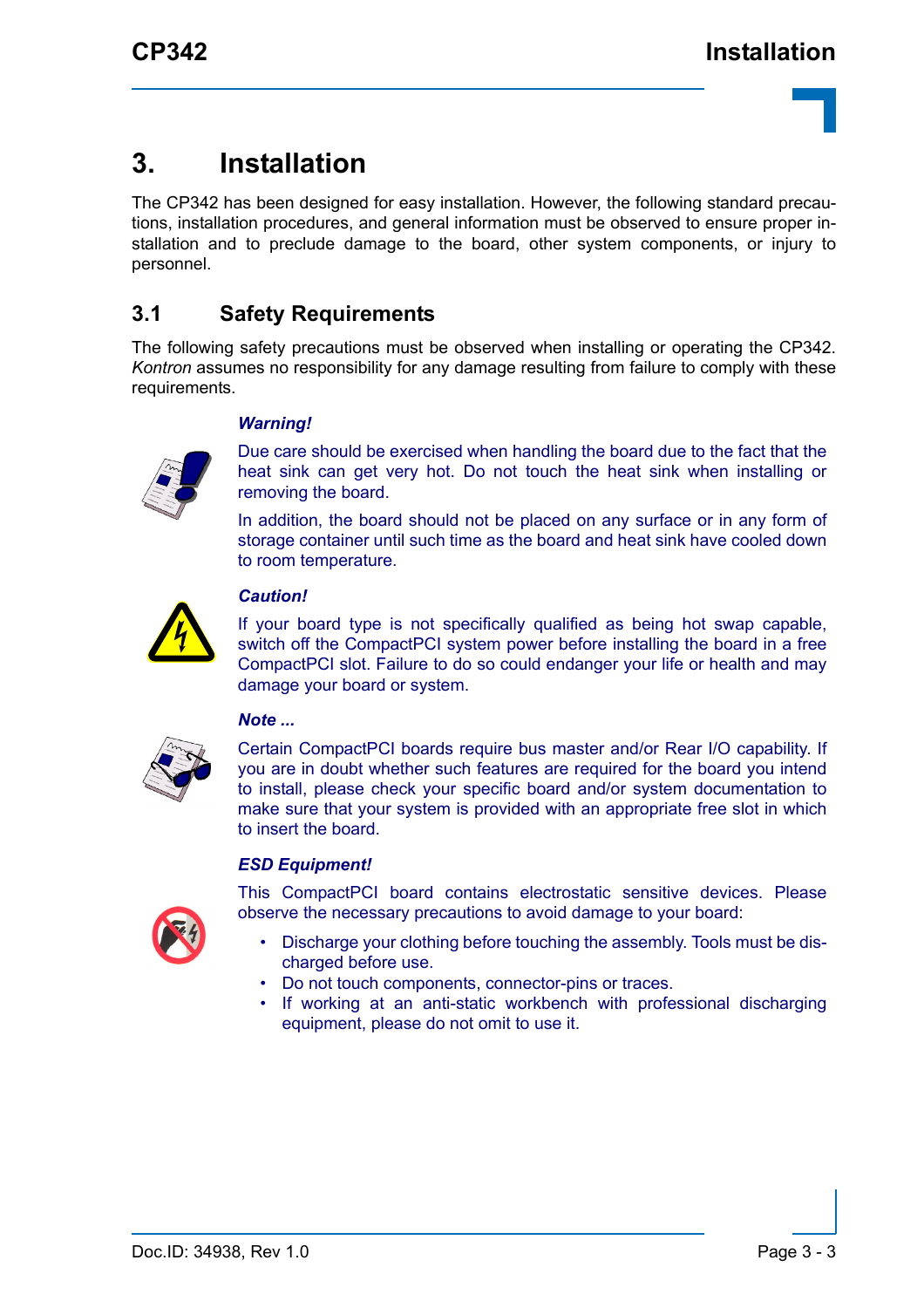## <span id="page-41-0"></span>**3.2 CP342 Installation Procedures**

The following procedures are applicable the installation of the CP342 in a system. Procedures for standard removal are found in its respective chapter.

To perform an installation of the CP342 in a system proceed as follows:

1. Ensure that the safety requirements indicated in Chapter 3.1 are observed.



#### *Warning!*

Failure to comply with the instruction below may cause damage to the board or result in improper system operation.

2. Ensure that the board is properly configured for operation in accordance with application requirements before installing.



#### *Warning!*

Care must be taken when applying the procedures below to ensure that neither the CP342 nor other system boards are physically damaged by the application of these procedures.

- 3. To install the CP342 perform the following:
	- 1. Ensure that no power is applied to the system before proceeding.



#### *Warning!*

When performing the next step, **DO NOT** push the board into the backplane connectors. Use the ejector handles to seat the board into the backplane connectors.

- 2. Carefully insert the board into the slot designated by the application requirements for the board until it makes contact with the backplane connectors.
- 3. Using the ejector handle, engage the board with the backplane. When the ejector handle is locked, the board is engaged.
- 4. Fasten the front panel retaining screws.
- 5. Connect all external interfacing cables to the board as required.
- 6. Ensure that the board and all required interfacing cables are properly secured.

The CP342 is now ready for operation. For operation of the CP342, refer to appropriate CP342 specific software, application, and system documentation.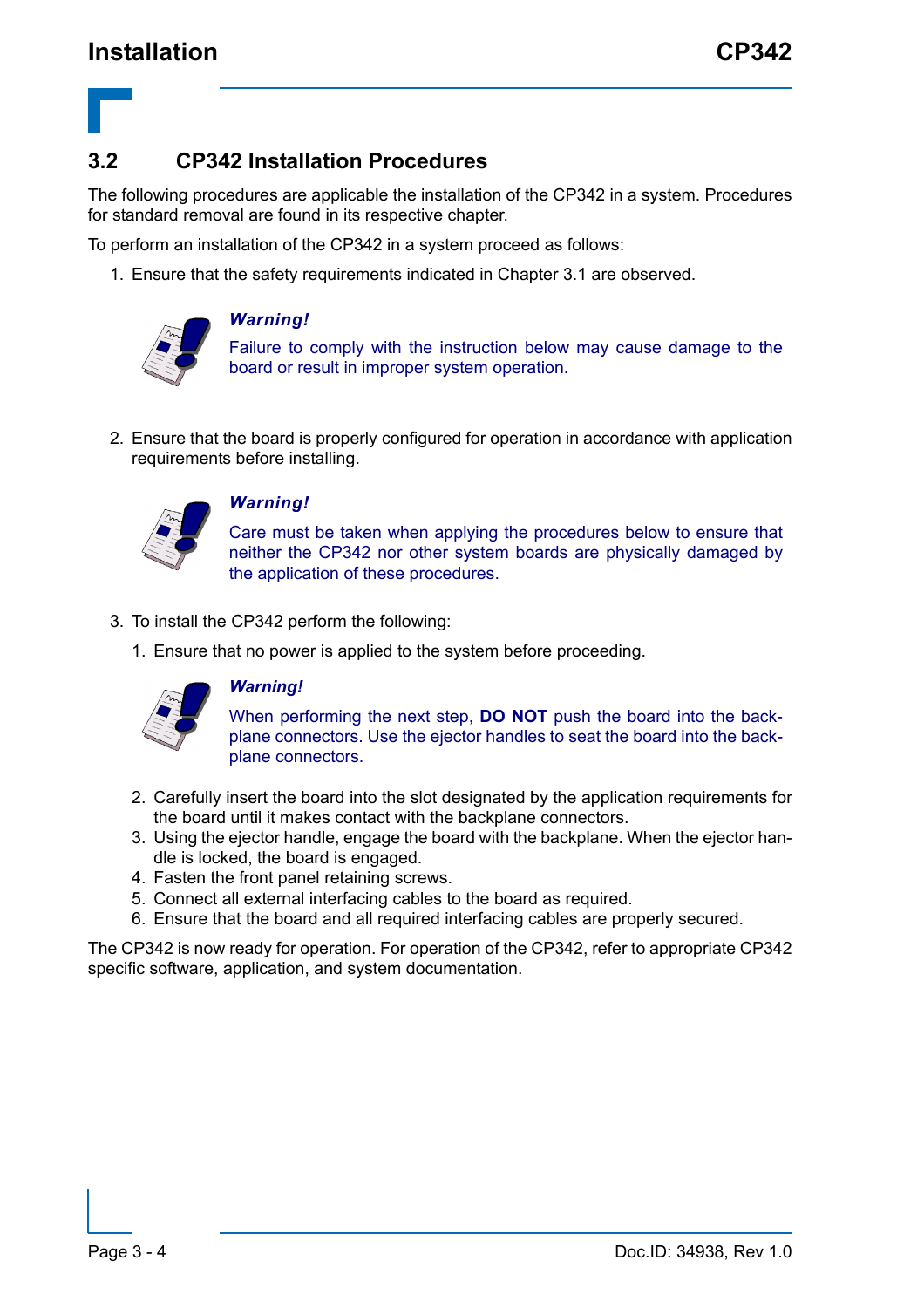#### <span id="page-42-0"></span>**3.3 Standard Removal Procedures**

To remove the board proceed as follows:

1. Ensure that the safety requirements indicated in Chapter 3.1 are observed. Particular attention must be paid to the warning regarding the heat sink!



#### *Warning!*

Care must be taken when applying the procedures below to ensure that neither the CP342 nor system boards are physically damaged by the application of these procedures.

- 2. Ensure that no power is applied to the system before proceeding.
- 3. Disconnect any interfacing cables that may be connected to the board.
- 4. Unscrew the front panel retaining screws.
- 5. Disengage the board from the backplane by first unlocking the board ejection handle and then by pressing the handle as required until the board is disengaged.
- 6. After disengaging the board from the backplane, pull the board out of the slot.



#### *Warning!*

Due care should be exercised when handling the board due to the fact that the heat sink can get very hot. Do not touch the heat sink when changing the board.

7. Dispose of the board as required.

#### <span id="page-42-1"></span>**3.4 Software Installation**

The installation of the Ethernet and all other onboard peripheral drivers is described in detail in the relevant Driver Kit files.

Installation of an operating system is a function of the OS software and is not addressed in this manual. Refer to appropriate OS software documentation for installation.



#### *Note ...*

Users working with pre-configured operating system installation images for Plug and Play compliant operating systems, for example Windows® XP, WindowsÆ XP Embedded, must take into consideration that the stepping and revision ID of the chipset and/or other onboard PCI devices may change. Thus, a re-configuration of the operating system installation image deployed for a previous chipset stepping or revision ID is in most cases required. The corresponding operating system will detect new devices according to the Plug and Play configuration rules.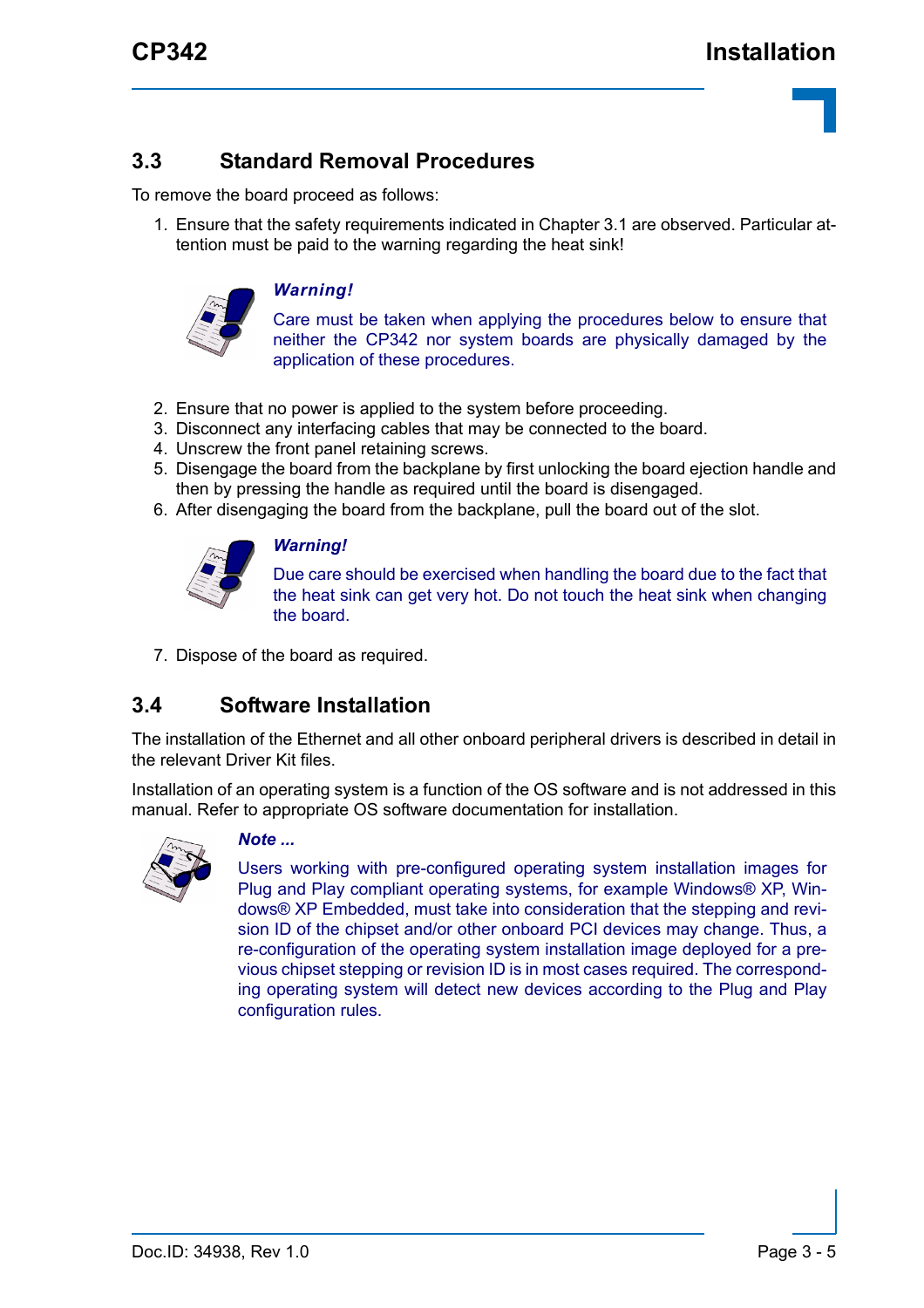# **Installation CP342**



This page has been intentionally left blank.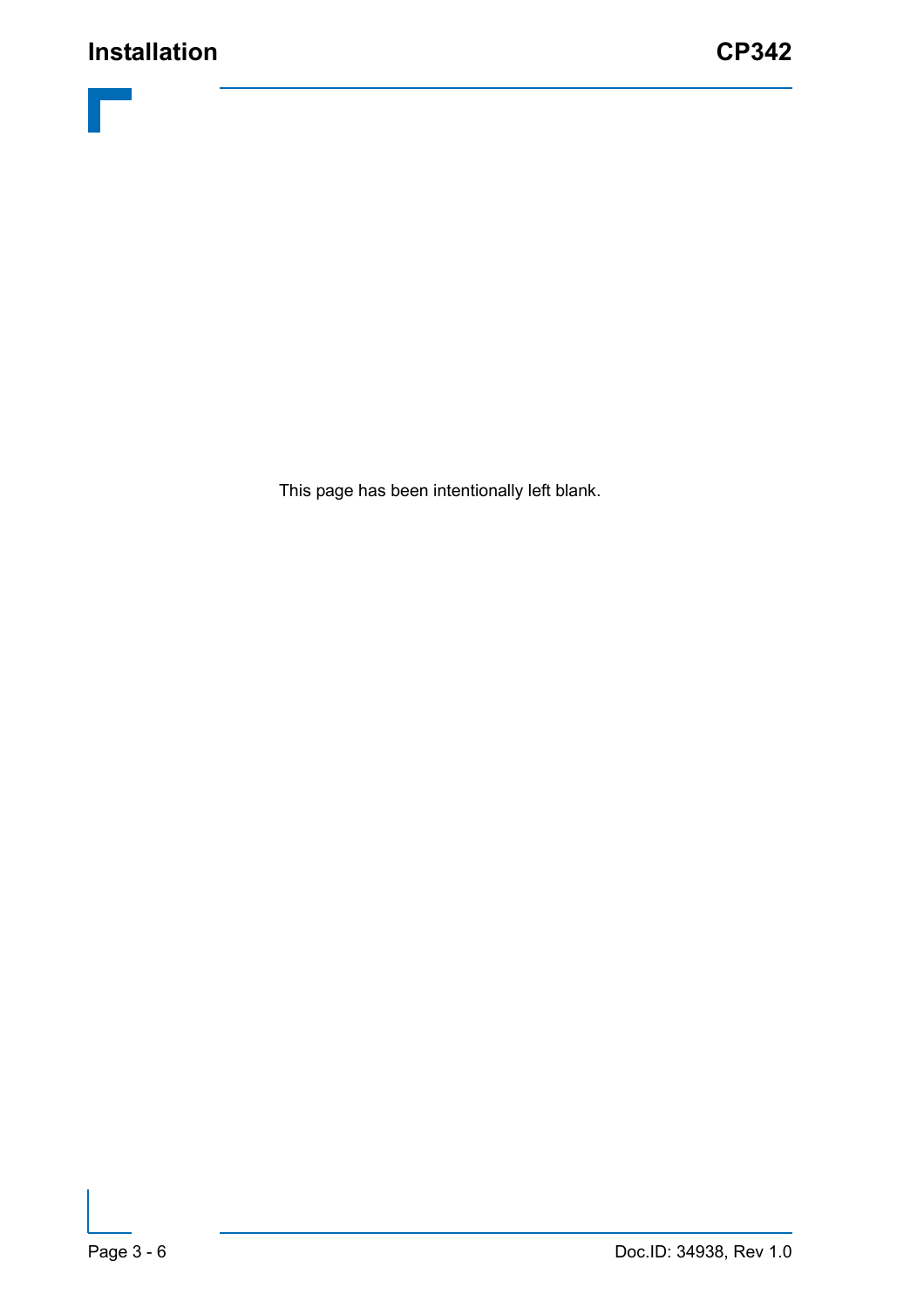

# **CP-RIO3-42**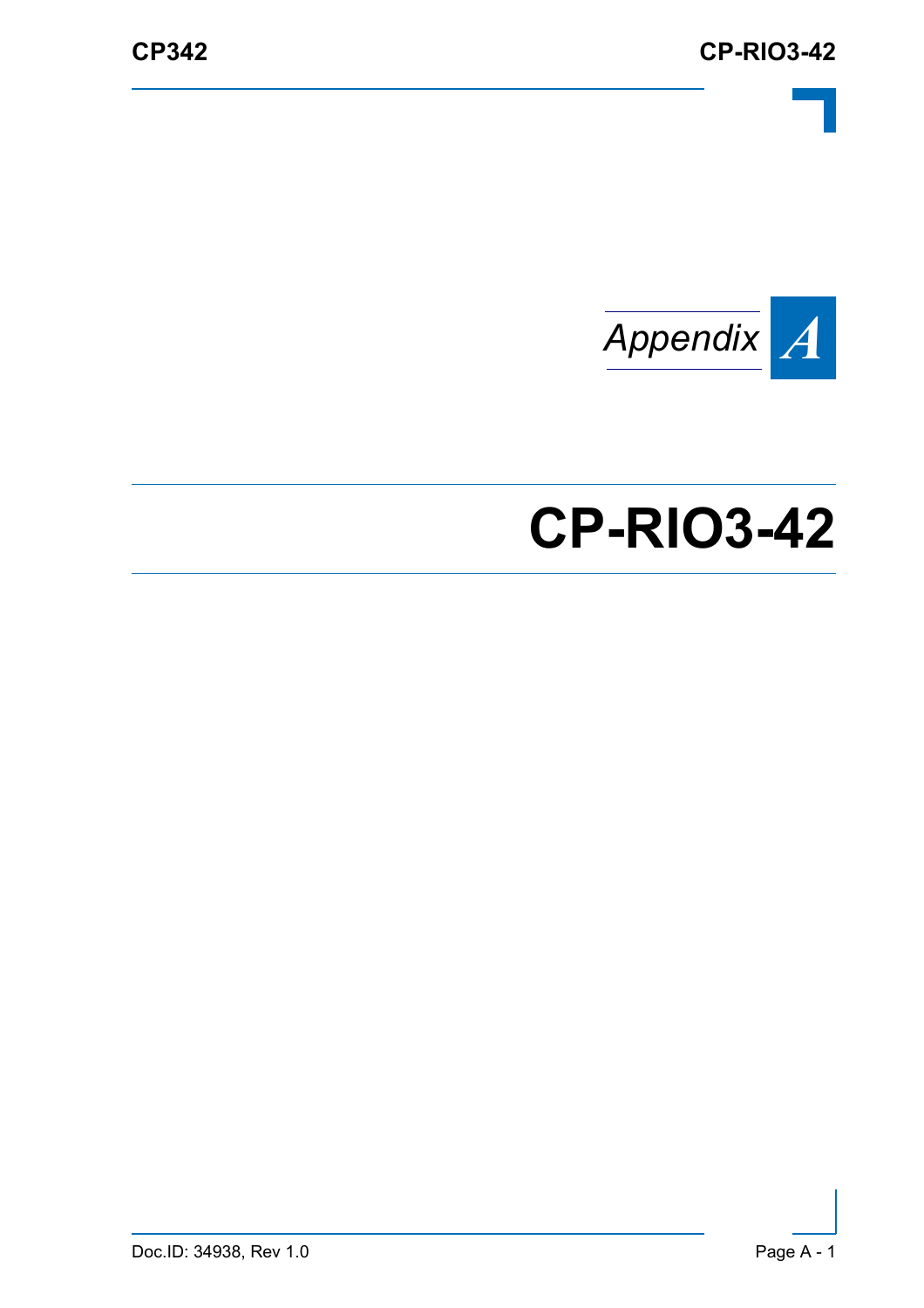

This page has been intentionally left blank.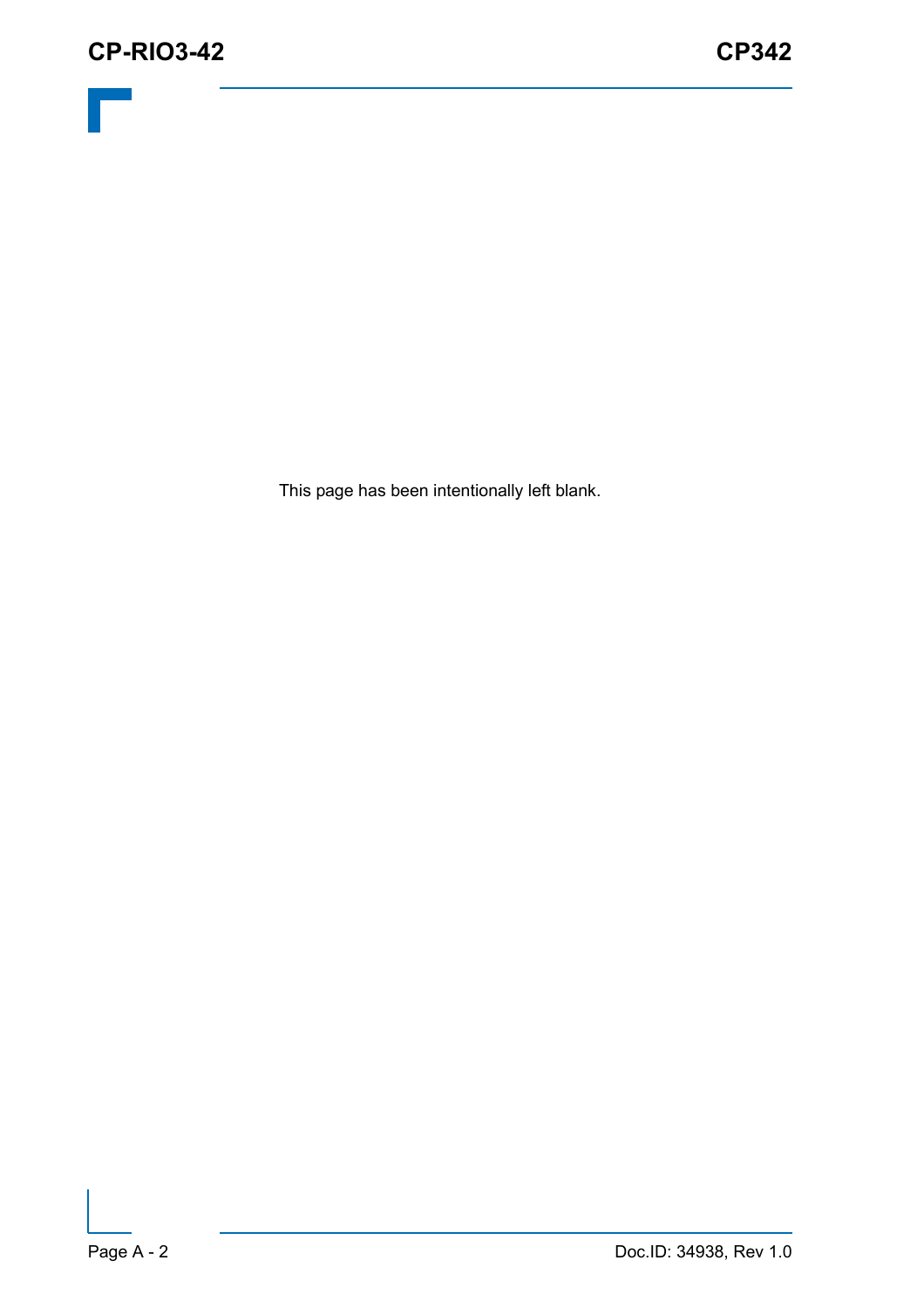# <span id="page-46-0"></span>**A. CP-RIO3-42**

# <span id="page-46-1"></span>**A.1 Overview**

The CP-RIO3-42 provides optional rear I/O connectivity for Gigabit Ethernet. Is is designed for use in conjunction with the CP342-RIO board or any other rear IO capable board with appropriate signal conditioning and pinout on the J1 connector.

There are two Gigabit Ethernet ports available, but without operational status LEDs. This board is passive in that it only provides signal routing to the RJ45 connectors, therefore, all signals coming from the associated CPCI-bus front side board must have corresponding signal conditioning which is the case with the CP342-RIO board. If used with any other front side board, this must be taken into consideration.

## <span id="page-46-2"></span>**A.2 Front Panel**

<span id="page-46-3"></span>**Figure A-1: CP-RIO3-42 Front Panel**

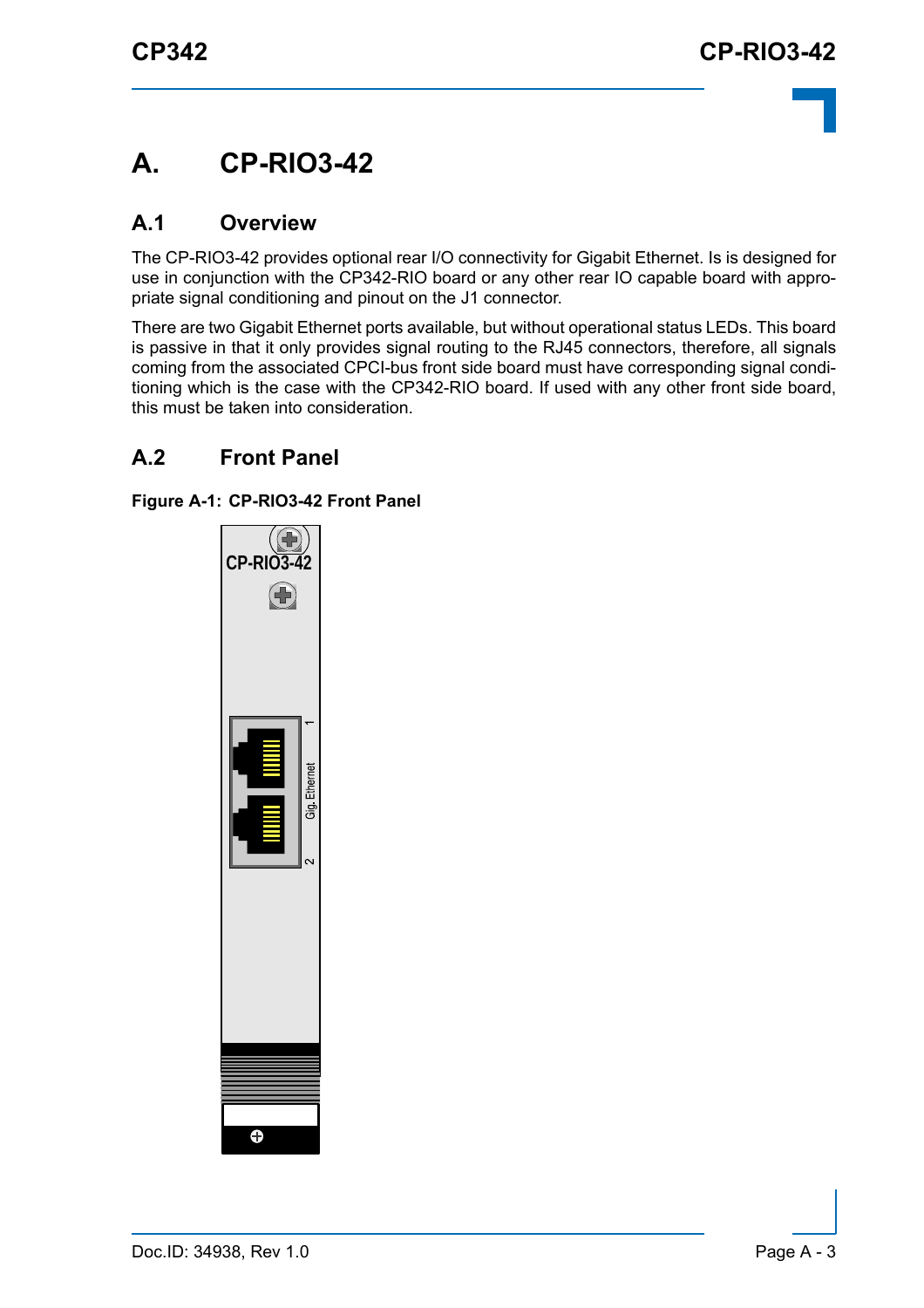# <span id="page-47-0"></span>**A.3 Board Layout**

#### <span id="page-47-1"></span>**Figure A-2: CP-RIO3-42 Board and J1 Connector Pin Layout**

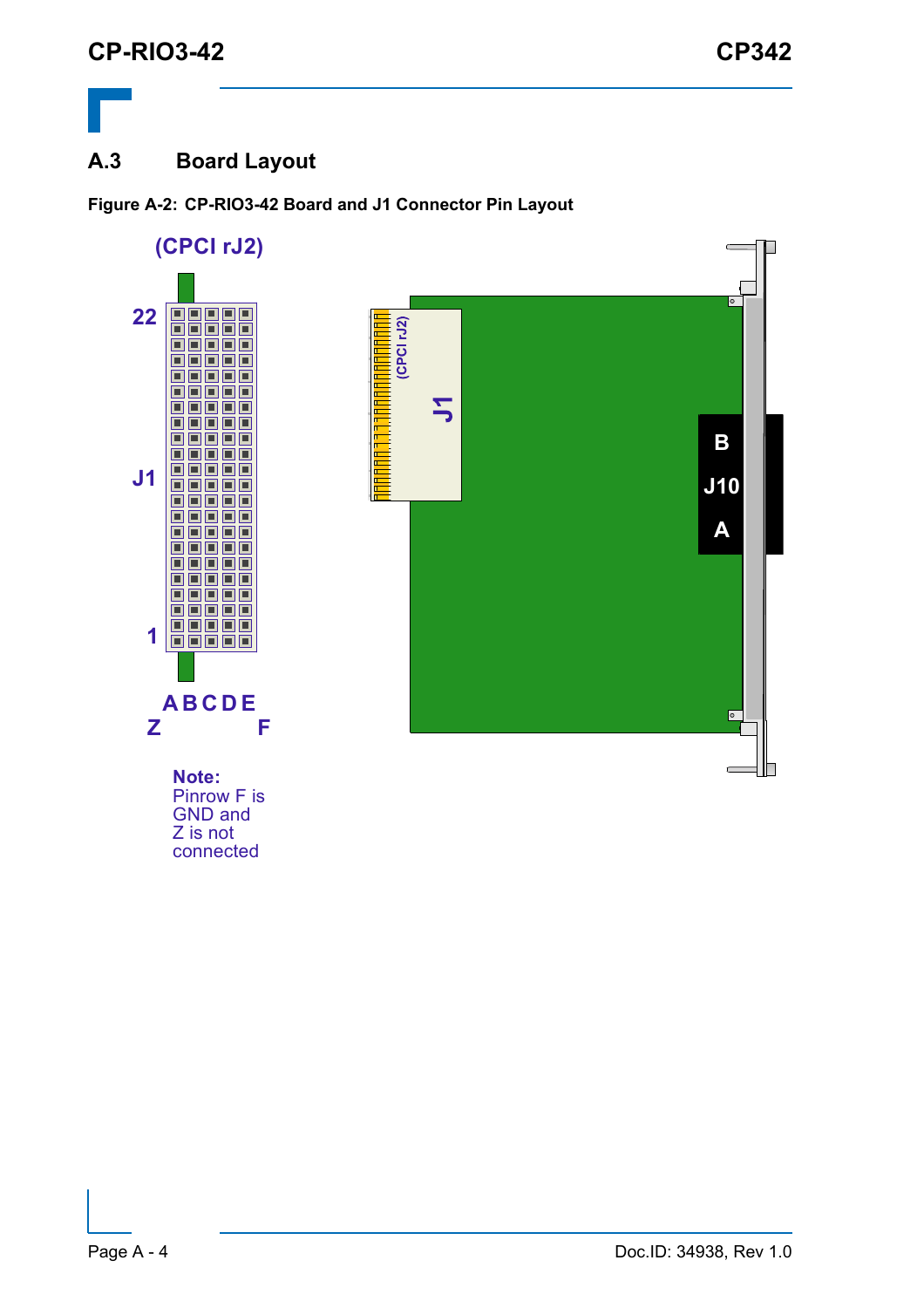## <span id="page-48-0"></span>**A.4 Gigabit Ethernet**

The CP-RIO3-42 board includes two 10Base-T/ 100Base-TX/1000Base-T Ethernet ports.

The Ethernet connectors are realized as RJ45 connectors, but without operational status LEDs. The interfaces provide automatic detection and switching between 10Base-T, 100Base-TX and 1000Base-T data transmission (Auto-Negotiation). Auto-wire switching for crossed cables is also supported (Auto-MDI/X).

#### **RJ45 Connector J10A/B Pinouts**

The J10A/B connector supplies the 10Base-T, 100Base-TX and 1000Base-T interfaces.



<span id="page-48-2"></span>**Figure A-3: Dual Gigabit Ethernet** 

**Connector J10A/B**

| <b>MDI / STANDARD ETHERNET CABLE</b> |               |                          |                          |            |               |                | <b>MDIX / CROSSED ETHERNET CABLE</b> |                          |                          |               |     |               |  |                   |
|--------------------------------------|---------------|--------------------------|--------------------------|------------|---------------|----------------|--------------------------------------|--------------------------|--------------------------|---------------|-----|---------------|--|-------------------|
|                                      | 10BASE-T      |                          | 100BASE-TX               | 1000BASE-T |               |                |                                      | <b>PIN</b>               |                          | 10BASE-T      |     | 100BASE-TX    |  | <b>1000BASE-T</b> |
| I/O                                  | <b>SIGNAL</b> | I/O                      | <b>SIGNAL</b>            | I/O        | <b>SIGNAL</b> |                | I/O                                  | <b>SIGNAL</b>            | I/O                      | <b>SIGNAL</b> | I/O | <b>SIGNAL</b> |  |                   |
| $\Omega$                             | $TX+$         | O                        | $TX+$                    | I/O        | BI DA+        | 1              |                                      | $RX+$                    |                          | $RX+$         | I/O | BI DB+        |  |                   |
| $\circ$                              | TX-           | $\circ$                  | TX-                      | I/O        | BI DA-        | $\overline{2}$ |                                      | RX-                      |                          | RX-           | I/O | BI DB-        |  |                   |
|                                      | $RX+$         |                          | $RX+$                    | I/O        | BI DB+        | 3              | $\Omega$                             | $TX+$                    | O                        | $TX+$         | I/O | BI DA+        |  |                   |
|                                      |               | $\overline{\phantom{a}}$ | $\blacksquare$           | I/O        | BI DC+        | 4              | $\overline{\phantom{a}}$             | $\overline{\phantom{a}}$ | $\overline{\phantom{a}}$ |               | I/O | BI DD+        |  |                   |
|                                      |               | $\blacksquare$           | $\overline{\phantom{a}}$ | I/O        | BI DC-        | 5              | $\overline{\phantom{a}}$             | $\overline{\phantom{a}}$ | $\overline{\phantom{a}}$ |               | I/O | BI DD-        |  |                   |
|                                      | RX-           |                          | RX-                      | I/O        | BI DB-        | 6              | O                                    | TX-                      | O                        | TX-           | I/O | BI DA-        |  |                   |
|                                      |               | $\overline{\phantom{a}}$ | $\blacksquare$           | I/O        | BI DD+        | $\overline{7}$ | $\overline{\phantom{a}}$             | $\overline{\phantom{0}}$ | $\overline{\phantom{0}}$ |               | I/O | BI DC+        |  |                   |
|                                      |               | $\blacksquare$           | -                        | I/O        | BI_DD-        | 8              | $\overline{\phantom{a}}$             | $\overline{\phantom{a}}$ | $\overline{\phantom{0}}$ |               | I/O | BI DC-        |  |                   |

#### <span id="page-48-1"></span>**Table A-1: Pinouts of J10A/B Based on the Implementation**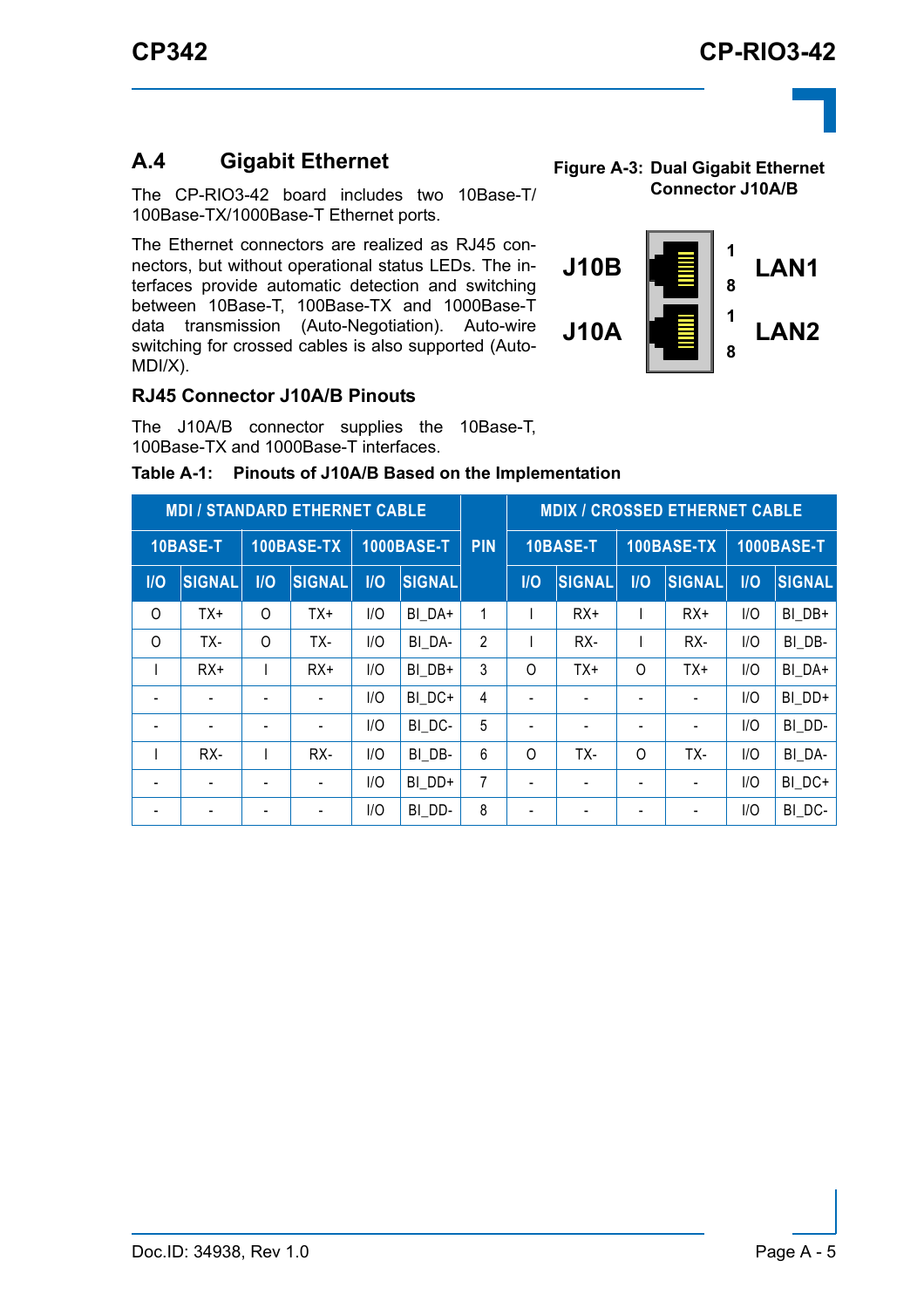

# <span id="page-49-0"></span>**A.5 Rear I/O Interface on J1 (CPCI rJ2)**

<span id="page-49-1"></span>**Table A-2: Rear IO J1 Pinout (CPCI rJ2)**

| <b>PIN</b>     | <b>ROW Z</b> | <b>ROW A</b> | <b>ROW B</b> | <b>ROW C</b> | <b>ROWD</b> | <b>ROW E</b> | <b>ROWF</b> |
|----------------|--------------|--------------|--------------|--------------|-------------|--------------|-------------|
| 22             | <b>NC</b>    | <b>NC</b>    | NC           | <b>NC</b>    | <b>NC</b>   | <b>NC</b>    | GND         |
| 21             | <b>NC</b>    | <b>NC</b>    | GND          | <b>NC</b>    | <b>NC</b>   | <b>NC</b>    | <b>GND</b>  |
| 20             | <b>NC</b>    | NC           | GND          | NC           | NC          | NC           | GND         |
| 19             | <b>NC</b>    | <b>GND</b>   | <b>GND</b>   | <b>NC</b>    | <b>NC</b>   | $+3.3V$      | GND         |
| 18             | <b>NC</b>    | <b>NC</b>    | <b>NC</b>    | <b>NC</b>    | <b>NC</b>   | <b>NC</b>    | <b>GND</b>  |
| 17             | <b>NC</b>    | <b>NC</b>    | <b>NC</b>    | <b>NC</b>    | <b>NC</b>   | <b>NC</b>    | GND         |
| 16             | <b>NC</b>    | <b>NC</b>    | <b>NC</b>    | <b>NC</b>    | <b>NC</b>   | <b>NC</b>    | <b>GND</b>  |
| 15             | <b>NC</b>    | NC           | NC           | <b>NC</b>    | NC          | NC           | GND         |
| 14             | <b>NC</b>    | LAN1R_DA+    | LAN1R_DA-    | <b>NC</b>    | LAN1R_DC+   | LAN1R DC-    | <b>GND</b>  |
| 13             | NC           | LAN1R_DB+    | LAN1R_DB-    | NC           | LAN1R_DD+   | LAN1R DD-    | GND         |
| 12             | <b>NC</b>    | $LAN2R_DA+$  | LAN2R_DA-    | <b>NC</b>    | $LAN2R_DC+$ | LAN2R_DC-    | <b>GND</b>  |
| 11             | <b>NC</b>    | LAN2R DB+    | LAN2R DB-    | <b>NC</b>    | LAN2R DD+   | LAN2R DD-    | <b>GND</b>  |
| 10             | <b>NC</b>    | <b>GND</b>   | <b>NC</b>    | <b>NC</b>    | <b>NC</b>   | <b>NC</b>    | GND         |
| 9              | <b>NC</b>    | <b>NC</b>    | <b>GND</b>   | <b>NC</b>    | <b>GND</b>  | <b>NC</b>    | <b>GND</b>  |
| 8              | <b>NC</b>    | NC           | GND          | <b>NC</b>    | <b>GND</b>  | NC           | <b>GND</b>  |
| $\overline{7}$ | <b>NC</b>    | <b>GND</b>   | NC           | <b>NC</b>    | <b>NC</b>   | GND          | <b>GND</b>  |
| 6              | <b>NC</b>    | NC           | GND          | <b>NC</b>    | <b>GND</b>  | NC           | GND         |
| 5              | <b>NC</b>    | <b>NC</b>    | GND          | <b>NC</b>    | <b>GND</b>  | NC           | <b>GND</b>  |
| 4              | <b>NC</b>    | NC           | $+5V$        | <b>NC</b>    | <b>NC</b>   | <b>GND</b>   | <b>GND</b>  |
| 3              | <b>NC</b>    | <b>NC</b>    | <b>GND</b>   | <b>NC</b>    | <b>NC</b>   | <b>NC</b>    | GND         |
| $\overline{2}$ | <b>NC</b>    | NC           | NC           | NC           | NC          | NC           | <b>GND</b>  |
| 1              | <b>NC</b>    | NC           | ${\sf NC}$   | NC           | NC          | NC           | GND         |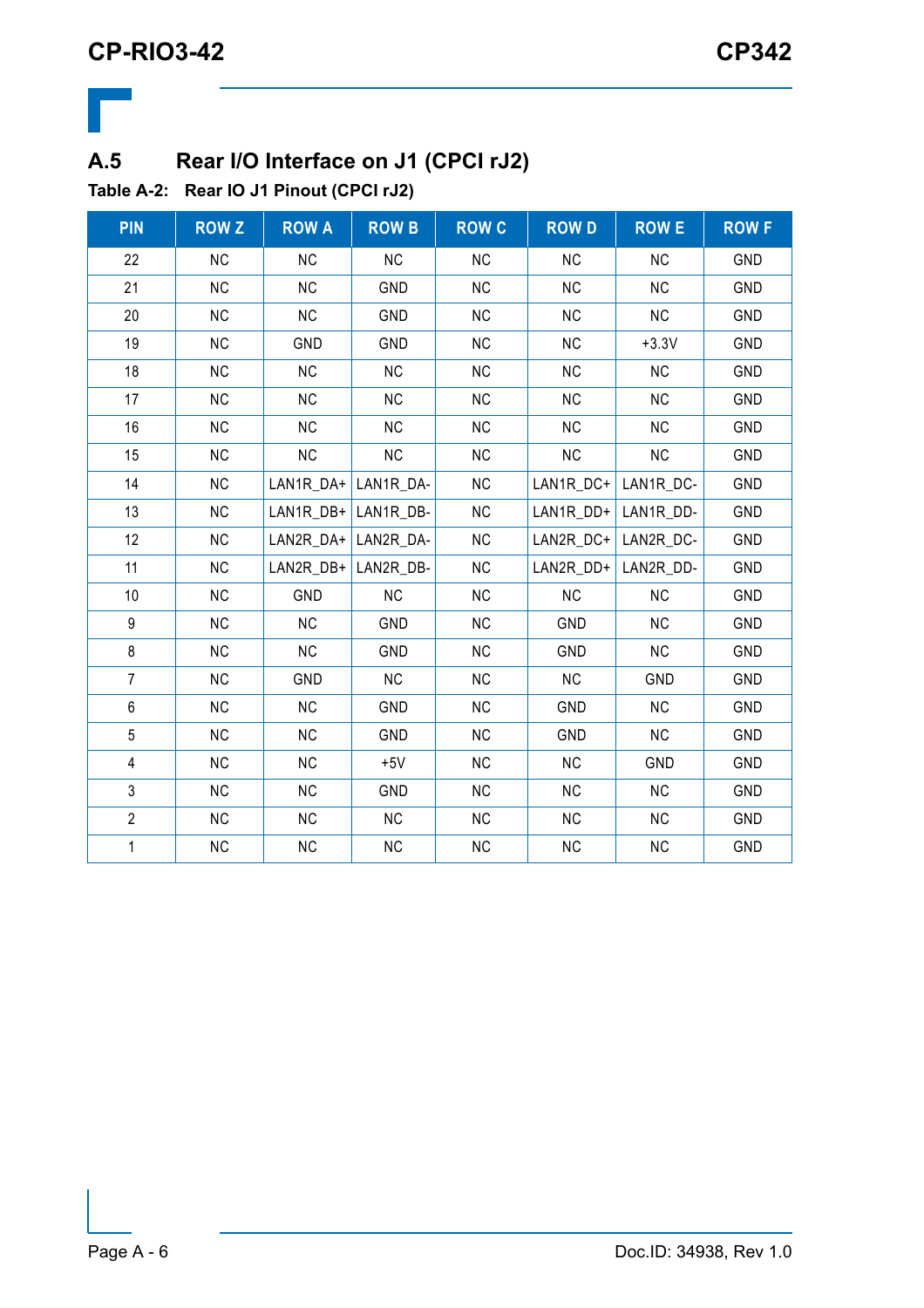# <span id="page-50-0"></span>**A.6 Technical Specifications**

#### <span id="page-50-2"></span>**Table A-3: Main Specifications**

|            | <b>TYPE</b>                | <b>SPECIFICATIONS</b>                                                                                                                   |  |  |  |  |  |  |  |
|------------|----------------------------|-----------------------------------------------------------------------------------------------------------------------------------------|--|--|--|--|--|--|--|
|            | Ethernet                   | Two channels of three speed Ethernet: 10/100/1000 Mbit/s                                                                                |  |  |  |  |  |  |  |
|            | <b>Ethernet Interfaces</b> | Two RJ45 front panel connectors                                                                                                         |  |  |  |  |  |  |  |
|            | <b>LEDs</b>                | None                                                                                                                                    |  |  |  |  |  |  |  |
| CP-RI03-42 | Temperature Range          | 0°C to +55°C Standard<br>Operational:<br>$-40^{\circ}$ C to $+85^{\circ}$ C E2 (on request)<br>-55°C to<br>$+125^{\circ}$ C<br>Storage: |  |  |  |  |  |  |  |
|            | <b>Climatic Humidity</b>   | 93% relative humidity at 40°C, non-condensing                                                                                           |  |  |  |  |  |  |  |
|            | Dimensions                 | 80 mm L x 100 mm W (single height)                                                                                                      |  |  |  |  |  |  |  |
|            | <b>Board Weight</b>        | ca. 100 g                                                                                                                               |  |  |  |  |  |  |  |

## <span id="page-50-1"></span>**A.7 Applied Standards**

The Kontron Modular Computers' CompactPCI module CP-RIO3-42 complies with the requirements of the following standards:

<span id="page-50-3"></span>

|  | Table A-4: Applied Standards |
|--|------------------------------|
|--|------------------------------|

|                      | <b>TYPE</b>                      | <b>STANDARD</b>                                            |  |  |
|----------------------|----------------------------------|------------------------------------------------------------|--|--|
|                      | Emission                         | EN55022, EN61000-6-3                                       |  |  |
|                      | Immunity, Industrial Environment | EN61000-6-2                                                |  |  |
|                      | Immunity, IT Equipment           | EN55024                                                    |  |  |
| <b>CE</b>            | <b>Electrical Safety</b>         | EN60950-1                                                  |  |  |
|                      |                                  | Note:                                                      |  |  |
|                      |                                  | The CP-RIO3-42 is specified I/O only for: SELV and<br>EVL. |  |  |
|                      |                                  | It is NOT SPECIFIED for "Hazardous"                        |  |  |
| <b>MECHANICAL</b>    | <b>Mechanical Dimensions</b>     | IEEE1101.10                                                |  |  |
|                      | Vibration, Sinusoidal            | IEC 60068-2-6                                              |  |  |
| <b>ENVIRONMENTAL</b> | Random Vibration, Broadband      | IEC 60068-2-64                                             |  |  |
|                      | <b>Bump</b>                      | IEC 60068-2-29                                             |  |  |
|                      | Single Shock                     | IEC 60068-2-27                                             |  |  |
|                      | Temperature Tests A: Cold        | IEC 60068-2-1                                              |  |  |
|                      | Temperature Tests B: Dry Heat    | IEC 60068-2-2                                              |  |  |
|                      | <b>Climatic Humidity</b>         | IEC 60068-2-78                                             |  |  |